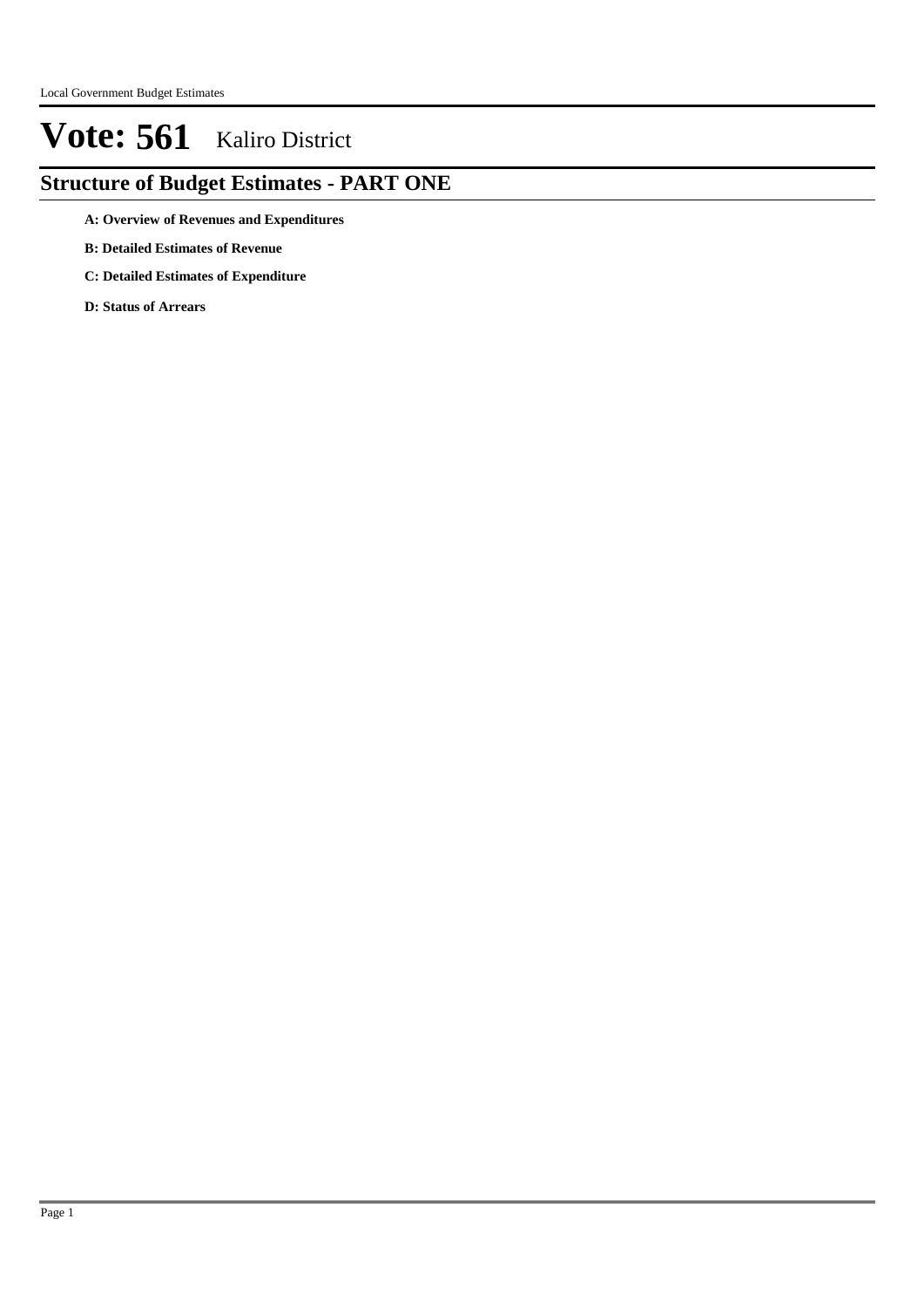### **A: Overview of Revenues and Expenditures**

### **Revenue Performance and Plans**

|                                        | 2015/16                | 2016/17                |            |
|----------------------------------------|------------------------|------------------------|------------|
|                                        | <b>Approved Budget</b> | <b>Approved Budget</b> |            |
| UShs $000's$                           |                        | <b>March</b>           |            |
| 1. Locally Raised Revenues             | 133,865                | 155,578                | 148,823    |
| 2a. Discretionary Government Transfers | 1,180,569              | 882,486                | 1,713,340  |
| 2b. Conditional Government Transfers   | 14,093,047             | 9,127,305              | 14,312,421 |
| 2c. Other Government Transfers         | 985,010                | 501,777                | 430,278    |
| 4. Donor Funding                       | 459,800                | 286,674                | 481,519    |
| <b>Total Revenues</b>                  | 16,852,291             | 10,953,820             | 17,086,380 |

### **Expenditure Performance and Plans**

|                            | 2015/16                |                                                 | 2016/17                |  |
|----------------------------|------------------------|-------------------------------------------------|------------------------|--|
| UShs $000's$               | <b>Approved Budget</b> | Actual<br><b>Expenditure by</b><br>end of March | <b>Approved Budget</b> |  |
| 1a Administration          | 376,832                | 410,647                                         | 1,178,591              |  |
| 2 Finance                  | 120,609                | 112,574                                         | 147,203                |  |
| 3 Statutory Bodies         | 1,581,892              | 275,023                                         | 466,855                |  |
| 4 Production and Marketing | 447,237                | 236,589                                         | 619,311                |  |
| 5 Health                   | 2,067,351              | 1,470,115                                       | 2,193,618              |  |
| 6 Education                | 10,422,317             | 7,217,775                                       | 10,639,509             |  |
| 7a Roads and Engineering   | 662,140                | 298,730                                         | 609,854                |  |
| 7b Water                   | 478,512                | 441,658                                         | 573,469                |  |
| 8 Natural Resources        | 123,936                | 56,655                                          | 132,402                |  |
| 9 Community Based Services | 455,681                | 247,259                                         | 422,551                |  |
| 10 Planning                | 89,204                 | 49,111                                          | 111,244                |  |
| 11 Internal Audit          | 26,581                 | 15,015                                          | 30,822                 |  |
| <b>Grand Total</b>         | 16,852,291             | 10,831,152                                      | 17,125,430             |  |
| Wage Rec't:                | 9,758,102              | 6,788,468                                       | 10,535,916             |  |
| Non Wage Rec't:            | 5,274,451              | 2,824,626                                       | 4,865,512              |  |
| Domestic Dev't             | 1,359,938              | 931,529                                         | 1,242,483              |  |
| Donor Dev't                | 459,800                | 286,528                                         | 481,519                |  |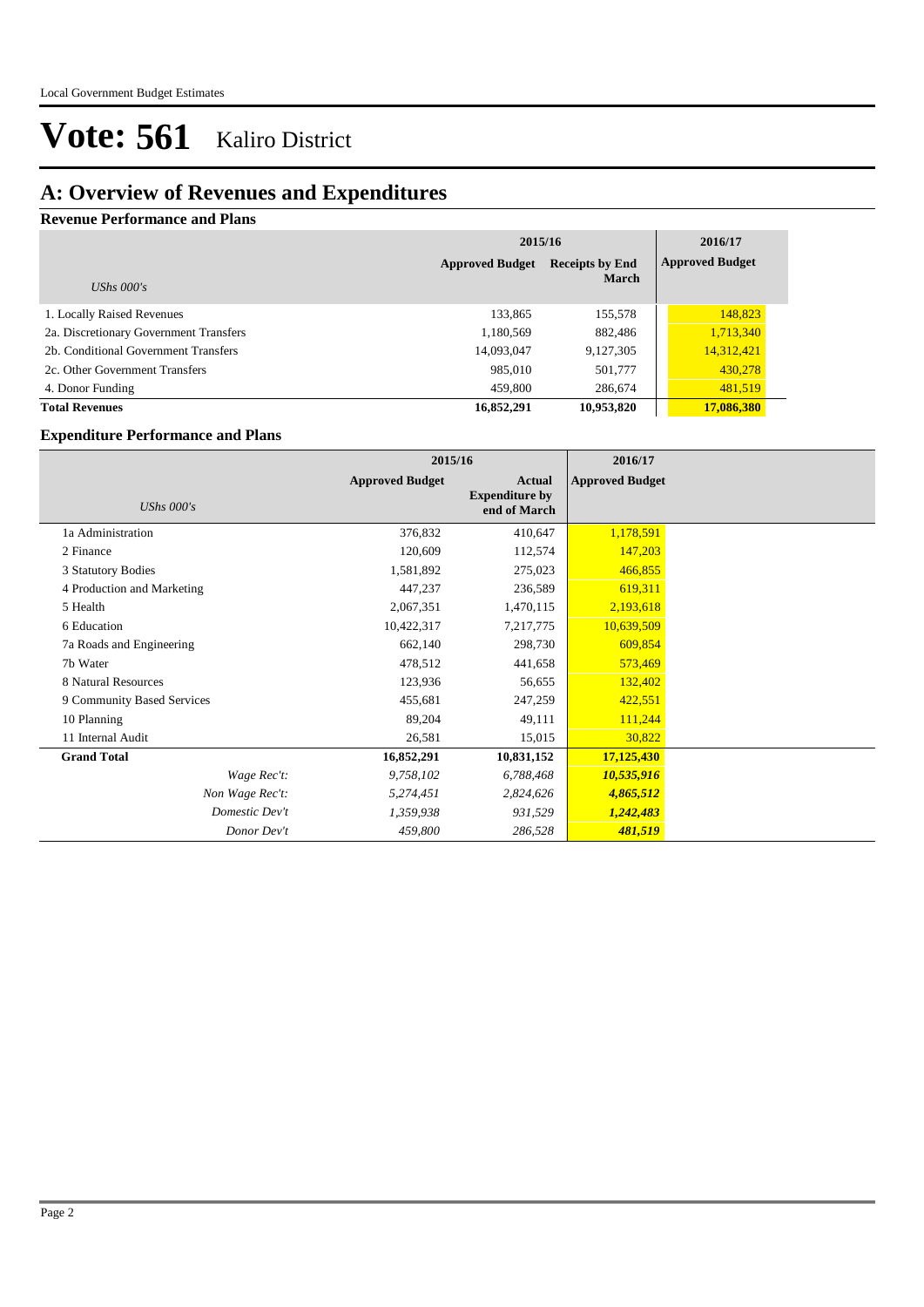### **B: Detailed Estimates of Revenue**

|                                                       | 2015/16                | 2016/17                            |                        |
|-------------------------------------------------------|------------------------|------------------------------------|------------------------|
| UShs $000's$                                          | <b>Approved Budget</b> | <b>Receipts by End</b><br>of March | <b>Approved Budget</b> |
| <b>1. Locally Raised Revenues</b>                     | 133,865                | 155,578                            | 148,823                |
| <b>Locally Raised Revenues</b>                        | 133,865                | 155,578                            | 148,823                |
| 2a. Discretionary Government Transfers                | 1,180,569              | 882,486                            | 1,713,340              |
| District Unconditional Grant (Wage)                   | 786,325                | 595,776                            | 1,137,862              |
| District Unconditional Grant (Non-Wage)               | 293,424                | 223,997                            | 466,907                |
| District Discretionary Development Equalization Grant | 100,819                | 62,713                             | 108,571                |
| 2b. Conditional Government Transfers                  | 14,093,047             | 9,127,305                          | 14,312,421             |
| <b>Transitional Development Grant</b>                 | 22,000                 | 16,500                             | 26,348                 |
| Support Services Conditional Grant (Non-Wage)         | 908,281                | 117,039                            |                        |
| Sector Conditional Grant (Wage)                       | 8,887,411              | 6,180,127                          | 9,392,272              |
| Sector Conditional Grant (Non-Wage)                   | 2,989,088              | 2,026,022                          | 3,495,454              |
| Pension for Local Governments                         | 462,543                | $\mathbf{0}$                       | 193,267                |
| <b>Gratuity for Local Governments</b>                 |                        | $\Omega$                           | 363,625                |
| General Public Service Pension Arrears (Budgeting)    |                        | $\Omega$                           | 96,246                 |
| Development Grant                                     | 823,724                | 787,617                            | 745,208                |
| 2c. Other Government Transfers                        | 985,010                | 501,777                            | 430,278                |
| Other Transfers from Central Government               | 985,010                | 501,777                            | 430,278                |
| 4. Donor Funding                                      | 459,800                | 286,674                            | 481,519                |
| Donor Funding                                         | 459,800                | 286,674                            | 481,519                |
| <b>Total Revenues</b>                                 | 16,852,291             | 10,953,820                         | 17,086,380             |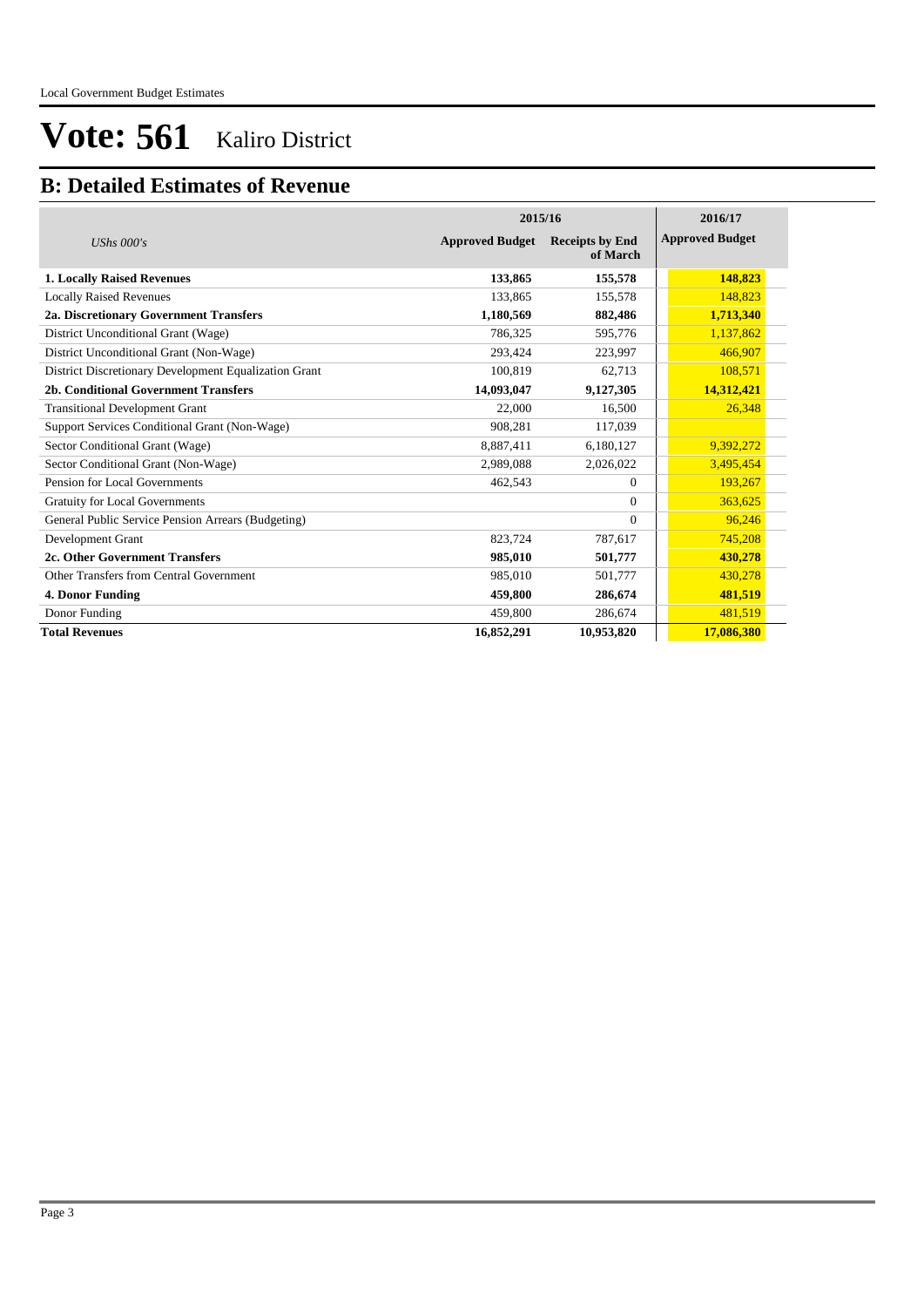### **C: Detailed Estimates of Expenditure**

### *Workplan 1a: Administration*

#### **(i) Overview of Workplan Revenue and Expenditures**

| <b>UShs Thousand</b>                                 |                           | 2015/16                        | 2016/17                          |  |
|------------------------------------------------------|---------------------------|--------------------------------|----------------------------------|--|
|                                                      | Approved<br><b>Budget</b> | <b>Outturn by</b><br>end March | <b>Approved</b><br><b>Budget</b> |  |
| A: Breakdown of Workplan Revenues:                   |                           |                                |                                  |  |
| <b>Recurrent Revenues</b>                            | 330,659                   | 391,182                        | 1,120,435                        |  |
| District Unconditional Grant (Non-Wage)              | 113,864                   | 76,912                         | 110,807                          |  |
| District Unconditional Grant (Wage)                  | 148,795                   | 181,728                        | 305,872                          |  |
| General Public Service Pension Arrears (Budgeting)   |                           | $\Omega$                       | 96,246                           |  |
| <b>Gratuity for Local Governments</b>                |                           | $\Omega$                       | 363,625                          |  |
| <b>Locally Raised Revenues</b>                       | 55,065                    | 124,780                        | 50,618                           |  |
| Pension for Local Governments                        |                           | $\Omega$                       | 193,267                          |  |
| Support Services Conditional Grant (Non-Wage)        | 12,934                    | 7,762                          |                                  |  |
| <b>Development Revenues</b>                          | 46.175                    | 21,630                         | 58,156                           |  |
| District Discretionary Development Equalization Gran | 42,175                    | 20,422                         | 12,132                           |  |
| District Unconditional Grant (Non-Wage)              |                           | $\mathbf{0}$                   | 31,050                           |  |
| <b>Locally Raised Revenues</b>                       | 4,000                     | $\Omega$                       | 14,974                           |  |
| Unspent balances - UnConditional Grants              |                           | 1.208                          |                                  |  |
| <b>Total Revenues</b>                                | 376,834                   | 412,812                        | 1,178,591                        |  |
| <b>B: Breakdown of Workplan Expenditures:</b>        |                           |                                |                                  |  |
| Recurrent Expenditure                                | 322,656                   | 390,912                        | 1,120,435                        |  |
| Wage                                                 | 148,795                   | 181,728                        | 305,872                          |  |
| Non Wage                                             | 173,862                   | 209,184                        | 814,564                          |  |
| Development Expenditure                              | 54,175                    | 19,735                         | 58,156                           |  |
| Domestic Development                                 | 54,175                    | 19734.885                      | 58,156                           |  |
| Donor Development                                    |                           | $\mathbf{0}$                   | $\Omega$                         |  |
| <b>Total Expenditure</b>                             | 376,831                   | 410,647                        | 1,178,591                        |  |

**(ii) Details of Workplan Revenues and Expenditures**

### *Expenditure Details for Workplan 1a: Administration*

### **LG Function 1381 District and Urban Administration** *Thousand Uganda Shillings* **2015/16 Approved Budget 2016/17 Approved Estimates Higher LG Services Total Wage N' Wage GoU Dev Donor Dev Total** *Output:138101 Operation of the Administration Department*  211101 General Staff Salaries 148,795 305,872 **305,872** 213001 Medical expenses (To employees) 3,000 2,000 **2,000** 213002 Incapacity, death benefits and funeral expenses 4,000 4,000 **4,000** 221001 Advertising and Public Relations **18,000** 18,000 **18,000** 18,000 **18,000** 18,000 **18,000** 18,000 **18,000** 221002 Workshops and Seminars 2,000 **0** 221007 Books, Periodicals & Newspapers 1,000 0 **0** 221008 Computer supplies and Information Technology (IT) 3,000 2,000 **2,000** 221009 Welfare and Entertainment 3,000 4,000 **4,000** 221011 Printing, Stationery, Photocopying and Binding 3,500 4,000 **4,000** 221012 Small Office Equipment 1,000 1,000 1,248 **2,248** 221013 Bad Debts 35,392 **0** 221017 Subscriptions 1,000 **0** 222001 Telecommunications 1,000 1,000 **1,000**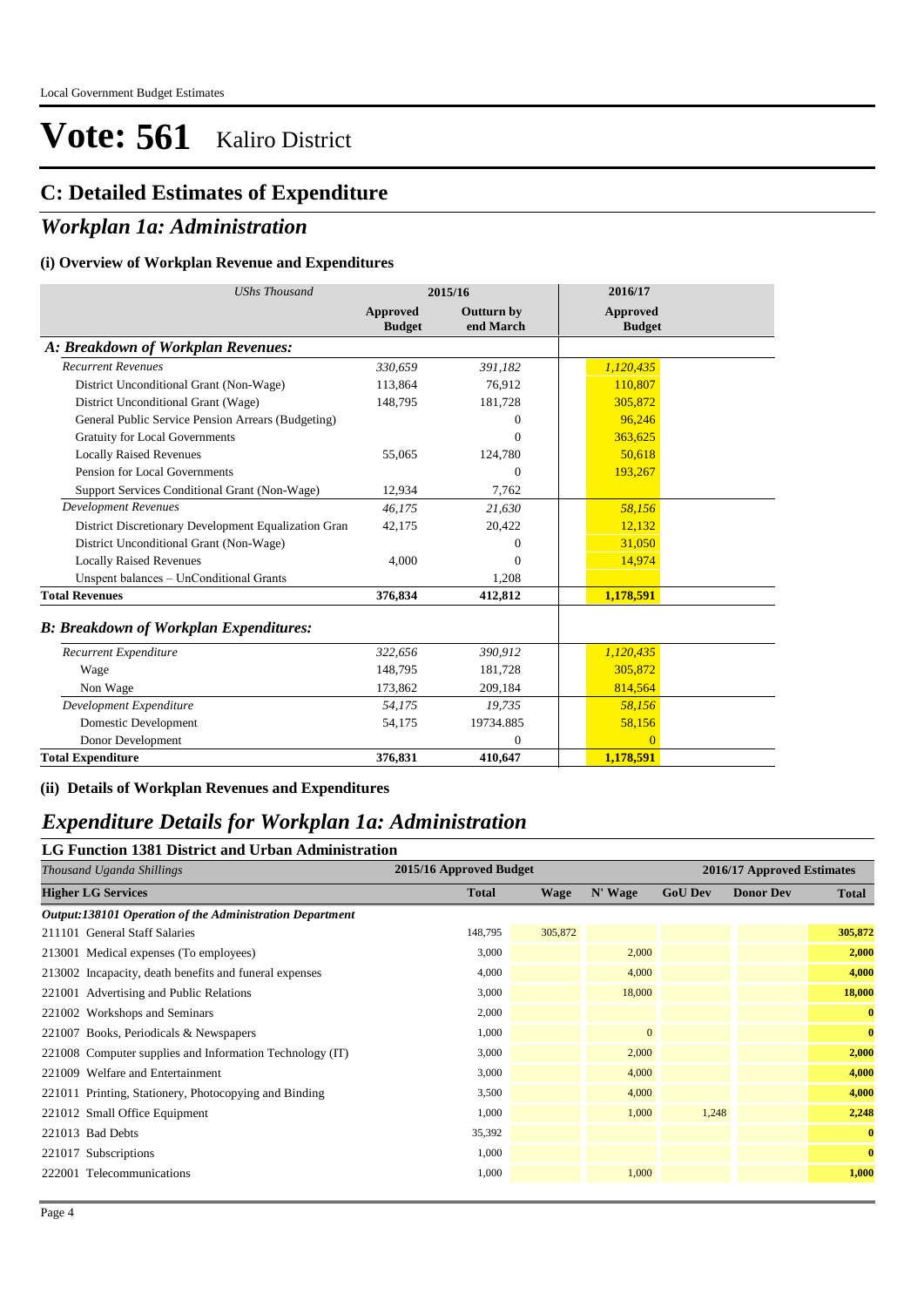## *Workplan 1a: Administration*

| Thousand Uganda Shillings                                        |                  | 2015/16 Approved Budget<br>2016/17 Approved Estimates |         |                |                  |                       |  |
|------------------------------------------------------------------|------------------|-------------------------------------------------------|---------|----------------|------------------|-----------------------|--|
| <b>Higher LG Services</b>                                        | <b>Total</b>     | <b>Wage</b>                                           | N' Wage | <b>GoU Dev</b> | <b>Donor Dev</b> | <b>Total</b>          |  |
| 223003 Rent – (Produced Assets) to private entities              | 4,000            |                                                       |         |                |                  | $\bf{0}$              |  |
| 223004 Guard and Security services                               | 6,000            |                                                       | 6,000   |                |                  | 6,000                 |  |
| 223005 Electricity                                               | 4,000            |                                                       | 5,000   |                |                  | 5,000                 |  |
| 227001 Travel inland                                             | 41,118           |                                                       | 30,720  |                |                  | 30,720                |  |
| 227002 Travel abroad                                             | 0                |                                                       | 4,000   |                |                  | 4,000                 |  |
| 228001 Maintenance - Civil                                       | $\overline{0}$   |                                                       | 2,000   |                |                  | 2,000                 |  |
| 228002 Maintenance - Vehicles                                    | 10,000           |                                                       |         |                |                  | $\bf{0}$              |  |
| 282101 Donations                                                 | $\boldsymbol{0}$ |                                                       | 8,160   |                |                  | 8,160                 |  |
| Total Cost of Output 138101:                                     | 274,805          | 305,872                                               | 91,880  | 1,248          |                  | 399,000               |  |
| Output:138102 Human Resource Management Services                 |                  |                                                       |         |                |                  |                       |  |
| 212103 Pension for Teachers                                      | $\boldsymbol{0}$ |                                                       | 653,138 |                |                  | 653,138               |  |
| 221003 Staff Training                                            | 23,115           |                                                       |         | 10,858         |                  | 10,858                |  |
| 221008 Computer supplies and Information Technology (IT)         | 2,000            |                                                       |         |                |                  | $\bf{0}$              |  |
| 221011 Printing, Stationery, Photocopying and Binding            | 10,966           |                                                       |         |                |                  | $\bf{0}$              |  |
| 227001 Travel inland                                             | 4,600            |                                                       |         |                |                  | $\bf{0}$              |  |
| Total Cost of Output 138102:                                     | 40,681           |                                                       | 653,138 | 10,858         |                  | 663,995               |  |
| Output:138104 Supervision of Sub County programme implementation |                  |                                                       |         |                |                  |                       |  |
| 213001 Medical expenses (To employees)                           | 3,000            |                                                       |         |                |                  | $\bf{0}$              |  |
| 221001 Advertising and Public Relations                          | 2,000            |                                                       |         |                |                  | $\bf{0}$              |  |
| 221002 Workshops and Seminars                                    | 675              |                                                       |         |                |                  | $\bf{0}$              |  |
| 221007 Books, Periodicals & Newspapers                           | 400              |                                                       |         |                |                  | $\bf{0}$              |  |
| 221011 Printing, Stationery, Photocopying and Binding            | 2,000            |                                                       |         |                |                  | $\bf{0}$              |  |
| 222001 Telecommunications                                        | 1,000            |                                                       |         |                |                  | $\bf{0}$              |  |
| 227001 Travel inland                                             | 10,000           |                                                       | 20,000  |                |                  | 20,000                |  |
| Total Cost of Output 138104:                                     | 19,075           |                                                       | 20,000  |                |                  | 20,000                |  |
| Output:138105 Public Information Dissemination                   |                  |                                                       |         |                |                  |                       |  |
| 221011 Printing, Stationery, Photocopying and Binding            | 1,000            |                                                       |         |                |                  | $\bf{0}$              |  |
| 222003 Information and communications technology (ICT)           | 7,000            |                                                       |         |                |                  | $\bf{0}$              |  |
| 227001 Travel inland                                             | 1,210            |                                                       |         |                |                  | $\bf{0}$              |  |
| Total Cost of Output 138105:                                     | 9,210            |                                                       |         |                |                  | $\boldsymbol{\theta}$ |  |
| <b>Output:138108 Assets and Facilities Management</b>            |                  |                                                       |         |                |                  |                       |  |
| 227001 Travel inland                                             | 3,000            |                                                       | 8,000   |                |                  | 8,000                 |  |
| Total Cost of Output 138108:                                     | 3,000            |                                                       | 8,000   |                |                  | 8,000                 |  |
| Output:138109 Payroll and Human Resource Management Systems      |                  |                                                       |         |                |                  |                       |  |
| 221011 Printing, Stationery, Photocopying and Binding            | 0                |                                                       | 14,000  |                |                  | 14,000                |  |
| 221012 Small Office Equipment                                    | $\boldsymbol{0}$ |                                                       |         | 4,800          |                  | 4,800                 |  |
| 227001 Travel inland                                             | 0                |                                                       | 7,126   |                |                  | 7,126                 |  |
| Total Cost of Output 138109:                                     | 0                |                                                       | 21,126  | 4,800          |                  | 25,926                |  |
| <b>Output:138111 Records Management Services</b>                 |                  |                                                       |         |                |                  |                       |  |
| 221008 Computer supplies and Information Technology (IT)         | $\boldsymbol{0}$ |                                                       |         | 3,000          |                  | 3,000                 |  |
| 221011 Printing, Stationery, Photocopying and Binding            | 1,000            |                                                       | 2,000   |                |                  | 2,000                 |  |
| 221012 Small Office Equipment                                    | $\boldsymbol{0}$ |                                                       | 200     | 600            |                  | 800                   |  |
| 227001 Travel inland                                             | 1,000            |                                                       | 2,200   |                |                  | 2,200                 |  |
| 228003 Maintenance - Machinery, Equipment & Furniture            | 0                |                                                       |         | 3,650          |                  | 3,650                 |  |
| 228004 Maintenance – Other                                       | $\overline{0}$   |                                                       |         | 1,800          |                  | 1,800                 |  |
| Total Cost of Output 138111:                                     | 2,000            |                                                       | 4,400   | 9,050          |                  | 13,450                |  |
| Output:138112 Information collection and management              |                  |                                                       |         |                |                  |                       |  |
| 221008 Computer supplies and Information Technology (IT)         | 2,560            |                                                       | 1,486   |                |                  | 1,486                 |  |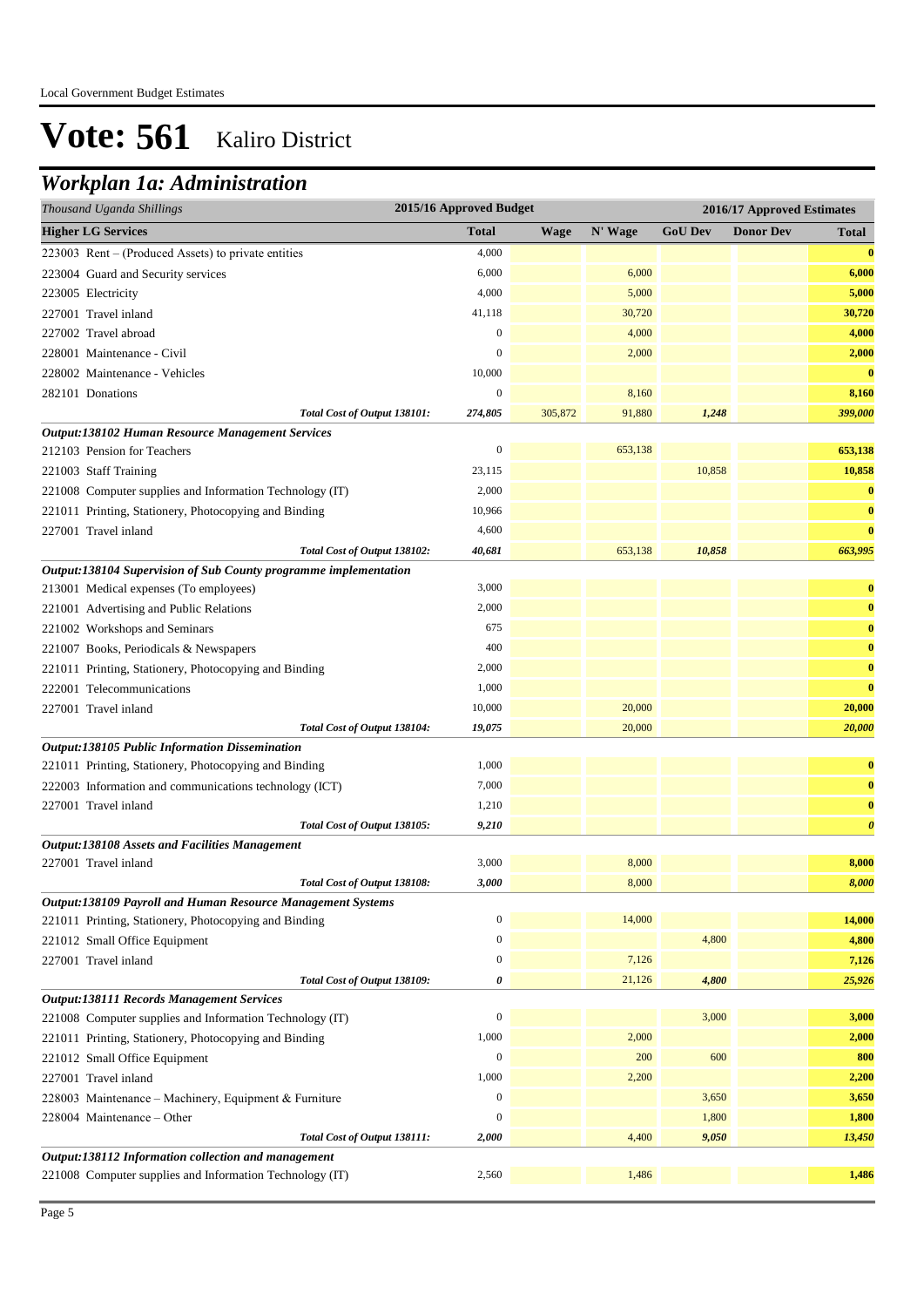### *Workplan 1a: Administration*

| Thousand Uganda Shillings                 |                                                                 |                                                                                                        | 2015/16 Approved Budget |                |              |                                 | 2016/17 Approved Estimates |                       |
|-------------------------------------------|-----------------------------------------------------------------|--------------------------------------------------------------------------------------------------------|-------------------------|----------------|--------------|---------------------------------|----------------------------|-----------------------|
| <b>Higher LG Services</b>                 |                                                                 |                                                                                                        | <b>Total</b>            | <b>Wage</b>    | N' Wage      | <b>GoU Dev</b>                  | <b>Donor Dev</b>           | <b>Total</b>          |
|                                           | 221011 Printing, Stationery, Photocopying and Binding           |                                                                                                        | $\overline{0}$          |                | 2,000        |                                 |                            | 2,000                 |
| 222001 Telecommunications                 |                                                                 |                                                                                                        | 0                       |                |              | 3,200                           |                            | 3,200                 |
| 227001 Travel inland                      |                                                                 |                                                                                                        | $\overline{0}$          |                | 2,214        |                                 |                            | 2,214                 |
|                                           |                                                                 | Total Cost of Output 138112:                                                                           | 2,560                   |                | 5,700        | 3,200                           |                            | 8,900                 |
| <b>Output:138113 Procurement Services</b> |                                                                 |                                                                                                        |                         |                |              |                                 |                            |                       |
| 211103 Allowances                         |                                                                 |                                                                                                        | 0                       |                | 420          |                                 |                            | 420                   |
| 221001 Advertising and Public Relations   |                                                                 |                                                                                                        | $\overline{0}$          |                | 6,500        |                                 |                            | 6,500                 |
|                                           | 221008 Computer supplies and Information Technology (IT)        |                                                                                                        | $\Omega$                |                |              | 3,000                           |                            | 3,000                 |
|                                           | 221011 Printing, Stationery, Photocopying and Binding           |                                                                                                        | 2,000                   |                | 2,000        |                                 |                            | 2,000                 |
| 221012 Small Office Equipment             |                                                                 |                                                                                                        | $\mathbf{0}$            |                | 400          |                                 |                            | 400                   |
| 227001 Travel inland                      |                                                                 |                                                                                                        | 2,000                   |                | 1,000        |                                 |                            | 1,000                 |
|                                           |                                                                 | Total Cost of Output 138113:                                                                           | 4,000                   |                | 10,320       | 3,000                           |                            | 13,320                |
|                                           |                                                                 | <b>Total Cost of Higher LG Services</b>                                                                | 355,331                 | 305,872        | 814,564      | 32.156                          |                            | 1,152,592             |
| <b>Capital Purchases</b>                  |                                                                 |                                                                                                        | <b>Total</b>            | <b>Wage</b>    | N' Wage      | <b>GoU Dev</b>                  | <b>Donor Dev</b>           | <b>Total</b>          |
| Output:138172 Administrative Capital      |                                                                 |                                                                                                        |                         |                |              |                                 |                            |                       |
| 312101 Non-Residential Buildings          |                                                                 |                                                                                                        | $\mathbf{0}$            | $\overline{0}$ | $\mathbf{0}$ | 16,000                          | $\overline{0}$             | 16,000                |
| <b>Total LCIII: Kaliro T/C</b>            |                                                                 |                                                                                                        |                         | LCIV: Bulamogi |              |                                 |                            | 16,000                |
| LCII: Not Specified                       | LCI: District Hqtrs                                             | <b>Construct 5 stance Pit Latrine for administration bloc</b> Source: District Unconditional Grant (No |                         |                |              |                                 |                            | 16,000                |
| 312203 Furniture & Fixtures               |                                                                 |                                                                                                        | $\mathbf{0}$            | $\mathbf{0}$   | $\mathbf{0}$ | 10,000                          | $\mathbf{0}$               | 10,000                |
| <b>Total LCIII: Kaliro T/C</b>            |                                                                 |                                                                                                        |                         | LCIV: Bulamogi |              |                                 |                            | 10,000                |
| LCII: Bukumankoola                        | LCI: District Hatres                                            | Procure furniture                                                                                      |                         |                |              | Source: Locally Raised Revenues |                            | 10,000                |
|                                           |                                                                 | Total Cost of Output 138172:                                                                           | 0                       | $\overline{0}$ | $\mathbf{0}$ | 26,000                          | $\boldsymbol{\theta}$      | 26,000                |
|                                           | Output:138176 Office and IT Equipment (including Software)      |                                                                                                        |                         |                |              |                                 |                            |                       |
| 314203 Finished goods                     |                                                                 |                                                                                                        | 3,100                   |                |              |                                 |                            | $\bf{0}$              |
|                                           |                                                                 | Total Cost of Output 138176:                                                                           | 3,100                   |                |              |                                 |                            | $\boldsymbol{\theta}$ |
|                                           |                                                                 | <b>Total Cost of Capital Purchases</b>                                                                 | 3,100                   | $\mathbf{0}$   | $\mathbf{0}$ | 26,000                          | $\bf{0}$                   | 26,000                |
|                                           | <b>Total Cost of function District and Urban Administration</b> |                                                                                                        | 358,431                 | 305,872        | 814,564      | 58,156                          | $\bf{0}$                   | 1,178,592             |
| <b>Total Cost of Administration</b>       |                                                                 |                                                                                                        | 358,431                 | 305,872        | 814,564      | 58,156                          | $\bf{0}$                   | 1,178,592             |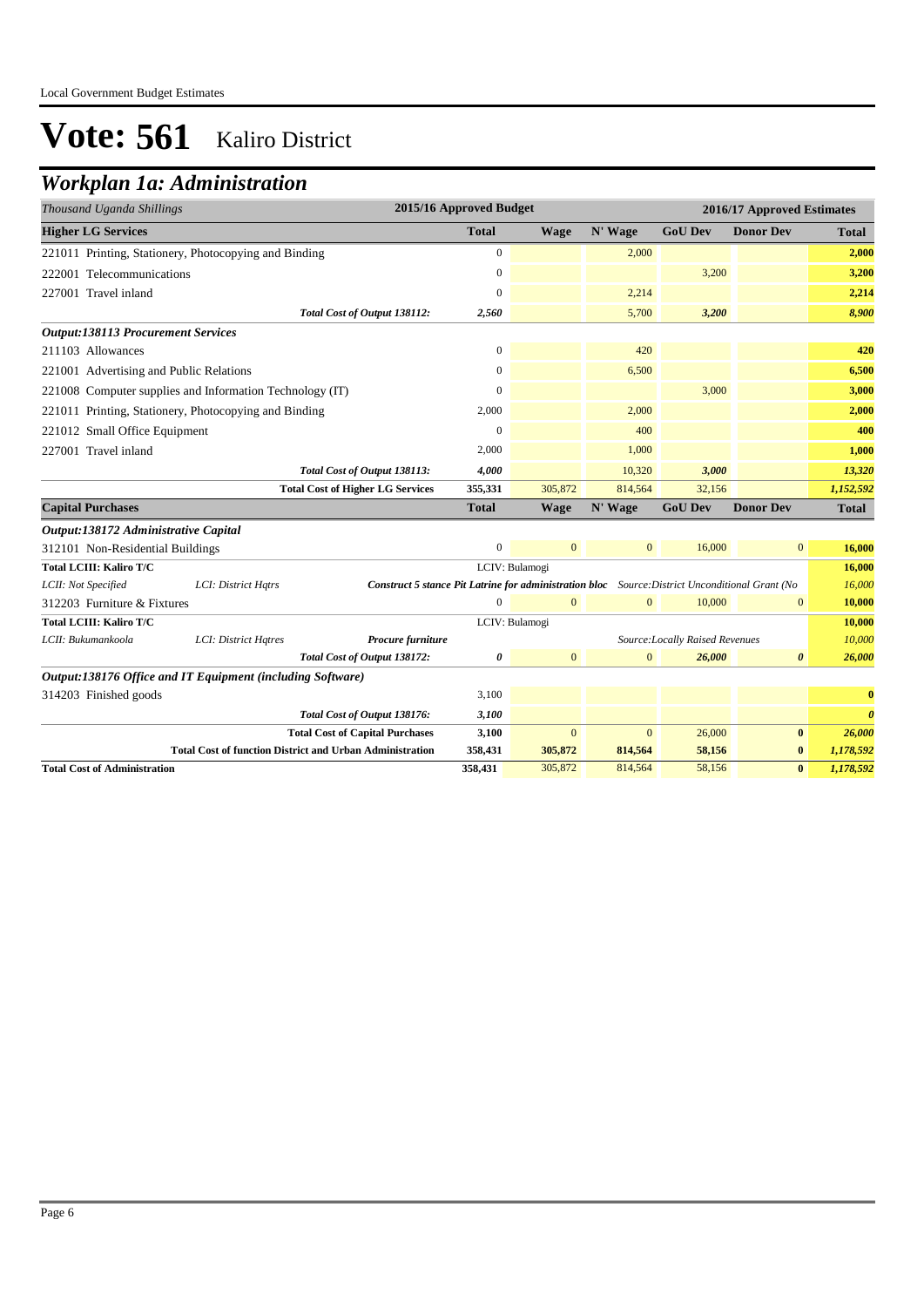## *Workplan 2: Finance*

#### **(i) Overview of Workplan Revenue and Expenditures**

| <b>UShs Thousand</b>                                 | 2015/16                   |                                | 2016/17                          |
|------------------------------------------------------|---------------------------|--------------------------------|----------------------------------|
|                                                      | Approved<br><b>Budget</b> | <b>Outturn by</b><br>end March | <b>Approved</b><br><b>Budget</b> |
| A: Breakdown of Workplan Revenues:                   |                           |                                |                                  |
| <b>Recurrent Revenues</b>                            | 112,107                   | 112,594                        | 138,203                          |
| District Unconditional Grant (Non-Wage)              | 12,104                    | 44,336                         | 40,800                           |
| District Unconditional Grant (Wage)                  | 87,403                    | 64,119                         | 87,403                           |
| <b>Locally Raised Revenues</b>                       | 11,000                    | 3,174                          | 10,000                           |
| Support Services Conditional Grant (Non-Wage)        | 1,600                     | 965                            |                                  |
| <b>Development Revenues</b>                          | 8,500                     | 0                              | 9,000                            |
| District Discretionary Development Equalization Gran |                           | $\theta$                       | 1,000                            |
| <b>Locally Raised Revenues</b>                       | 8,500                     | $\mathbf{0}$                   | 8,000                            |
| <b>Total Revenues</b>                                | 120,607                   | 112,594                        | 147,203                          |
| <b>B: Breakdown of Workplan Expenditures:</b>        |                           |                                |                                  |
| Recurrent Expenditure                                | 112,109                   | 112,574                        | 138,203                          |
| Wage                                                 | 87,403                    | 64,118                         | 93,186                           |
| Non Wage                                             | 24,706                    | 48,456                         | 45,017                           |
| Development Expenditure                              | 8,500                     | 0                              | 9,000                            |
| Domestic Development                                 | 8,500                     | $\Omega$                       | 9,000                            |
| Donor Development                                    |                           | $\Omega$                       | $\Omega$                         |
| <b>Total Expenditure</b>                             | 120,609                   | 112,574                        | 147,203                          |

### **(ii) Details of Workplan Revenues and Expenditures**

### *Expenditure Details for Workplan 2: Finance*

### **LG Function 1481 Financial Management and Accountability(LG)**

| 2015/16 Approved Budget<br>Thousand Uganda Shillings<br>2016/17 Approved Estimates |              |             |         |                |                  |              |
|------------------------------------------------------------------------------------|--------------|-------------|---------|----------------|------------------|--------------|
| <b>Higher LG Services</b>                                                          | <b>Total</b> | <b>Wage</b> | N' Wage | <b>GoU Dev</b> | <b>Donor Dev</b> | <b>Total</b> |
| Output:148101 LG Financial Management services                                     |              |             |         |                |                  |              |
| 211101 General Staff Salaries                                                      | 87,403       | 93,186      |         |                |                  | 93,186       |
| 221008 Computer supplies and Information Technology (IT)                           | 2,000        |             | 1,000   |                |                  | 1,000        |
| 221011 Printing, Stationery, Photocopying and Binding                              | 2,384        |             | 4,000   |                |                  | 4,000        |
| 221012 Small Office Equipment                                                      | 500          |             |         |                |                  | $\bf{0}$     |
| 223005 Electricity                                                                 | $\mathbf{0}$ |             | 2,200   |                |                  | 2,200        |
| 227001 Travel inland                                                               | $\mathbf{0}$ |             | 9,217   |                |                  | 9,217        |
| Total Cost of Output 148101:                                                       | 92,287       | 93,186      | 16,417  |                |                  | 109,603      |
| <b>Output:148102 Revenue Management and Collection Services</b>                    |              |             |         |                |                  |              |
| 221011 Printing, Stationery, Photocopying and Binding                              | $\mathbf{0}$ |             | 2,000   |                |                  | 2,000        |
| 227001 Travel inland                                                               | 5,000        |             | 4,000   |                |                  | 4,000        |
| Total Cost of Output 148102:                                                       | 5,000        |             | 6,000   |                |                  | 6,000        |
| Output:148103 Budgeting and Planning Services                                      |              |             |         |                |                  |              |
| 221008 Computer supplies and Information Technology (IT)                           | 600          |             | 2,000   |                |                  | 2,000        |
| 221009 Welfare and Entertainment                                                   | 1,400        |             |         |                |                  | $\bf{0}$     |
| 221011 Printing, Stationery, Photocopying and Binding                              | 2,000        |             | 1,000   |                |                  | 1,000        |
| 227001 Travel inland                                                               | 1,336        |             | 1,000   |                |                  | 1,000        |
| Total Cost of Output 148103:                                                       | 5,336        |             | 4,000   |                |                  | 4,000        |
| Output:148104 LG Expenditure management Services                                   |              |             |         |                |                  |              |
| 221011 Printing, Stationery, Photocopying and Binding                              | $\mathbf{0}$ |             | 1,000   |                |                  | 1,000        |
| 227001 Travel inland                                                               | 5,000        |             | 3,000   |                |                  | 3,000        |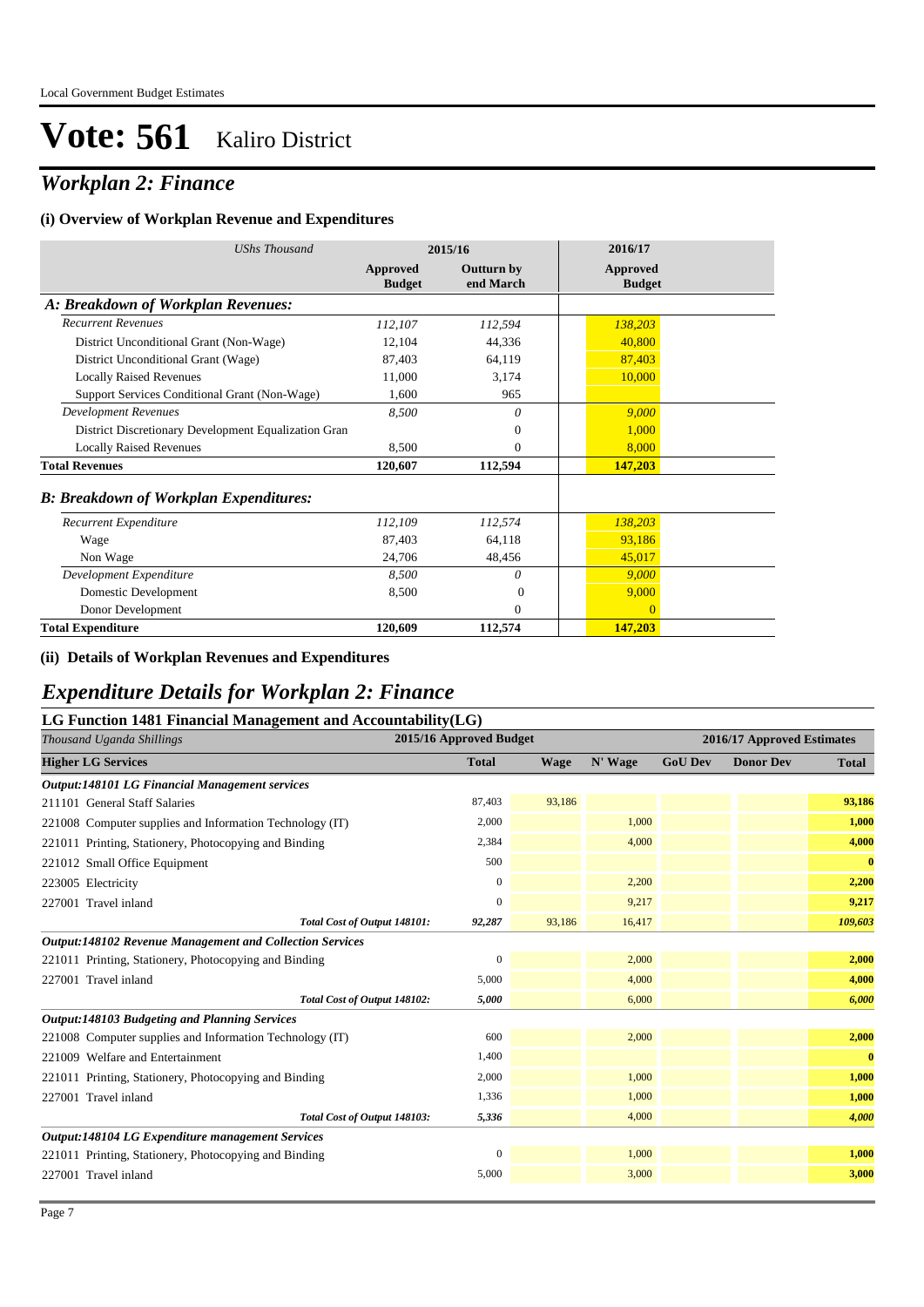### *Workplan 2: Finance*

| Thousand Uganda Shillings                             |                                                                    |                                          | 2015/16 Approved Budget |                |              |                                          | 2016/17 Approved Estimates |              |
|-------------------------------------------------------|--------------------------------------------------------------------|------------------------------------------|-------------------------|----------------|--------------|------------------------------------------|----------------------------|--------------|
| <b>Higher LG Services</b>                             |                                                                    |                                          | <b>Total</b>            | <b>Wage</b>    | N' Wage      | <b>GoU Dev</b>                           | <b>Donor Dev</b>           | <b>Total</b> |
|                                                       |                                                                    | Total Cost of Output 148104:             | 5,000                   |                | 4,000        |                                          |                            | 4,000        |
| <b>Output:148105 LG Accounting Services</b>           |                                                                    |                                          |                         |                |              |                                          |                            |              |
| 221011 Printing, Stationery, Photocopying and Binding |                                                                    |                                          | 2,000                   |                |              |                                          |                            | $\mathbf{0}$ |
| 221014 Bank Charges and other Bank related costs      |                                                                    |                                          | $\Omega$                |                | 850          |                                          |                            | 850          |
| 227001 Travel inland                                  |                                                                    |                                          | 2,484                   |                | 8,750        |                                          |                            | 8,750        |
|                                                       |                                                                    | Total Cost of Output 148105:             | 4,484                   |                | 9,600        |                                          |                            | 9,600        |
| <b>Output:148108 Sector Management and Monitoring</b> |                                                                    |                                          |                         |                |              |                                          |                            |              |
| 227001 Travel inland                                  |                                                                    |                                          | $\mathbf{0}$            |                | 5,000        |                                          |                            | 5,000        |
|                                                       |                                                                    | Total Cost of Output 148108:             | 0                       |                | 5,000        |                                          |                            | 5,000        |
|                                                       |                                                                    | <b>Total Cost of Higher LG Services</b>  | 112,107                 | 93.186         | 45,017       |                                          |                            | 138,203      |
| <b>Capital Purchases</b>                              |                                                                    |                                          | <b>Total</b>            | <b>Wage</b>    | N' Wage      | <b>GoU Dev</b>                           | <b>Donor Dev</b>           | Total        |
| Output:148172 Administrative Capital                  |                                                                    |                                          |                         |                |              |                                          |                            |              |
| 312203 Furniture & Fixtures                           |                                                                    |                                          | $\mathbf{0}$            | $\overline{0}$ | $\mathbf{0}$ | 1,000                                    | $\mathbf{0}$               | 1,000        |
| <b>Total LCIII: Kaliro T/C</b>                        |                                                                    |                                          |                         | LCIV: Bulamogi |              |                                          |                            | 1,000        |
| LCII: Bukumankoola                                    | LCI: District Hqtrs                                                | Procure furniture                        |                         |                |              | Source: District Discretionary Developme |                            | 1,000        |
| 312211 Office Equipment                               |                                                                    |                                          | $\mathbf{0}$            | $\mathbf{0}$   | $\mathbf{0}$ | 4,000                                    | $\bf{0}$                   | 4,000        |
| <b>Total LCIII: Kaliro T/C</b>                        |                                                                    |                                          |                         | LCIV: Bulamogi |              |                                          |                            | 4,000        |
| LCII: Bukumankoola                                    | LCI: Not Specified                                                 | <b>Procure Generators and stablisers</b> |                         |                |              | Source: Locally Raised Revenues          |                            | 4,000        |
| 312213 ICT Equipment                                  |                                                                    |                                          | $\mathbf{0}$            | $\mathbf{0}$   | $\mathbf{0}$ | 4,000                                    | $\overline{0}$             | 4,000        |
| <b>Total LCIII: Kaliro T/C</b>                        |                                                                    |                                          |                         | LCIV: Bulamogi |              |                                          |                            | 4,000        |
| LCII: Bukumankoola                                    | LCI: Not Specified                                                 | procure computers and printer            |                         |                |              | Source: Locally Raised Revenues          |                            | 4,000        |
|                                                       |                                                                    | Total Cost of Output 148172:             | 0                       | $\mathbf{0}$   | $\mathbf{0}$ | 9,000                                    | $\boldsymbol{\theta}$      | 9,000        |
|                                                       |                                                                    | <b>Total Cost of Capital Purchases</b>   | $\mathbf{0}$            | $\Omega$       | $\Omega$     | 9,000                                    | $\bf{0}$                   | 9,000        |
|                                                       | Total Cost of function Financial Management and Accountability(LG) |                                          | 112,107                 | 93,186         | 45,017       | 9,000                                    | $\bf{0}$                   | 147,203      |
| <b>Total Cost of Finance</b>                          |                                                                    |                                          | 112,107                 | 93,186         | 45,017       | 9,000                                    | $\mathbf{0}$               | 147,203      |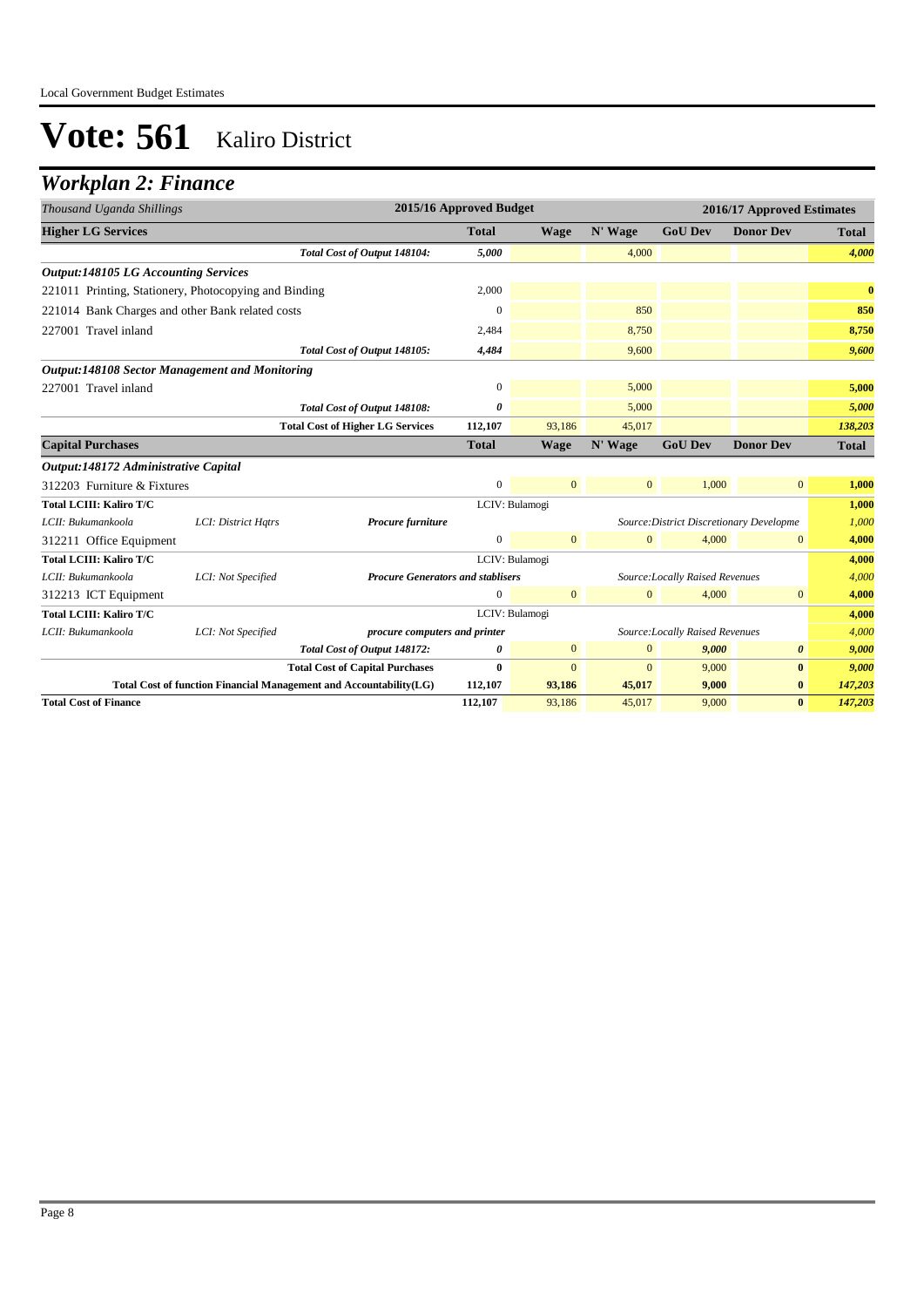## *Workplan 3: Statutory Bodies*

#### **(i) Overview of Workplan Revenue and Expenditures**

| <b>UShs Thousand</b>                                 |                           | 2015/16                        | 2016/17                   |  |
|------------------------------------------------------|---------------------------|--------------------------------|---------------------------|--|
|                                                      | Approved<br><b>Budget</b> | <b>Outturn by</b><br>end March | Approved<br><b>Budget</b> |  |
| A: Breakdown of Workplan Revenues:                   |                           |                                |                           |  |
| <b>Recurrent Revenues</b>                            | 1,092,948                 | 277,686                        | 457,255                   |  |
| District Unconditional Grant (Non-Wage)              | 102,800                   | 79.348                         | 239,300                   |  |
| District Unconditional Grant (Wage)                  | 110,323                   | 79,368                         | 195,955                   |  |
| <b>Locally Raised Revenues</b>                       | 4.470                     | 26,523                         | 22,000                    |  |
| Support Services Conditional Grant (Non-Wage)        | 875,355                   | 92,447                         |                           |  |
| <b>Development Revenues</b>                          | 26,400                    | 913                            | 9.600                     |  |
| District Discretionary Development Equalization Gran | 1.400                     | 913                            | 4,600                     |  |
| District Unconditional Grant (Non-Wage)              |                           | $\Omega$                       | 5,000                     |  |
| <b>Locally Raised Revenues</b>                       | 25,000                    | $\Omega$                       |                           |  |
| <b>Total Revenues</b>                                | 1,119,348                 | 278,599                        | 466,855                   |  |
| <b>B: Breakdown of Workplan Expenditures:</b>        |                           |                                |                           |  |
| Recurrent Expenditure                                | 1,555,492                 | 274,110                        | 457,255                   |  |
| Wage                                                 | 194.689                   | 81,908                         | 195.955                   |  |
| Non Wage                                             | 1,360,803                 | 192,202                        | 261,300                   |  |
| Development Expenditure                              | 26,400                    | 913                            | 9,600                     |  |
| Domestic Development                                 | 26,400                    | 913                            | 9,600                     |  |
| Donor Development                                    |                           | $\theta$                       | $\Omega$                  |  |
| <b>Total Expenditure</b>                             | 1.581.892                 | 275,023                        | 466,855                   |  |

#### **(ii) Details of Workplan Revenues and Expenditures**

### *Expenditure Details for Workplan 3: Statutory Bodies*

### **LG Function 1382 Local Statutory Bodies**

| Thousand Uganda Shillings                                | 2015/16 Approved Budget |             | 2016/17 Approved Estimates |                |                  |              |
|----------------------------------------------------------|-------------------------|-------------|----------------------------|----------------|------------------|--------------|
| <b>Higher LG Services</b>                                | <b>Total</b>            | <b>Wage</b> | N' Wage                    | <b>GoU Dev</b> | <b>Donor Dev</b> | <b>Total</b> |
| <b>Output:138201 LG Council Adminstration services</b>   |                         |             |                            |                |                  |              |
| 211101 General Staff Salaries                            | 194,689                 | 195,955     |                            |                |                  | 195,955      |
| 211103 Allowances                                        | 16,413                  |             | 32,000                     |                |                  | 32,000       |
| 213001 Medical expenses (To employees)                   | 2,080                   |             | 2,000                      |                |                  | 2,000        |
| 213002 Incapacity, death benefits and funeral expenses   | 2,001                   |             | 2,000                      |                |                  | 2,000        |
| 221001 Advertising and Public Relations                  | 876                     |             | 1,000                      |                |                  | 1,000        |
| 221007 Books, Periodicals & Newspapers                   | $\Omega$                |             | 500                        |                |                  | 500          |
| 221008 Computer supplies and Information Technology (IT) | 4,860                   |             | 1,500                      |                |                  | 1,500        |
| 221009 Welfare and Entertainment                         | 3,000                   |             | 3,000                      |                |                  | 3,000        |
| 221011 Printing, Stationery, Photocopying and Binding    | 3,000                   |             | 2,000                      |                |                  | 2,000        |
| 221012 Small Office Equipment                            | 1,000                   |             |                            |                |                  | $\bf{0}$     |
| 221017 Subscriptions                                     | 500                     |             | 500                        |                |                  | 500          |
| 222001 Telecommunications                                | 865                     |             | 500                        |                |                  | 500          |
| 227001 Travel inland                                     | 51,025                  |             | 127,117                    |                |                  | 127,117      |
| 282101 Donations                                         | 4,926                   |             |                            |                |                  | $\bf{0}$     |
| Total Cost of Output 138201:                             | 285,235                 | 195,955     | 172,117                    |                |                  | 368,072      |
| Output:138202 LG procurement management services         |                         |             |                            |                |                  |              |
| 211103 Allowances                                        | 3,000                   |             |                            |                |                  | $\bf{0}$     |
| 221008 Computer supplies and Information Technology (IT) | 3,000                   |             |                            |                |                  | $\bf{0}$     |
| 221011 Printing, Stationery, Photocopying and Binding    | 1,500                   |             |                            |                |                  | $\bf{0}$     |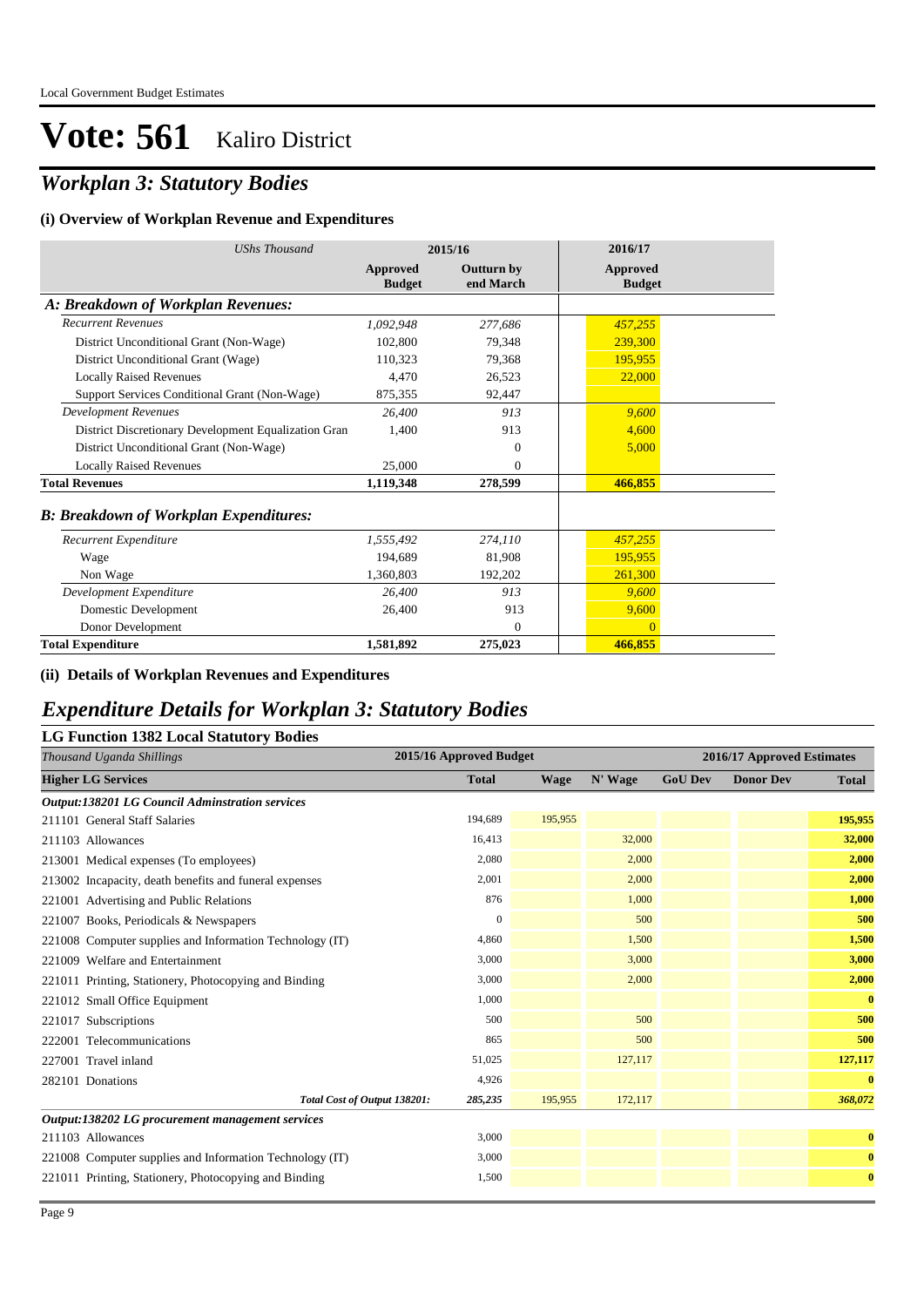### *Workplan 3: Statutory Bodies*

| N' Wage<br><b>GoU Dev</b><br><b>Total</b><br><b>Wage</b><br><b>Donor Dev</b><br><b>Total</b><br>1,000<br>5,786<br>227001 Travel inland<br>5,786<br>8,500<br>5,786<br>Total Cost of Output 138202:<br>5,786<br>15,640<br>15,640<br>15,640<br>211103 Allowances<br>$\bf{0}$<br>739,776<br>212102 Pension for General Civil Service<br>462,543<br>$\bf{0}$<br>212103 Pension for Teachers<br>$\boldsymbol{0}$<br>5,400<br>5,400<br>212105 Pension for Local Governments<br>3,350<br>3,350<br>3,350<br>400<br>4,000<br>4,000<br>484<br>484<br>484<br>2,224<br>2,224<br>2,224<br>500<br>500<br>222001 Telecommunications<br>500<br>1,000<br>1,000<br>1,000<br>2,865<br>2,865<br>227001 Travel inland<br>3,365<br>Total Cost of Output 138203:<br>35,463<br>1,229,282<br>35,463<br>3,000<br>3,200<br>3,200<br>211103 Allowances<br>500<br>500<br>500<br>221009 Welfare and Entertainment<br>481<br>854<br>481<br>500<br>500<br>500<br>222001 Telecommunications<br>$\bf{0}$<br>2,920<br>226002 Licenses<br>$\boldsymbol{0}$<br>3,093<br>3,093<br>227001 Travel inland<br>7,774<br>7,774<br>Total Cost of Output 138204:<br>7,774<br>7,000<br>7,000<br>211103 Allowances<br>7,000<br>200<br>200<br>200<br>1,000<br>1,000<br>1,000<br>221009 Welfare and Entertainment<br>1,000<br>1,000<br>1,000<br>1,381<br>381<br>381<br>$\bf{0}$<br>1,000<br>222001 Telecommunications<br>4,979<br>4,979<br>227001 Travel inland<br>3,980<br>14,560<br>15,561<br>14,560<br>Total Cost of Output 138205:<br>Output:138206 LG Political and executive oversight<br>$\boldsymbol{0}$<br>2,000<br>1,600<br>3,600<br>227001 Travel inland<br>5,540<br>$\bf{0}$<br>5,540<br>2,000<br>1,600<br>3,600<br>Total Cost of Output 138206:<br>12,000<br>23,600<br>211103 Allowances<br>23,600<br>23,600<br>Total Cost of Output 138207:<br>12,000<br>23,600<br>195,955<br>1,600<br><b>Total Cost of Higher LG Services</b><br>1,563,892<br>261,300<br>458,855<br><b>GoU Dev</b><br><b>Donor Dev</b><br><b>Total</b><br><b>Wage</b><br>N' Wage<br><b>Total</b><br>$\boldsymbol{0}$<br>$\mathbf{0}$<br>$\mathbf{0}$<br>5,000<br>$\mathbf{0}$<br>312203 Furniture & Fixtures<br>5,000<br>LCIV: Bulamogi<br><b>Total LCIII: Kaliro T/C</b><br>5,000<br>5,000<br>LCII: Bukumankoola<br>LCI: District Hatrs<br>Source: District Unconditional Grant (No<br><b>Furniture for Council Offices</b><br>$\boldsymbol{0}$<br>$\mathbf{0}$<br>$\boldsymbol{0}$<br>3,000<br>$\boldsymbol{0}$<br>3,000<br>312213 ICT Equipment<br>Total LCIII: Kaliro T/C<br>LCIV: Bulamogi<br>3,000<br>3,000<br>LCII: Bukumankoola<br>LCI: District Hqtrs<br>Source: District Discretionary Developme<br>procure a laptop for Procurement Unit<br>Total Cost of Output 138272:<br>0<br>$\mathbf{0}$<br>$\boldsymbol{0}$<br>8,000<br>0<br>8,000 | Thousand Uganda Shillings                                | 2015/16 Approved Budget |  | 2016/17 Approved Estimates |  |
|---------------------------------------------------------------------------------------------------------------------------------------------------------------------------------------------------------------------------------------------------------------------------------------------------------------------------------------------------------------------------------------------------------------------------------------------------------------------------------------------------------------------------------------------------------------------------------------------------------------------------------------------------------------------------------------------------------------------------------------------------------------------------------------------------------------------------------------------------------------------------------------------------------------------------------------------------------------------------------------------------------------------------------------------------------------------------------------------------------------------------------------------------------------------------------------------------------------------------------------------------------------------------------------------------------------------------------------------------------------------------------------------------------------------------------------------------------------------------------------------------------------------------------------------------------------------------------------------------------------------------------------------------------------------------------------------------------------------------------------------------------------------------------------------------------------------------------------------------------------------------------------------------------------------------------------------------------------------------------------------------------------------------------------------------------------------------------------------------------------------------------------------------------------------------------------------------------------------------------------------------------------------------------------------------------------------------------------------------------------------------------------------------------------------------------------------------------------------------------------------------------------------------------------------------------------------------------------------------------------------------------------------------------------------------------------------------------------------------------------------------------------------------------|----------------------------------------------------------|-------------------------|--|----------------------------|--|
|                                                                                                                                                                                                                                                                                                                                                                                                                                                                                                                                                                                                                                                                                                                                                                                                                                                                                                                                                                                                                                                                                                                                                                                                                                                                                                                                                                                                                                                                                                                                                                                                                                                                                                                                                                                                                                                                                                                                                                                                                                                                                                                                                                                                                                                                                                                                                                                                                                                                                                                                                                                                                                                                                                                                                                                 | <b>Higher LG Services</b>                                |                         |  |                            |  |
|                                                                                                                                                                                                                                                                                                                                                                                                                                                                                                                                                                                                                                                                                                                                                                                                                                                                                                                                                                                                                                                                                                                                                                                                                                                                                                                                                                                                                                                                                                                                                                                                                                                                                                                                                                                                                                                                                                                                                                                                                                                                                                                                                                                                                                                                                                                                                                                                                                                                                                                                                                                                                                                                                                                                                                                 |                                                          |                         |  |                            |  |
|                                                                                                                                                                                                                                                                                                                                                                                                                                                                                                                                                                                                                                                                                                                                                                                                                                                                                                                                                                                                                                                                                                                                                                                                                                                                                                                                                                                                                                                                                                                                                                                                                                                                                                                                                                                                                                                                                                                                                                                                                                                                                                                                                                                                                                                                                                                                                                                                                                                                                                                                                                                                                                                                                                                                                                                 |                                                          |                         |  |                            |  |
|                                                                                                                                                                                                                                                                                                                                                                                                                                                                                                                                                                                                                                                                                                                                                                                                                                                                                                                                                                                                                                                                                                                                                                                                                                                                                                                                                                                                                                                                                                                                                                                                                                                                                                                                                                                                                                                                                                                                                                                                                                                                                                                                                                                                                                                                                                                                                                                                                                                                                                                                                                                                                                                                                                                                                                                 | Output:138203 LG staff recruitment services              |                         |  |                            |  |
|                                                                                                                                                                                                                                                                                                                                                                                                                                                                                                                                                                                                                                                                                                                                                                                                                                                                                                                                                                                                                                                                                                                                                                                                                                                                                                                                                                                                                                                                                                                                                                                                                                                                                                                                                                                                                                                                                                                                                                                                                                                                                                                                                                                                                                                                                                                                                                                                                                                                                                                                                                                                                                                                                                                                                                                 |                                                          |                         |  |                            |  |
|                                                                                                                                                                                                                                                                                                                                                                                                                                                                                                                                                                                                                                                                                                                                                                                                                                                                                                                                                                                                                                                                                                                                                                                                                                                                                                                                                                                                                                                                                                                                                                                                                                                                                                                                                                                                                                                                                                                                                                                                                                                                                                                                                                                                                                                                                                                                                                                                                                                                                                                                                                                                                                                                                                                                                                                 |                                                          |                         |  |                            |  |
|                                                                                                                                                                                                                                                                                                                                                                                                                                                                                                                                                                                                                                                                                                                                                                                                                                                                                                                                                                                                                                                                                                                                                                                                                                                                                                                                                                                                                                                                                                                                                                                                                                                                                                                                                                                                                                                                                                                                                                                                                                                                                                                                                                                                                                                                                                                                                                                                                                                                                                                                                                                                                                                                                                                                                                                 |                                                          |                         |  |                            |  |
|                                                                                                                                                                                                                                                                                                                                                                                                                                                                                                                                                                                                                                                                                                                                                                                                                                                                                                                                                                                                                                                                                                                                                                                                                                                                                                                                                                                                                                                                                                                                                                                                                                                                                                                                                                                                                                                                                                                                                                                                                                                                                                                                                                                                                                                                                                                                                                                                                                                                                                                                                                                                                                                                                                                                                                                 |                                                          |                         |  |                            |  |
|                                                                                                                                                                                                                                                                                                                                                                                                                                                                                                                                                                                                                                                                                                                                                                                                                                                                                                                                                                                                                                                                                                                                                                                                                                                                                                                                                                                                                                                                                                                                                                                                                                                                                                                                                                                                                                                                                                                                                                                                                                                                                                                                                                                                                                                                                                                                                                                                                                                                                                                                                                                                                                                                                                                                                                                 | 221001 Advertising and Public Relations                  |                         |  |                            |  |
|                                                                                                                                                                                                                                                                                                                                                                                                                                                                                                                                                                                                                                                                                                                                                                                                                                                                                                                                                                                                                                                                                                                                                                                                                                                                                                                                                                                                                                                                                                                                                                                                                                                                                                                                                                                                                                                                                                                                                                                                                                                                                                                                                                                                                                                                                                                                                                                                                                                                                                                                                                                                                                                                                                                                                                                 | 221007 Books, Periodicals & Newspapers                   |                         |  |                            |  |
|                                                                                                                                                                                                                                                                                                                                                                                                                                                                                                                                                                                                                                                                                                                                                                                                                                                                                                                                                                                                                                                                                                                                                                                                                                                                                                                                                                                                                                                                                                                                                                                                                                                                                                                                                                                                                                                                                                                                                                                                                                                                                                                                                                                                                                                                                                                                                                                                                                                                                                                                                                                                                                                                                                                                                                                 | 221008 Computer supplies and Information Technology (IT) |                         |  |                            |  |
|                                                                                                                                                                                                                                                                                                                                                                                                                                                                                                                                                                                                                                                                                                                                                                                                                                                                                                                                                                                                                                                                                                                                                                                                                                                                                                                                                                                                                                                                                                                                                                                                                                                                                                                                                                                                                                                                                                                                                                                                                                                                                                                                                                                                                                                                                                                                                                                                                                                                                                                                                                                                                                                                                                                                                                                 | 221011 Printing, Stationery, Photocopying and Binding    |                         |  |                            |  |
|                                                                                                                                                                                                                                                                                                                                                                                                                                                                                                                                                                                                                                                                                                                                                                                                                                                                                                                                                                                                                                                                                                                                                                                                                                                                                                                                                                                                                                                                                                                                                                                                                                                                                                                                                                                                                                                                                                                                                                                                                                                                                                                                                                                                                                                                                                                                                                                                                                                                                                                                                                                                                                                                                                                                                                                 |                                                          |                         |  |                            |  |
|                                                                                                                                                                                                                                                                                                                                                                                                                                                                                                                                                                                                                                                                                                                                                                                                                                                                                                                                                                                                                                                                                                                                                                                                                                                                                                                                                                                                                                                                                                                                                                                                                                                                                                                                                                                                                                                                                                                                                                                                                                                                                                                                                                                                                                                                                                                                                                                                                                                                                                                                                                                                                                                                                                                                                                                 | 223005 Electricity                                       |                         |  |                            |  |
|                                                                                                                                                                                                                                                                                                                                                                                                                                                                                                                                                                                                                                                                                                                                                                                                                                                                                                                                                                                                                                                                                                                                                                                                                                                                                                                                                                                                                                                                                                                                                                                                                                                                                                                                                                                                                                                                                                                                                                                                                                                                                                                                                                                                                                                                                                                                                                                                                                                                                                                                                                                                                                                                                                                                                                                 |                                                          |                         |  |                            |  |
|                                                                                                                                                                                                                                                                                                                                                                                                                                                                                                                                                                                                                                                                                                                                                                                                                                                                                                                                                                                                                                                                                                                                                                                                                                                                                                                                                                                                                                                                                                                                                                                                                                                                                                                                                                                                                                                                                                                                                                                                                                                                                                                                                                                                                                                                                                                                                                                                                                                                                                                                                                                                                                                                                                                                                                                 |                                                          |                         |  |                            |  |
|                                                                                                                                                                                                                                                                                                                                                                                                                                                                                                                                                                                                                                                                                                                                                                                                                                                                                                                                                                                                                                                                                                                                                                                                                                                                                                                                                                                                                                                                                                                                                                                                                                                                                                                                                                                                                                                                                                                                                                                                                                                                                                                                                                                                                                                                                                                                                                                                                                                                                                                                                                                                                                                                                                                                                                                 | Output:138204 LG Land management services                |                         |  |                            |  |
|                                                                                                                                                                                                                                                                                                                                                                                                                                                                                                                                                                                                                                                                                                                                                                                                                                                                                                                                                                                                                                                                                                                                                                                                                                                                                                                                                                                                                                                                                                                                                                                                                                                                                                                                                                                                                                                                                                                                                                                                                                                                                                                                                                                                                                                                                                                                                                                                                                                                                                                                                                                                                                                                                                                                                                                 |                                                          |                         |  |                            |  |
|                                                                                                                                                                                                                                                                                                                                                                                                                                                                                                                                                                                                                                                                                                                                                                                                                                                                                                                                                                                                                                                                                                                                                                                                                                                                                                                                                                                                                                                                                                                                                                                                                                                                                                                                                                                                                                                                                                                                                                                                                                                                                                                                                                                                                                                                                                                                                                                                                                                                                                                                                                                                                                                                                                                                                                                 |                                                          |                         |  |                            |  |
|                                                                                                                                                                                                                                                                                                                                                                                                                                                                                                                                                                                                                                                                                                                                                                                                                                                                                                                                                                                                                                                                                                                                                                                                                                                                                                                                                                                                                                                                                                                                                                                                                                                                                                                                                                                                                                                                                                                                                                                                                                                                                                                                                                                                                                                                                                                                                                                                                                                                                                                                                                                                                                                                                                                                                                                 | 221011 Printing, Stationery, Photocopying and Binding    |                         |  |                            |  |
|                                                                                                                                                                                                                                                                                                                                                                                                                                                                                                                                                                                                                                                                                                                                                                                                                                                                                                                                                                                                                                                                                                                                                                                                                                                                                                                                                                                                                                                                                                                                                                                                                                                                                                                                                                                                                                                                                                                                                                                                                                                                                                                                                                                                                                                                                                                                                                                                                                                                                                                                                                                                                                                                                                                                                                                 |                                                          |                         |  |                            |  |
|                                                                                                                                                                                                                                                                                                                                                                                                                                                                                                                                                                                                                                                                                                                                                                                                                                                                                                                                                                                                                                                                                                                                                                                                                                                                                                                                                                                                                                                                                                                                                                                                                                                                                                                                                                                                                                                                                                                                                                                                                                                                                                                                                                                                                                                                                                                                                                                                                                                                                                                                                                                                                                                                                                                                                                                 |                                                          |                         |  |                            |  |
|                                                                                                                                                                                                                                                                                                                                                                                                                                                                                                                                                                                                                                                                                                                                                                                                                                                                                                                                                                                                                                                                                                                                                                                                                                                                                                                                                                                                                                                                                                                                                                                                                                                                                                                                                                                                                                                                                                                                                                                                                                                                                                                                                                                                                                                                                                                                                                                                                                                                                                                                                                                                                                                                                                                                                                                 |                                                          |                         |  |                            |  |
|                                                                                                                                                                                                                                                                                                                                                                                                                                                                                                                                                                                                                                                                                                                                                                                                                                                                                                                                                                                                                                                                                                                                                                                                                                                                                                                                                                                                                                                                                                                                                                                                                                                                                                                                                                                                                                                                                                                                                                                                                                                                                                                                                                                                                                                                                                                                                                                                                                                                                                                                                                                                                                                                                                                                                                                 |                                                          |                         |  |                            |  |
|                                                                                                                                                                                                                                                                                                                                                                                                                                                                                                                                                                                                                                                                                                                                                                                                                                                                                                                                                                                                                                                                                                                                                                                                                                                                                                                                                                                                                                                                                                                                                                                                                                                                                                                                                                                                                                                                                                                                                                                                                                                                                                                                                                                                                                                                                                                                                                                                                                                                                                                                                                                                                                                                                                                                                                                 | Output:138205 LG Financial Accountability                |                         |  |                            |  |
|                                                                                                                                                                                                                                                                                                                                                                                                                                                                                                                                                                                                                                                                                                                                                                                                                                                                                                                                                                                                                                                                                                                                                                                                                                                                                                                                                                                                                                                                                                                                                                                                                                                                                                                                                                                                                                                                                                                                                                                                                                                                                                                                                                                                                                                                                                                                                                                                                                                                                                                                                                                                                                                                                                                                                                                 |                                                          |                         |  |                            |  |
|                                                                                                                                                                                                                                                                                                                                                                                                                                                                                                                                                                                                                                                                                                                                                                                                                                                                                                                                                                                                                                                                                                                                                                                                                                                                                                                                                                                                                                                                                                                                                                                                                                                                                                                                                                                                                                                                                                                                                                                                                                                                                                                                                                                                                                                                                                                                                                                                                                                                                                                                                                                                                                                                                                                                                                                 | 221001 Advertising and Public Relations                  |                         |  |                            |  |
|                                                                                                                                                                                                                                                                                                                                                                                                                                                                                                                                                                                                                                                                                                                                                                                                                                                                                                                                                                                                                                                                                                                                                                                                                                                                                                                                                                                                                                                                                                                                                                                                                                                                                                                                                                                                                                                                                                                                                                                                                                                                                                                                                                                                                                                                                                                                                                                                                                                                                                                                                                                                                                                                                                                                                                                 |                                                          |                         |  |                            |  |
|                                                                                                                                                                                                                                                                                                                                                                                                                                                                                                                                                                                                                                                                                                                                                                                                                                                                                                                                                                                                                                                                                                                                                                                                                                                                                                                                                                                                                                                                                                                                                                                                                                                                                                                                                                                                                                                                                                                                                                                                                                                                                                                                                                                                                                                                                                                                                                                                                                                                                                                                                                                                                                                                                                                                                                                 | 221011 Printing, Stationery, Photocopying and Binding    |                         |  |                            |  |
|                                                                                                                                                                                                                                                                                                                                                                                                                                                                                                                                                                                                                                                                                                                                                                                                                                                                                                                                                                                                                                                                                                                                                                                                                                                                                                                                                                                                                                                                                                                                                                                                                                                                                                                                                                                                                                                                                                                                                                                                                                                                                                                                                                                                                                                                                                                                                                                                                                                                                                                                                                                                                                                                                                                                                                                 | 221012 Small Office Equipment                            |                         |  |                            |  |
|                                                                                                                                                                                                                                                                                                                                                                                                                                                                                                                                                                                                                                                                                                                                                                                                                                                                                                                                                                                                                                                                                                                                                                                                                                                                                                                                                                                                                                                                                                                                                                                                                                                                                                                                                                                                                                                                                                                                                                                                                                                                                                                                                                                                                                                                                                                                                                                                                                                                                                                                                                                                                                                                                                                                                                                 |                                                          |                         |  |                            |  |
|                                                                                                                                                                                                                                                                                                                                                                                                                                                                                                                                                                                                                                                                                                                                                                                                                                                                                                                                                                                                                                                                                                                                                                                                                                                                                                                                                                                                                                                                                                                                                                                                                                                                                                                                                                                                                                                                                                                                                                                                                                                                                                                                                                                                                                                                                                                                                                                                                                                                                                                                                                                                                                                                                                                                                                                 |                                                          |                         |  |                            |  |
|                                                                                                                                                                                                                                                                                                                                                                                                                                                                                                                                                                                                                                                                                                                                                                                                                                                                                                                                                                                                                                                                                                                                                                                                                                                                                                                                                                                                                                                                                                                                                                                                                                                                                                                                                                                                                                                                                                                                                                                                                                                                                                                                                                                                                                                                                                                                                                                                                                                                                                                                                                                                                                                                                                                                                                                 |                                                          |                         |  |                            |  |
|                                                                                                                                                                                                                                                                                                                                                                                                                                                                                                                                                                                                                                                                                                                                                                                                                                                                                                                                                                                                                                                                                                                                                                                                                                                                                                                                                                                                                                                                                                                                                                                                                                                                                                                                                                                                                                                                                                                                                                                                                                                                                                                                                                                                                                                                                                                                                                                                                                                                                                                                                                                                                                                                                                                                                                                 |                                                          |                         |  |                            |  |
|                                                                                                                                                                                                                                                                                                                                                                                                                                                                                                                                                                                                                                                                                                                                                                                                                                                                                                                                                                                                                                                                                                                                                                                                                                                                                                                                                                                                                                                                                                                                                                                                                                                                                                                                                                                                                                                                                                                                                                                                                                                                                                                                                                                                                                                                                                                                                                                                                                                                                                                                                                                                                                                                                                                                                                                 | 211104 Statutory salaries                                |                         |  |                            |  |
|                                                                                                                                                                                                                                                                                                                                                                                                                                                                                                                                                                                                                                                                                                                                                                                                                                                                                                                                                                                                                                                                                                                                                                                                                                                                                                                                                                                                                                                                                                                                                                                                                                                                                                                                                                                                                                                                                                                                                                                                                                                                                                                                                                                                                                                                                                                                                                                                                                                                                                                                                                                                                                                                                                                                                                                 |                                                          |                         |  |                            |  |
|                                                                                                                                                                                                                                                                                                                                                                                                                                                                                                                                                                                                                                                                                                                                                                                                                                                                                                                                                                                                                                                                                                                                                                                                                                                                                                                                                                                                                                                                                                                                                                                                                                                                                                                                                                                                                                                                                                                                                                                                                                                                                                                                                                                                                                                                                                                                                                                                                                                                                                                                                                                                                                                                                                                                                                                 |                                                          |                         |  |                            |  |
|                                                                                                                                                                                                                                                                                                                                                                                                                                                                                                                                                                                                                                                                                                                                                                                                                                                                                                                                                                                                                                                                                                                                                                                                                                                                                                                                                                                                                                                                                                                                                                                                                                                                                                                                                                                                                                                                                                                                                                                                                                                                                                                                                                                                                                                                                                                                                                                                                                                                                                                                                                                                                                                                                                                                                                                 | <b>Output:138207 Standing Committees Services</b>        |                         |  |                            |  |
|                                                                                                                                                                                                                                                                                                                                                                                                                                                                                                                                                                                                                                                                                                                                                                                                                                                                                                                                                                                                                                                                                                                                                                                                                                                                                                                                                                                                                                                                                                                                                                                                                                                                                                                                                                                                                                                                                                                                                                                                                                                                                                                                                                                                                                                                                                                                                                                                                                                                                                                                                                                                                                                                                                                                                                                 |                                                          |                         |  |                            |  |
|                                                                                                                                                                                                                                                                                                                                                                                                                                                                                                                                                                                                                                                                                                                                                                                                                                                                                                                                                                                                                                                                                                                                                                                                                                                                                                                                                                                                                                                                                                                                                                                                                                                                                                                                                                                                                                                                                                                                                                                                                                                                                                                                                                                                                                                                                                                                                                                                                                                                                                                                                                                                                                                                                                                                                                                 |                                                          |                         |  |                            |  |
|                                                                                                                                                                                                                                                                                                                                                                                                                                                                                                                                                                                                                                                                                                                                                                                                                                                                                                                                                                                                                                                                                                                                                                                                                                                                                                                                                                                                                                                                                                                                                                                                                                                                                                                                                                                                                                                                                                                                                                                                                                                                                                                                                                                                                                                                                                                                                                                                                                                                                                                                                                                                                                                                                                                                                                                 |                                                          |                         |  |                            |  |
|                                                                                                                                                                                                                                                                                                                                                                                                                                                                                                                                                                                                                                                                                                                                                                                                                                                                                                                                                                                                                                                                                                                                                                                                                                                                                                                                                                                                                                                                                                                                                                                                                                                                                                                                                                                                                                                                                                                                                                                                                                                                                                                                                                                                                                                                                                                                                                                                                                                                                                                                                                                                                                                                                                                                                                                 | <b>Capital Purchases</b>                                 |                         |  |                            |  |
|                                                                                                                                                                                                                                                                                                                                                                                                                                                                                                                                                                                                                                                                                                                                                                                                                                                                                                                                                                                                                                                                                                                                                                                                                                                                                                                                                                                                                                                                                                                                                                                                                                                                                                                                                                                                                                                                                                                                                                                                                                                                                                                                                                                                                                                                                                                                                                                                                                                                                                                                                                                                                                                                                                                                                                                 | Output:138272 Administrative Capital                     |                         |  |                            |  |
|                                                                                                                                                                                                                                                                                                                                                                                                                                                                                                                                                                                                                                                                                                                                                                                                                                                                                                                                                                                                                                                                                                                                                                                                                                                                                                                                                                                                                                                                                                                                                                                                                                                                                                                                                                                                                                                                                                                                                                                                                                                                                                                                                                                                                                                                                                                                                                                                                                                                                                                                                                                                                                                                                                                                                                                 |                                                          |                         |  |                            |  |
|                                                                                                                                                                                                                                                                                                                                                                                                                                                                                                                                                                                                                                                                                                                                                                                                                                                                                                                                                                                                                                                                                                                                                                                                                                                                                                                                                                                                                                                                                                                                                                                                                                                                                                                                                                                                                                                                                                                                                                                                                                                                                                                                                                                                                                                                                                                                                                                                                                                                                                                                                                                                                                                                                                                                                                                 |                                                          |                         |  |                            |  |
|                                                                                                                                                                                                                                                                                                                                                                                                                                                                                                                                                                                                                                                                                                                                                                                                                                                                                                                                                                                                                                                                                                                                                                                                                                                                                                                                                                                                                                                                                                                                                                                                                                                                                                                                                                                                                                                                                                                                                                                                                                                                                                                                                                                                                                                                                                                                                                                                                                                                                                                                                                                                                                                                                                                                                                                 |                                                          |                         |  |                            |  |
|                                                                                                                                                                                                                                                                                                                                                                                                                                                                                                                                                                                                                                                                                                                                                                                                                                                                                                                                                                                                                                                                                                                                                                                                                                                                                                                                                                                                                                                                                                                                                                                                                                                                                                                                                                                                                                                                                                                                                                                                                                                                                                                                                                                                                                                                                                                                                                                                                                                                                                                                                                                                                                                                                                                                                                                 |                                                          |                         |  |                            |  |
|                                                                                                                                                                                                                                                                                                                                                                                                                                                                                                                                                                                                                                                                                                                                                                                                                                                                                                                                                                                                                                                                                                                                                                                                                                                                                                                                                                                                                                                                                                                                                                                                                                                                                                                                                                                                                                                                                                                                                                                                                                                                                                                                                                                                                                                                                                                                                                                                                                                                                                                                                                                                                                                                                                                                                                                 |                                                          |                         |  |                            |  |
|                                                                                                                                                                                                                                                                                                                                                                                                                                                                                                                                                                                                                                                                                                                                                                                                                                                                                                                                                                                                                                                                                                                                                                                                                                                                                                                                                                                                                                                                                                                                                                                                                                                                                                                                                                                                                                                                                                                                                                                                                                                                                                                                                                                                                                                                                                                                                                                                                                                                                                                                                                                                                                                                                                                                                                                 |                                                          |                         |  |                            |  |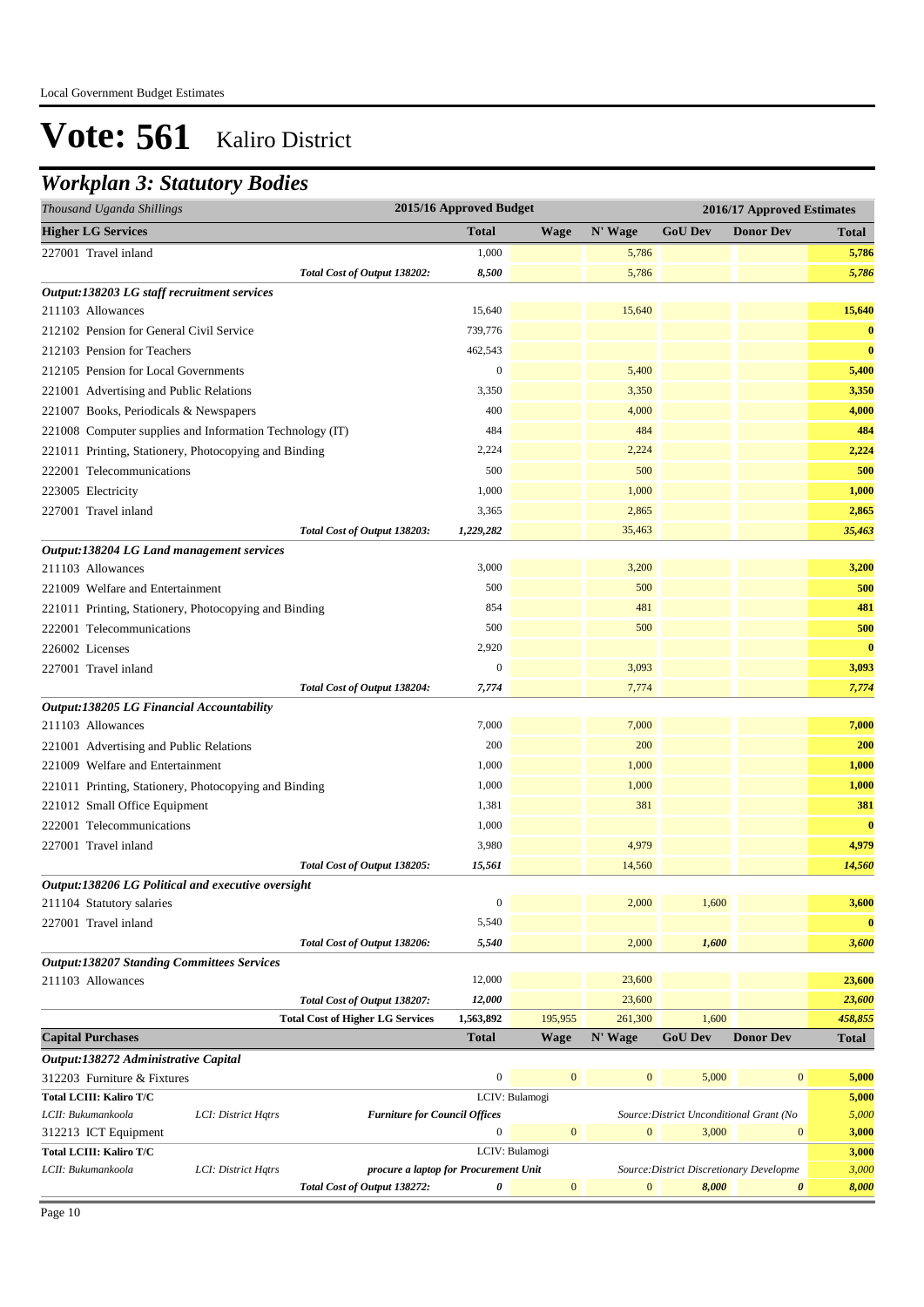## *Workplan 3: Statutory Bodies*

| Thousand Uganda Shillings                                  | 2015/16 Approved Budget |             |              |                |                  | 2016/17 Approved Estimates |  |  |  |
|------------------------------------------------------------|-------------------------|-------------|--------------|----------------|------------------|----------------------------|--|--|--|
| <b>Capital Purchases</b>                                   | <b>Total</b>            | <b>Wage</b> | N' Wage      | <b>GoU Dev</b> | <b>Donor Dev</b> | <b>Total</b>               |  |  |  |
| Output:138276 Office and IT Equipment (including Software) |                         |             |              |                |                  |                            |  |  |  |
| 314203 Finished goods                                      | 4,000                   |             |              |                |                  | $\bf{0}$                   |  |  |  |
| Total Cost of Output 138276:                               | 4,000                   |             |              |                |                  | $\boldsymbol{\theta}$      |  |  |  |
| Output:138279 Other Capital                                |                         |             |              |                |                  |                            |  |  |  |
| 314203 Finished goods                                      | 3,000                   |             |              |                |                  | $\mathbf{0}$               |  |  |  |
| Total Cost of Output 138279:                               | 3,000                   |             |              |                |                  | $\boldsymbol{\theta}$      |  |  |  |
| <b>Total Cost of Capital Purchases</b>                     | 7.000                   | $\Omega$    | $\mathbf{0}$ | 8,000          | $\bf{0}$         | 8,000                      |  |  |  |
| <b>Total Cost of function Local Statutory Bodies</b>       | 1,570,892               | 195,955     | 261,300      | 9,600          | $\bf{0}$         | 466,855                    |  |  |  |
| <b>Total Cost of Statutory Bodies</b>                      | 1,570,892               | 195,955     | 261,300      | 9,600          | $\mathbf{0}$     | 466,855                    |  |  |  |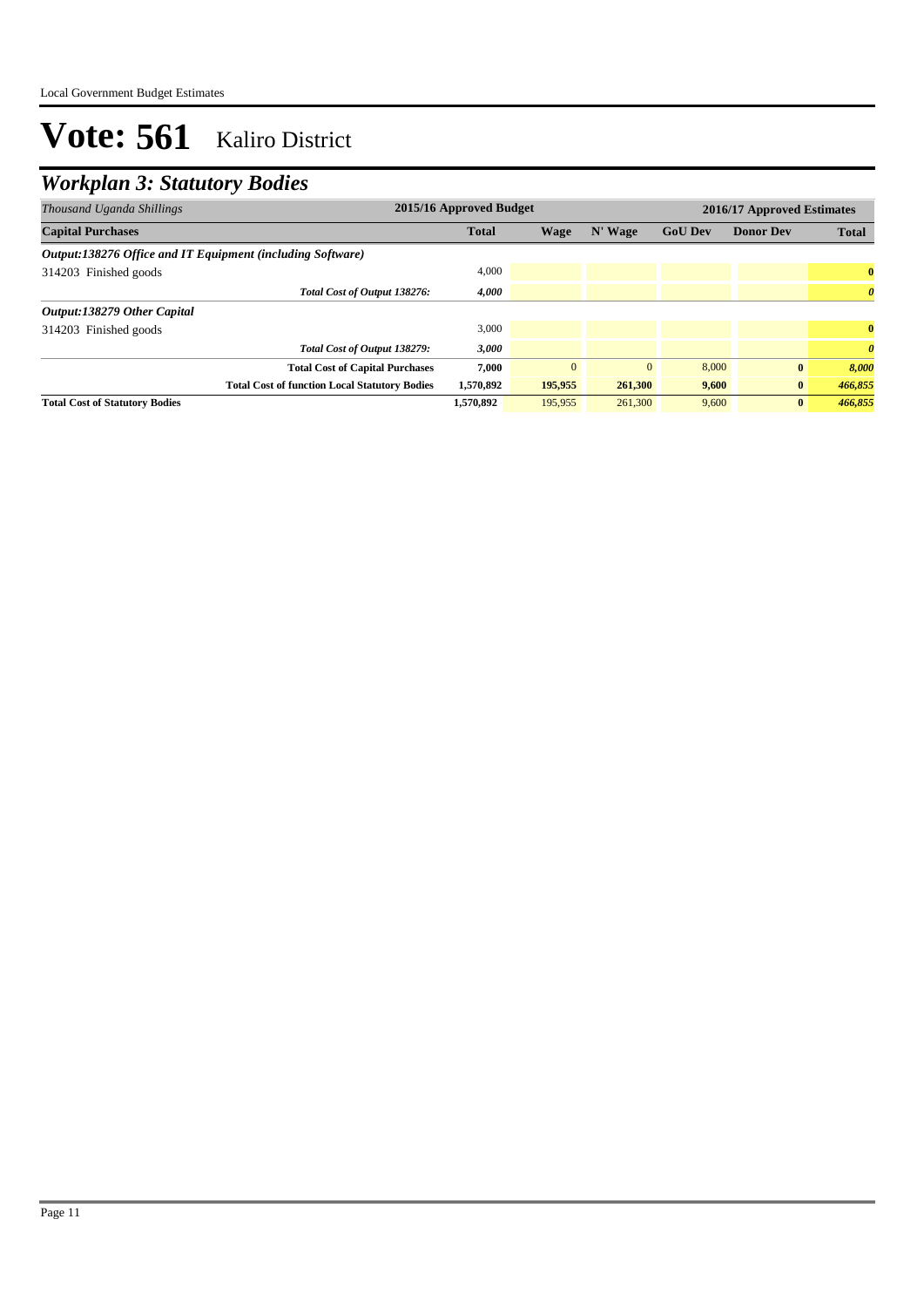## *Workplan 4: Production and Marketing*

#### **(i) Overview of Workplan Revenue and Expenditures**

| <b>UShs Thousand</b>                                 | 2015/16                          |                                | 2016/17                          |
|------------------------------------------------------|----------------------------------|--------------------------------|----------------------------------|
|                                                      | <b>Approved</b><br><b>Budget</b> | <b>Outturn by</b><br>end March | <b>Approved</b><br><b>Budget</b> |
| A: Breakdown of Workplan Revenues:                   |                                  |                                |                                  |
| <b>Recurrent Revenues</b>                            | 355,129                          | 192,558                        | 540,429                          |
| District Unconditional Grant (Non-Wage)              | 9,245                            | 1,500                          | 4.000                            |
| District Unconditional Grant (Wage)                  | 129.843                          | 77,551                         | 129.843                          |
| <b>Locally Raised Revenues</b>                       | 755                              | $\overline{0}$                 | 755                              |
| Other Transfers from Central Government              |                                  | $\Omega$                       | 11,669                           |
| Sector Conditional Grant (Non-Wage)                  | 29.542                           | 49,237                         | 38,895                           |
| Sector Conditional Grant (Wage)                      | 185,744                          | 64,049                         | 355,267                          |
| Unspent balances - Other Government Transfers        |                                  | 221                            |                                  |
| <b>Development Revenues</b>                          | 92,107                           | 57,272                         | 78.881                           |
| Development Grant                                    | 36,107                           | $\Omega$                       | 35,724                           |
| District Discretionary Development Equalization Gran | 7.000                            | 7,698                          | 19,158                           |
| Other Transfers from Central Government              | 49.000                           | 49,574                         | 24,000                           |
| <b>Total Revenues</b>                                | 447,237                          | 249,830                        | 619,311                          |
| <b>B: Breakdown of Workplan Expenditures:</b>        |                                  |                                |                                  |
| Recurrent Expenditure                                | 384,536                          | 185,967                        | 540,429                          |
| Wage                                                 | 315.587                          | 141,600                        | 485.110                          |
| Non Wage                                             | 68,949                           | 44,367                         | 55,319                           |
| Development Expenditure                              | 62,700                           | 50,622                         | 78,881                           |
| Domestic Development                                 | 62,700                           | 50622.1                        | 78,881                           |
| Donor Development                                    |                                  | $\Omega$                       | $\Omega$                         |
| <b>Total Expenditure</b>                             | 447,236                          | 236,589                        | 619,311                          |

#### **(ii) Details of Workplan Revenues and Expenditures**

### *Expenditure Details for Workplan 4: Production and Marketing*

| LG Function 0181 Agricultural Extension Services |                         |             |         |                |                            |              |
|--------------------------------------------------|-------------------------|-------------|---------|----------------|----------------------------|--------------|
| Thousand Uganda Shillings                        | 2015/16 Approved Budget |             |         |                | 2016/17 Approved Estimates |              |
| <b>Lower Local Services</b>                      | <b>Total</b>            | <b>Wage</b> | N' Wage | <b>GoU Dev</b> | <b>Donor Dev</b>           | <b>Total</b> |
|                                                  |                         |             |         |                |                            |              |

*Output:018151 LLG Extension Services (LLS)*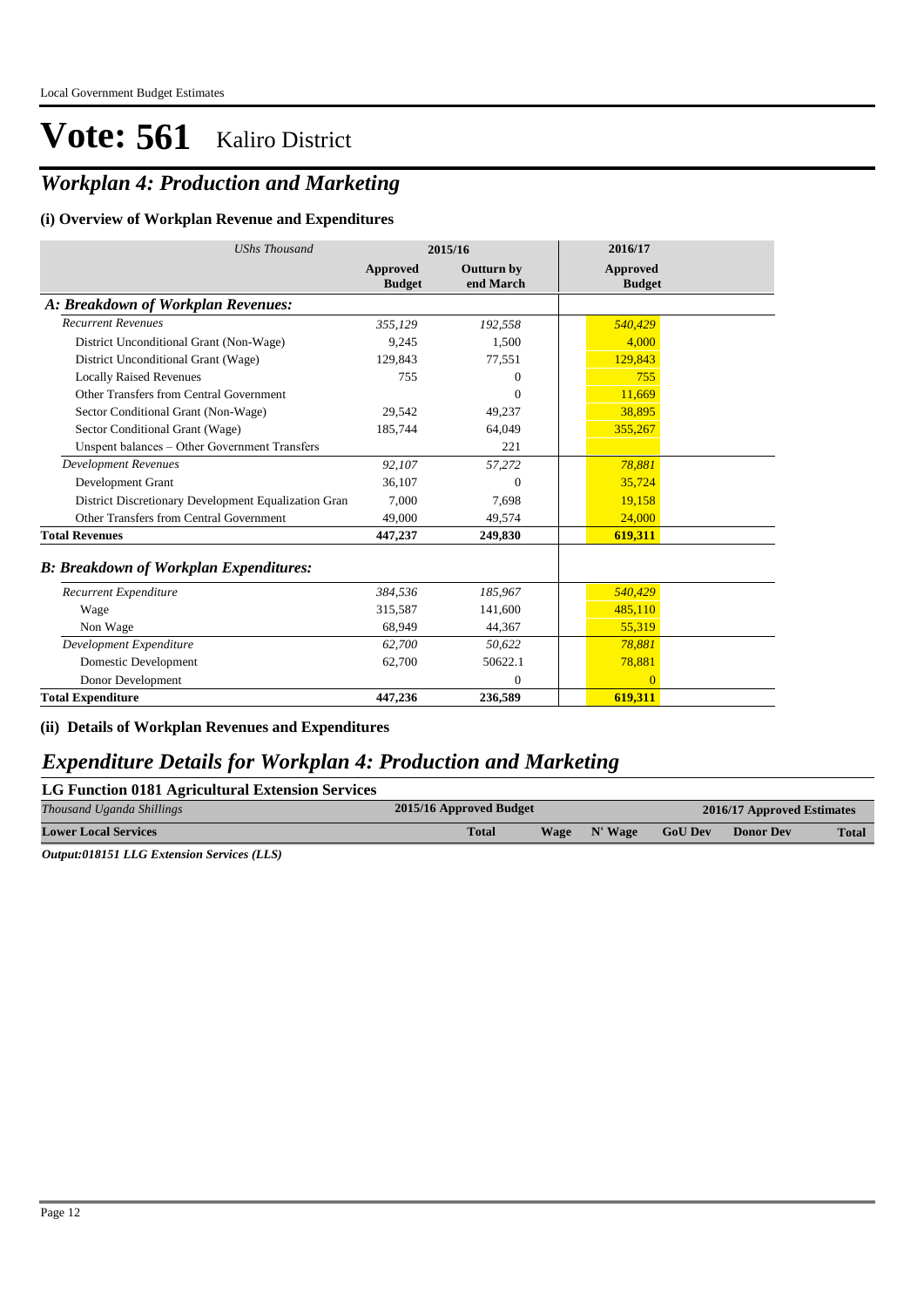## *Workplan 4: Production and Marketing*

| Thousand Uganda Shillings                      |                    |                                                               | 2015/16 Approved Budget                                                             |                           | 2016/17 Approved Estimates |                                         |                                         |              |
|------------------------------------------------|--------------------|---------------------------------------------------------------|-------------------------------------------------------------------------------------|---------------------------|----------------------------|-----------------------------------------|-----------------------------------------|--------------|
| <b>Lower Local Services</b>                    |                    |                                                               | <b>Total</b>                                                                        | <b>Wage</b>               | N' Wage                    | <b>GoU Dev</b>                          | <b>Donor Dev</b>                        | <b>Total</b> |
| 263367 Sector Conditional Grant (Non-Wage)     |                    |                                                               | $\overline{0}$                                                                      | $\mathbf{0}$              | 10,320                     | $\mathbf{0}$                            | $\mathbf{0}$                            | 10,320       |
| <b>Total LCIII: Budomero</b>                   |                    |                                                               |                                                                                     | LCIV: Bulamogi            |                            |                                         |                                         | 860          |
| LCII: Budomero                                 | LCI: Not Specified | <b>Budomero sub county production department</b>              |                                                                                     |                           |                            | Source: Sector Conditional Grant (Non-W |                                         | 860          |
| <b>Total LCIII: Bumanya</b>                    |                    |                                                               |                                                                                     | LCIV: Bulamogi            |                            |                                         |                                         | 860          |
| LCII: Bumanya                                  | LCI: Not Specified | Bumanya sub county production department                      |                                                                                     |                           |                            | Source: Sector Conditional Grant (Non-W |                                         | 860          |
| <b>Total LCIII: Buyinda</b>                    |                    |                                                               |                                                                                     | LCIV: Bulamogi            |                            |                                         |                                         | 860          |
| LCII: Buyinda                                  | LCI: Not Specified | Buyinda sub county production department                      |                                                                                     |                           |                            | Source: Sector Conditional Grant (Non-W |                                         | 860          |
| <b>Total LCIII: Gadumire</b>                   |                    |                                                               |                                                                                     | LCIV: Bulamogi            |                            |                                         |                                         | 860          |
| LCII: Gadumire                                 | LCI: Not Specified | Gadumire sub county production departmrnt                     |                                                                                     |                           |                            |                                         | Source: Sector Conditional Grant (Non-W | 860          |
| <b>Total LCIII: Kaliro T/C</b>                 |                    |                                                               |                                                                                     | LCIV: Bulamogi            |                            |                                         |                                         | 860          |
| LCII: Bukumankoola                             | LCI: Not Specified | Kalro town council production department                      |                                                                                     |                           |                            |                                         | Source: Sector Conditional Grant (Non-W | 860          |
| <b>Total LCIII: Kasokwe</b>                    |                    |                                                               | LCIV: Bulamogi                                                                      |                           |                            |                                         |                                         | 860          |
| LCII: Kasokwe                                  | LCI: Not Specified |                                                               | Kasokwe sub county production department<br>Source: Sector Conditional Grant (Non-W |                           |                            |                                         |                                         | 860          |
| <b>Total LCIII: Kisinda</b>                    |                    |                                                               | LCIV: Bulamogi                                                                      |                           |                            |                                         |                                         | 860          |
| LCII: Kisinda                                  | LCI: Not Specified |                                                               | Kisinda sub county production department<br>Source: Sector Conditional Grant (Non-W |                           |                            |                                         |                                         | 860          |
| <b>Total LCIII: Namugongo</b>                  |                    |                                                               | LCIV: Bulamogi                                                                      |                           |                            |                                         |                                         | 860          |
| LCII: Namugongo                                | LCI: Not Specified | Namugongo sub county production department                    |                                                                                     |                           |                            | Source: Sector Conditional Grant (Non-W |                                         | 860          |
| <b>Total LCIII: Namwiwa</b>                    |                    |                                                               |                                                                                     | LCIV: Bulamogi            |                            |                                         |                                         | 860          |
| LCII: Namwiwa                                  | LCI: Not Specified | Namwiwa sub county production department                      |                                                                                     |                           |                            | Source: Sector Conditional Grant (Non-W |                                         | 860          |
| <b>Total LCIII: Bukamba</b>                    |                    |                                                               |                                                                                     | LCIV: Bulamogi North West |                            |                                         |                                         | 860          |
| LCII: Bukamba                                  | LCI: Not Specified | <b>Bukamba sub county production department</b>               |                                                                                     |                           |                            | Source: Sector Conditional Grant (Non-W |                                         | 860          |
| <b>Total LCIII: Nansololo</b>                  |                    |                                                               |                                                                                     | LCIV: Bulamogi North West |                            |                                         |                                         | 860          |
| LCII: Nansololo                                | LCI: Not Specified | Nansololo sub county production department                    |                                                                                     |                           |                            |                                         | Source: Sector Conditional Grant (Non-W | 860          |
| <b>Total LCIII: Nawaikoke</b>                  |                    |                                                               |                                                                                     | LCIV: Bulamogi North West |                            |                                         |                                         | 860          |
| LCII: Nawaikoke                                | LCI: Not Specified | Nawaikoke sub county production department                    |                                                                                     |                           |                            |                                         | Source: Sector Conditional Grant (Non-W | 860          |
|                                                |                    | Total Cost of Output 018151:                                  | $\boldsymbol{\theta}$                                                               | $\mathbf{0}$              | 10,320                     | $\pmb{\theta}$                          | $\boldsymbol{\theta}$                   | 10,320       |
|                                                |                    | <b>Total Cost of Lower Local Services</b>                     | $\bf{0}$                                                                            | $\mathbf{0}$              | 10,320                     | $\mathbf{0}$                            | $\bf{0}$                                | 10,320       |
| <b>Higher LG Services</b>                      |                    |                                                               | <b>Total</b>                                                                        | Wage                      | N' Wage                    | <b>GoU Dev</b>                          | <b>Donor Dev</b>                        | <b>Total</b> |
| <b>Output:018101 Extension Worker Services</b> |                    |                                                               |                                                                                     |                           |                            |                                         |                                         |              |
| 211101 General Staff Salaries                  |                    |                                                               | $\boldsymbol{0}$                                                                    | 355,267                   |                            |                                         |                                         | 355,267      |
|                                                |                    | Total Cost of Output 018101:                                  | 0                                                                                   | 355,267                   |                            |                                         |                                         | 355,267      |
|                                                |                    | <b>Total Cost of Higher LG Services</b>                       | $\bf{0}$                                                                            | 355,267                   |                            |                                         |                                         | 355,267      |
|                                                |                    | <b>Total Cost of function Agricultural Extension Services</b> | 0                                                                                   | 355,267                   | 10,320                     | $\bf{0}$                                | $\bf{0}$                                | 365,587      |

#### **LG Function 0182 District Production Services**

| Thousand Uganda Shillings                                    | 2015/16 Approved Budget |             | 2016/17 Approved Estimates |                |                  |              |
|--------------------------------------------------------------|-------------------------|-------------|----------------------------|----------------|------------------|--------------|
| <b>Higher LG Services</b>                                    | <b>Total</b>            | <b>Wage</b> | N' Wage                    | <b>GoU Dev</b> | <b>Donor Dev</b> | Total        |
| <b>Output:018201 District Production Management Services</b> |                         |             |                            |                |                  |              |
| 211101 General Staff Salaries                                | 315,587                 | 129,843     |                            |                |                  | 129,843      |
| 221007 Books, Periodicals & Newspapers                       | 600                     |             |                            |                |                  | $\mathbf{0}$ |
| 221008 Computer supplies and Information Technology (IT)     | 1,000                   |             |                            | 5,178          |                  | 5,178        |
| 221011 Printing, Stationery, Photocopying and Binding        | 400                     |             | 80                         |                |                  | 80           |
| 221012 Small Office Equipment                                | 100                     |             | $\mathfrak{S}$             |                |                  | 5            |
| 221014 Bank Charges and other Bank related costs             | 500                     |             | 80                         |                |                  | 80           |
| 222001 Telecommunications                                    | $\mathbf{0}$            |             | 180                        |                |                  | 180          |
| 222003 Information and communications technology (ICT)       | $\boldsymbol{0}$        |             | 180                        |                |                  | 180          |
| 223005 Electricity                                           | 400                     |             | 400                        |                |                  | 400          |
| 223006 Water                                                 | 60                      |             | 100                        |                |                  | 100          |
| 224004 Cleaning and Sanitation                               | 100                     |             | 200                        |                |                  | 200          |
| 224005 Uniforms, Beddings and Protective Gear                | 150                     |             | 100                        |                |                  | 100          |
| 227001 Travel inland                                         | 6,431                   |             | 8,816                      | 858            |                  | 9,673        |
| 228001 Maintenance - Civil                                   | 5,428                   |             |                            |                |                  | $\mathbf{0}$ |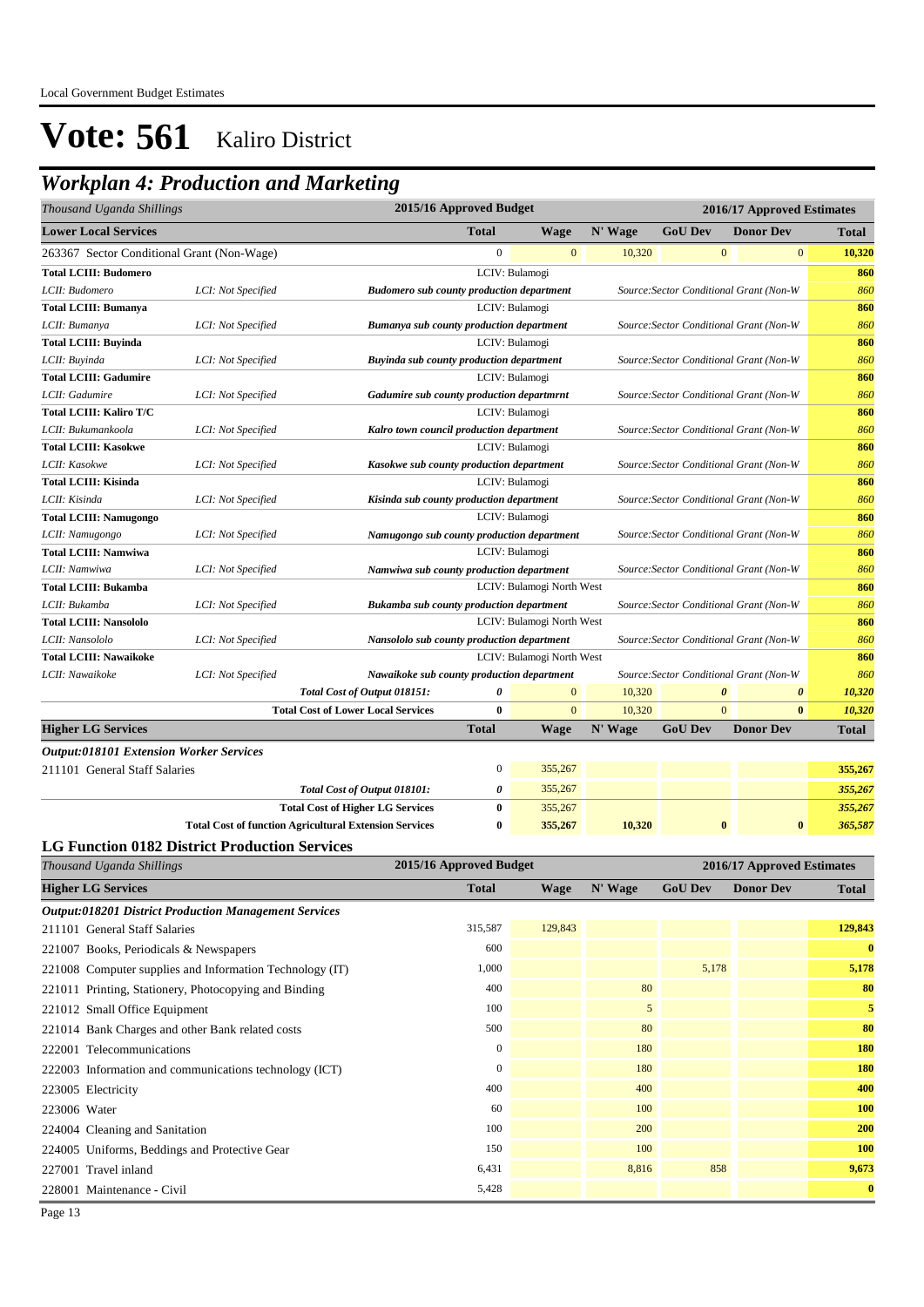## *Workplan 4: Production and Marketing*

| 2015/16 Approved Budget<br>Thousand Uganda Shillings<br>2016/17 Approved Estimates |                  |             |         |                |                  |              |
|------------------------------------------------------------------------------------|------------------|-------------|---------|----------------|------------------|--------------|
| <b>Higher LG Services</b>                                                          | <b>Total</b>     | <b>Wage</b> | N' Wage | <b>GoU Dev</b> | <b>Donor Dev</b> | <b>Total</b> |
| 228002 Maintenance - Vehicles                                                      | 2,000            |             | 3,855   |                |                  | 3,855        |
| 228004 Maintenance – Other                                                         | $\mathbf{0}$     |             | 195     |                |                  | 195          |
| Total Cost of Output 018201:                                                       | 332,756          | 129,843     | 14,191  | 6,036          |                  | 150,069      |
| Output:018202 Crop disease control and marketing                                   |                  |             |         |                |                  |              |
| 221002 Workshops and Seminars                                                      | 24,000           |             |         |                |                  | $\bf{0}$     |
| 221011 Printing, Stationery, Photocopying and Binding                              | 650              |             | 80      |                |                  | 80           |
| 221014 Bank Charges and other Bank related costs                                   | $\boldsymbol{0}$ |             | 40      |                |                  | 40           |
| 222001 Telecommunications                                                          | $\mathbf{0}$     |             | 180     |                |                  | 180          |
| 222003 Information and communications technology (ICT)                             | $\mathbf{0}$     |             | 40      |                |                  | 40           |
| 223005 Electricity                                                                 | $\mathbf{0}$     |             |         | 2,100          |                  | 2,100        |
| 223006 Water                                                                       | $\mathbf{0}$     |             |         | 400            |                  | 400          |
| 224006 Agricultural Supplies                                                       | 3,256            |             |         | 30,400         |                  | 30,400       |
| 227001 Travel inland                                                               | 4,316            |             | 2,960   | 1,500          |                  | 4,460        |
| 228003 Maintenance - Machinery, Equipment & Furniture                              | $\boldsymbol{0}$ |             | 200     |                |                  | 200          |
| 228004 Maintenance - Other                                                         | 4,000            |             |         | 3,500          |                  | 3,500        |
| Total Cost of Output 018202:                                                       | 36,222           |             | 3,500   | 37,900         |                  | 41,400       |
| Output:018204 Livestock Health and Marketing                                       |                  |             |         |                |                  |              |
| 221011 Printing, Stationery, Photocopying and Binding                              | 400              |             | 80      |                |                  | 80           |
| 221012 Small Office Equipment                                                      | 60               |             |         |                |                  | $\bf{0}$     |
| 221014 Bank Charges and other Bank related costs                                   | $\mathbf{0}$     |             | 40      |                |                  | 40           |
| 222001 Telecommunications                                                          | $\mathbf{0}$     |             | 180     |                |                  | <b>180</b>   |
| 223007 Other Utilities- (fuel, gas, firewood, charcoal)                            | 600              |             |         |                |                  | $\bf{0}$     |
| 224001 Medical and Agricultural supplies                                           | 9,299            |             |         |                |                  | $\bf{0}$     |
| 227001 Travel inland                                                               | 6,348            |             | 3,005   | 1,000          |                  | 4,005        |
| 228003 Maintenance - Machinery, Equipment & Furniture                              | 200              |             | 200     |                |                  | 200          |
| Total Cost of Output 018204:                                                       | 16,907           |             | 3,505   | 1,000          |                  | 4,505        |
| Output:018205 Fisheries regulation                                                 |                  |             |         |                |                  |              |
| 221011 Printing, Stationery, Photocopying and Binding                              | 222              |             | 80      |                |                  | 80           |
| 221014 Bank Charges and other Bank related costs                                   | $\boldsymbol{0}$ |             | 40      |                |                  | 40           |
| 222001 Telecommunications                                                          | $\boldsymbol{0}$ |             | 180     |                |                  | <b>180</b>   |
| 224006 Agricultural Supplies                                                       | 7,972            |             |         | 7,955          |                  | 7,955        |
| 227001 Travel inland                                                               | 6,301            |             | 3,000   | 500            |                  | 3,500        |
| 228003 Maintenance - Machinery, Equipment & Furniture                              | $\bf{0}$         |             | 200     |                |                  | 200          |
| Total Cost of Output 018205:                                                       | 14,495           |             | 3,500   | 8,455          |                  | 11,955       |
| Output:018206 Vermin control services                                              |                  |             |         |                |                  |              |
| 227001 Travel inland                                                               | $\boldsymbol{0}$ |             | 400     |                |                  | 400          |
| Total Cost of Output 018206:                                                       | 0                |             | 400     |                |                  | 400          |
| Output:018207 Tsetse vector control and commercial insects farm promotion          |                  |             |         |                |                  |              |
| 221002 Workshops and Seminars                                                      | 240              |             |         |                |                  | $\bf{0}$     |
| 221011 Printing, Stationery, Photocopying and Binding                              | 162              |             | 80      |                |                  | 80           |
| 221014 Bank Charges and other Bank related costs                                   | $\boldsymbol{0}$ |             | 25      |                |                  | 25           |
| 222001 Telecommunications                                                          | $\boldsymbol{0}$ |             | 80      |                |                  | 80           |
| 224001 Medical and Agricultural supplies                                           | $\boldsymbol{0}$ |             |         | 3,800          |                  | 3,800        |
| 224006 Agricultural Supplies                                                       | 11,525           |             |         | 8,400          |                  | 8,400        |
| 227001 Travel inland                                                               | 3,929            |             | 2,155   | 1,000          |                  | 3,155        |
| 228003 Maintenance - Machinery, Equipment & Furniture                              | $\boldsymbol{0}$ |             | 60      |                |                  | 60           |
| Total Cost of Output 018207:                                                       | 15,856           |             | 2,400   | 13,200         |                  | 15,600       |
| <b>Output:018208 Sector Capacity Development</b>                                   |                  |             |         |                |                  |              |

Page 14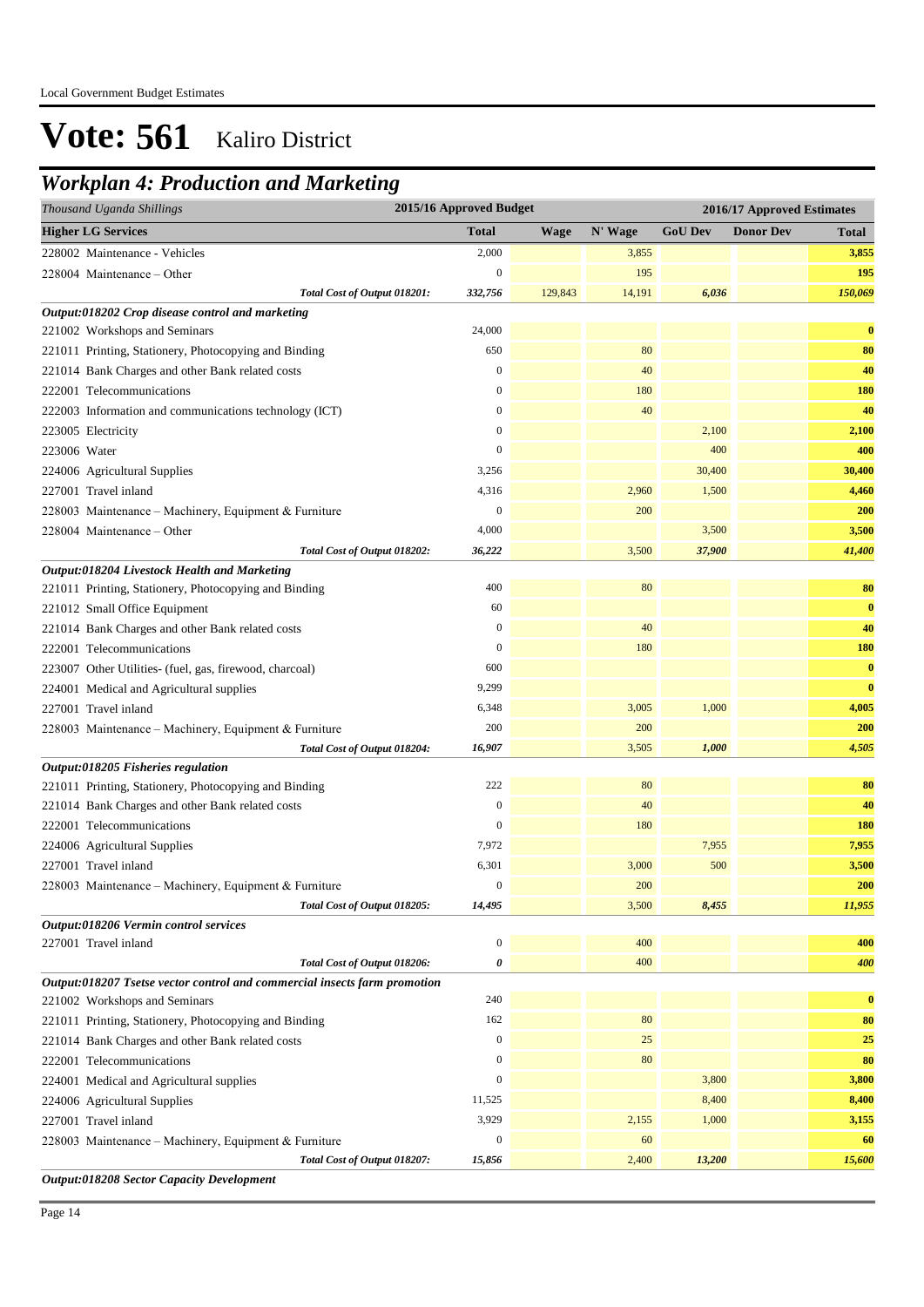## *Workplan 4: Production and Marketing*

| 2015/16 Approved Budget<br>Thousand Uganda Shillings<br>2016/17 Approved Estimates |                                                               |                         |                |                |                           |                            |              |
|------------------------------------------------------------------------------------|---------------------------------------------------------------|-------------------------|----------------|----------------|---------------------------|----------------------------|--------------|
| <b>Higher LG Services</b>                                                          |                                                               | <b>Total</b>            | <b>Wage</b>    | N' Wage        | <b>GoU Dev</b>            | <b>Donor Dev</b>           | <b>Total</b> |
| 227001 Travel inland                                                               |                                                               | $\boldsymbol{0}$        |                |                | 2,450                     |                            | 2,450        |
|                                                                                    | Total Cost of Output 018208:                                  | 0                       |                |                | 2,450                     |                            | 2,450        |
|                                                                                    | <b>Total Cost of Higher LG Services</b>                       | 416,236                 | 129,843        | 27,496         | 69,041                    |                            | 226,379      |
| <b>Capital Purchases</b>                                                           |                                                               | <b>Total</b>            | <b>Wage</b>    | N' Wage        | <b>GoU Dev</b>            | <b>Donor Dev</b>           | Total        |
| Output:018282 Slaughter slab construction                                          |                                                               |                         |                |                |                           |                            |              |
| 312104 Other Structures                                                            |                                                               | $\boldsymbol{0}$        | $\mathbf{0}$   | $\mathbf{0}$   | 9,841                     | $\bf{0}$                   | 9,841        |
| <b>Total LCIII: Namwiwa</b>                                                        |                                                               |                         | LCIV: Bulamogi |                |                           |                            | 9,841        |
| LCII: Namwiwa                                                                      | LCI: Namwiwa town board<br>Slaughter slab construction        |                         |                |                | Source: Development Grant |                            | 9,841        |
|                                                                                    | Total Cost of Output 018282:                                  | 0                       | $\mathbf{0}$   | $\mathbf{0}$   | 9,841                     | $\boldsymbol{\theta}$      | 9,841        |
|                                                                                    | <b>Total Cost of Capital Purchases</b>                        | $\bf{0}$                | $\mathbf{0}$   | $\overline{0}$ | 9,841                     | $\pmb{0}$                  | 9,841        |
|                                                                                    | <b>Total Cost of function District Production Services</b>    | 416,236                 | 129,843        | 27,496         | 78,881                    | $\bf{0}$                   | 236,220      |
|                                                                                    | <b>LG Function 0183 District Commercial Services</b>          |                         |                |                |                           |                            |              |
| Thousand Uganda Shillings                                                          |                                                               | 2015/16 Approved Budget |                |                |                           | 2016/17 Approved Estimates |              |
| <b>Higher LG Services</b>                                                          |                                                               | <b>Total</b>            | <b>Wage</b>    | N' Wage        | <b>GoU Dev</b>            | <b>Donor Dev</b>           | <b>Total</b> |
|                                                                                    | Output:018301 Trade Development and Promotion Services        |                         |                |                |                           |                            |              |
| 221002 Workshops and Seminars                                                      |                                                               | $\boldsymbol{0}$        |                | 1,200          |                           |                            | 1,200        |
| 221005 Hire of Venue (chairs, projector, etc)                                      |                                                               | $\boldsymbol{0}$        |                | 600            |                           |                            | 600          |
| 225001 Consultancy Services- Short term                                            |                                                               | $\boldsymbol{0}$        |                | 690            |                           |                            | 690          |
| 227001 Travel inland                                                               |                                                               | 13,179                  |                | 1,100          |                           |                            | 1,100        |
|                                                                                    | Total Cost of Output 018301:                                  | 13,179                  |                | 3,590          |                           |                            | 3,590        |
| <b>Output:018302 Enterprise Development Services</b>                               |                                                               |                         |                |                |                           |                            |              |
| 227001 Travel inland                                                               |                                                               | 2,000                   |                | 1,113          |                           |                            | 1,113        |
|                                                                                    | Total Cost of Output 018302:                                  | 2,000                   |                | 1,113          |                           |                            | 1,113        |
| Output:018303 Market Linkage Services                                              |                                                               |                         |                |                |                           |                            |              |
| 221005 Hire of Venue (chairs, projector, etc)                                      |                                                               | $\mathbf{0}$            |                | 490            |                           |                            | 490          |
| 227001 Travel inland                                                               |                                                               | 1,000                   |                | 1,010          |                           |                            | 1,010        |
|                                                                                    | Total Cost of Output 018303:                                  | 1,000                   |                | 1,500          |                           |                            | 1,500        |
|                                                                                    | Output:018304 Cooperatives Mobilisation and Outreach Services |                         |                |                |                           |                            |              |
|                                                                                    | 221011 Printing, Stationery, Photocopying and Binding         | $\mathbf{0}$            |                | 500            |                           |                            | 500          |
| 225001 Consultancy Services- Short term                                            |                                                               | $\boldsymbol{0}$        |                | 1,200          |                           |                            | 1,200        |
| 227001 Travel inland                                                               |                                                               | 1,752                   |                | 2,100          |                           |                            | 2,100        |
|                                                                                    | Total Cost of Output 018304:                                  | 1,752                   |                | 3,800          |                           |                            | 3,800        |
| <b>Output:018305 Tourism Promotional Services</b>                                  |                                                               |                         |                |                |                           |                            |              |
| 227001 Travel inland                                                               |                                                               | 2,970                   |                | 300            |                           |                            | 300          |
|                                                                                    | Total Cost of Output 018305:                                  | 2,970                   |                | 300            |                           |                            | 300          |
| Output:018306 Industrial Development Services                                      |                                                               |                         |                |                |                           |                            |              |
| 227001 Travel inland                                                               |                                                               | 2,730                   |                | 1,000          |                           |                            | 1,000        |
|                                                                                    | Total Cost of Output 018306:                                  | 2,730                   |                | 1,000          |                           |                            | 1,000        |
| Output:018307 Tourism Development                                                  |                                                               |                         |                |                |                           |                            |              |
| 225001 Consultancy Services- Short term                                            |                                                               | $\boldsymbol{0}$        |                | 500            |                           |                            | 500          |
| 227001 Travel inland                                                               |                                                               | 1,500                   |                | 700            |                           |                            | 700          |
|                                                                                    | Total Cost of Output 018307:                                  | 1,500                   |                | 1,200          |                           |                            | 1,200        |
| Output:018309 Sector Management and Monitoring                                     |                                                               |                         |                |                |                           |                            |              |
|                                                                                    | 221008 Computer supplies and Information Technology (IT)      | $\boldsymbol{0}$        |                | 2,000          |                           |                            | 2,000        |
|                                                                                    | 221011 Printing, Stationery, Photocopying and Binding         | $\boldsymbol{0}$        |                | 400            |                           |                            | 400          |
|                                                                                    | 222003 Information and communications technology (ICT)        | $\boldsymbol{0}$        |                | 1,000          |                           |                            | 1,000        |
| 227001 Travel inland                                                               |                                                               | $\mathbf{0}$            |                | 1,600          |                           |                            | 1,600        |
|                                                                                    | Total Cost of Output 018309:                                  | 0                       |                | 5,000          |                           |                            | 5,000        |
|                                                                                    | <b>Total Cost of Higher LG Services</b>                       | 25,131                  |                | 17,503         |                           |                            | 17,503       |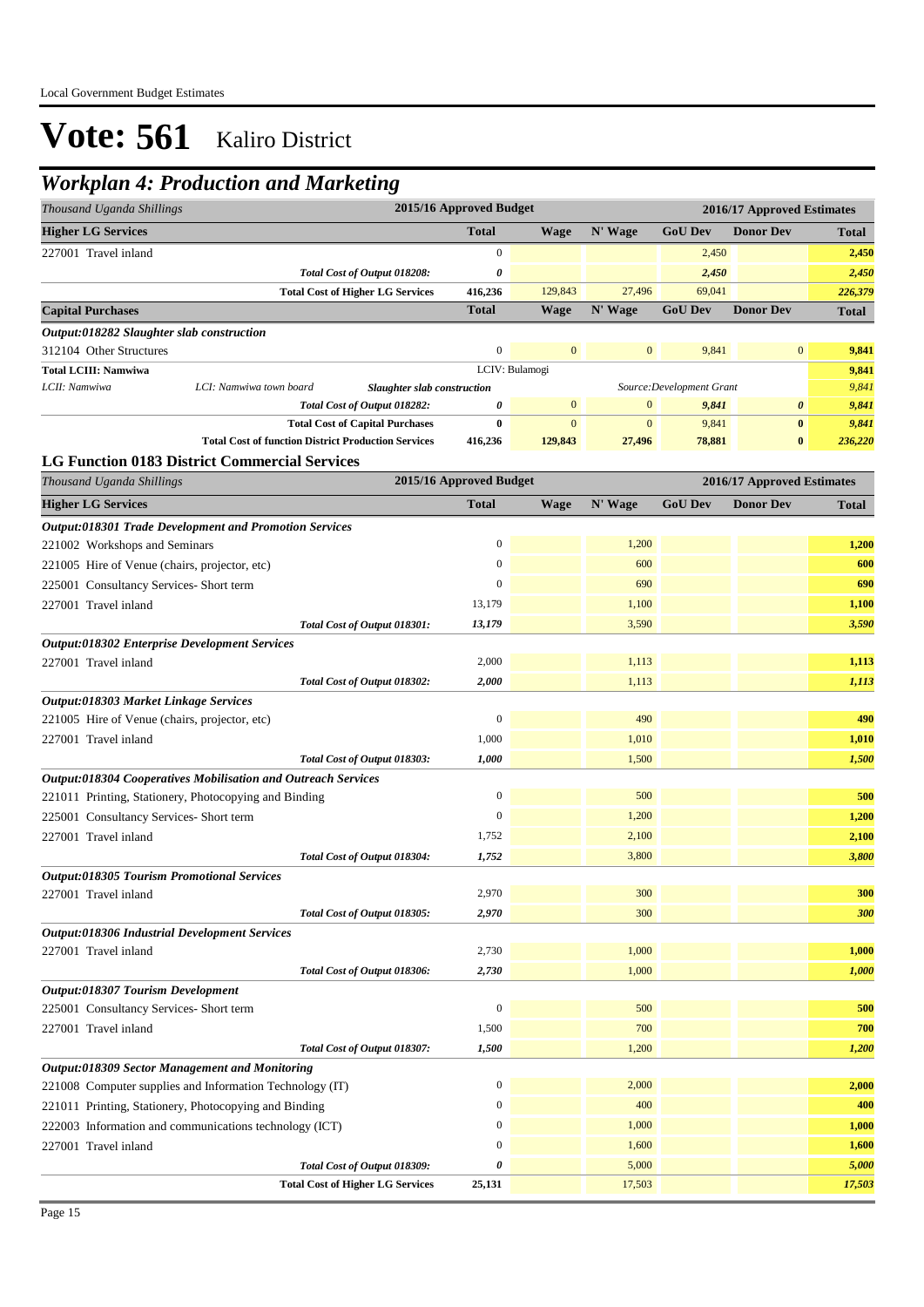## *Workplan 4: Production and Marketing*

| Thousand Uganda Shillings                                   | 2015/16 Approved Budget |         |         |                | 2016/17 Approved Estimates |                       |  |  |
|-------------------------------------------------------------|-------------------------|---------|---------|----------------|----------------------------|-----------------------|--|--|
| <b>Capital Purchases</b>                                    | <b>Total</b>            | Wage    | N' Wage | <b>GoU Dev</b> | <b>Donor Dev</b>           | <b>Total</b>          |  |  |
| Output:018372 Administrative Capital                        |                         |         |         |                |                            |                       |  |  |
| 312104 Other Structures                                     | 20                      |         |         |                |                            | $\bf{0}$              |  |  |
| Total Cost of Output 018372:                                | 20                      |         |         |                |                            | $\boldsymbol{\theta}$ |  |  |
| Output:018376 Office and IT Equipment (including Software)  |                         |         |         |                |                            |                       |  |  |
| 314201 Materials and supplies                               | 3,449                   |         |         |                |                            | $\bf{0}$              |  |  |
| Total Cost of Output 018376:                                | 3,449                   |         |         |                |                            | $\boldsymbol{\theta}$ |  |  |
| Output:018379 Other Capital                                 |                         |         |         |                |                            |                       |  |  |
| 281504 Monitoring, Supervision & Appraisal of capital works | 900                     |         |         |                |                            | $\bf{0}$              |  |  |
| Total Cost of Output 018379:                                | 900                     |         |         |                |                            | $\boldsymbol{\theta}$ |  |  |
| <b>Total Cost of Capital Purchases</b>                      | 4,369                   |         |         |                |                            | $\boldsymbol{\theta}$ |  |  |
| <b>Total Cost of function District Commercial Services</b>  | 29,500                  |         | 17,503  |                |                            | 17,503                |  |  |
| <b>Total Cost of Production and Marketing</b>               | 445,736                 | 485,110 | 55,319  | 78,881         | $\bf{0}$                   | 619,311               |  |  |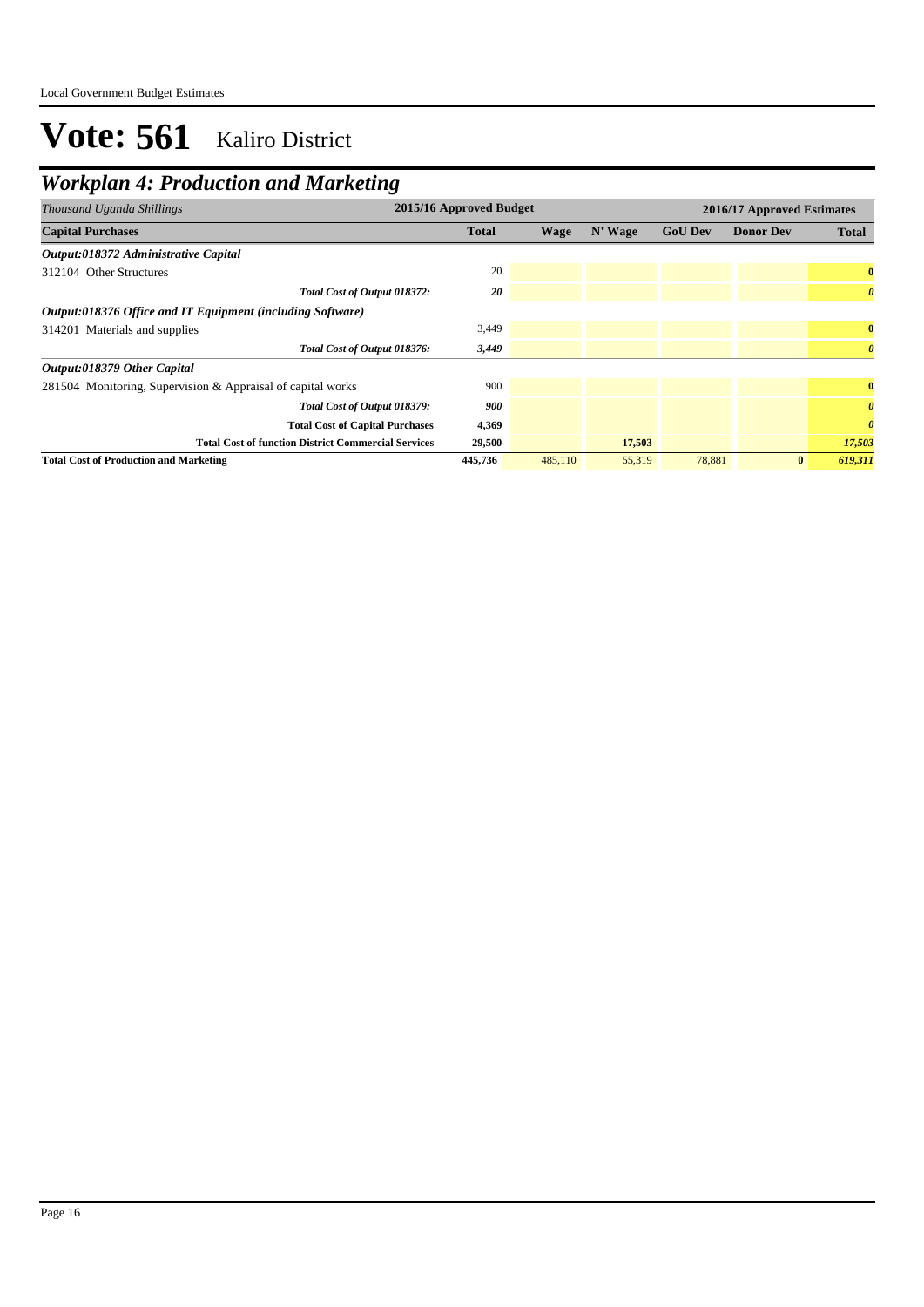## *Workplan 5: Health*

#### **(i) Overview of Workplan Revenue and Expenditures**

| <b>UShs Thousand</b>                                 | 2015/16                   |                                | 2016/17                   |
|------------------------------------------------------|---------------------------|--------------------------------|---------------------------|
|                                                      | Approved<br><b>Budget</b> | <b>Outturn by</b><br>end March | Approved<br><b>Budget</b> |
| A: Breakdown of Workplan Revenues:                   |                           |                                |                           |
| <b>Recurrent Revenues</b>                            | 1,602,818                 | 1,153,370                      | 1,737,072                 |
| District Unconditional Grant (Non-Wage)              | 850                       | $\Omega$                       |                           |
| District Unconditional Grant (Wage)                  |                           | $\overline{0}$                 | 97.524                    |
| Other Transfers from Central Government              |                           | $\Omega$                       | 129,000                   |
| Sector Conditional Grant (Non-Wage)                  | 178,731                   | 134,049                        | 178.731                   |
| Sector Conditional Grant (Wage)                      | 1,423,237                 | 1,019,321                      | 1,331,817                 |
| <b>Development Revenues</b>                          | 464.533                   | 317.550                        | 456,546                   |
| Development Grant                                    | 31.646                    | 31,646                         | $\Omega$                  |
| District Discretionary Development Equalization Gran | 8.500                     | $\overline{0}$                 | 10.440                    |
| Donor Funding                                        | 424,387                   | 279.759                        | 446.106                   |
| Unspent balances - Conditional Grants                |                           | 6,146                          |                           |
| <b>Total Revenues</b>                                | 2,067,351                 | 1,470,920                      | 2,193,618                 |
| <b>B: Breakdown of Workplan Expenditures:</b>        |                           |                                |                           |
| Recurrent Expenditure                                | 1,601,968                 | 1,153,369                      | 1,737,072                 |
| Wage                                                 | 1,423,237                 | 1.019.321                      | 1,429,341                 |
| Non Wage                                             | 178,731                   | 134,049                        | 307,731                   |
| Development Expenditure                              | 465.383                   | 316.746                        | 456,546                   |
| Domestic Development                                 | 40.996                    | 37132.312                      | 10.440                    |
| Donor Development                                    | 424,387                   | 279,613                        | 446,106                   |
| <b>Total Expenditure</b>                             | 2,067,351                 | 1,470,115                      | 2,193,618                 |

### **(ii) Details of Workplan Revenues and Expenditures**

### *Expenditure Details for Workplan 5: Health*

### **LG Function 0881 Primary Healthcare**

| Thousand Uganda Shillings                         |                    | 2015/16 Approved Budget                     |                                                                                  |                           |         |                | 2016/17 Approved Estimates                     |              |
|---------------------------------------------------|--------------------|---------------------------------------------|----------------------------------------------------------------------------------|---------------------------|---------|----------------|------------------------------------------------|--------------|
| <b>Lower Local Services</b>                       |                    |                                             | <b>Total</b>                                                                     | <b>Wage</b>               | N' Wage | <b>GoU Dev</b> | <b>Donor Dev</b>                               | <b>Total</b> |
| Output:088153 NGO Basic Healthcare Services (LLS) |                    |                                             |                                                                                  |                           |         |                |                                                |              |
| 263367 Sector Conditional Grant (Non-Wage)        |                    |                                             | $\mathbf{0}$                                                                     | $\overline{0}$            | 35,200  |                | $\mathbf{0}$<br>$\overline{0}$                 | 35,200       |
| <b>Total LCIII: Bumanya</b>                       |                    |                                             | LCIV: Bulamogi                                                                   |                           |         |                |                                                | 3,600        |
| LCII: Kasuleta                                    | LCI: Not Specified | <b>Transfers to Nabigwali HC II</b>         |                                                                                  |                           |         |                | Source: Sector Conditional Grant (Non-W        | 3,600        |
| <b>Total LCIII: Gadumire</b>                      |                    |                                             | LCIV: Bulamogi                                                                   |                           |         |                |                                                | 3,600        |
| LCII: Buyuge                                      | LCI: Not Specified |                                             | <b>Transfers to Buyuge Flep HC II</b><br>Source: Sector Conditional Grant (Non-W |                           |         |                |                                                |              |
| Total LCIII: Kaliro T/C                           |                    |                                             | LCIV: Bulamogi                                                                   |                           |         |                |                                                | 17,200       |
| LCII: Budini                                      | LCI: Not Specified |                                             | Source: Sector Conditional Grant (Non-W<br><b>Transfer to Budini HC III</b>      |                           |         |                |                                                | 6,800        |
| LCII: Buyunga                                     | LCI: Not Specified | <b>Transfers to Kaliro Flep HC II</b>       |                                                                                  |                           |         |                | Source: Sector Conditional Grant (Non-W        | 3,600        |
| LCII: Buyunga                                     | LCI: Not Specified | Transfer to Dr. Ambrosoli HC III            |                                                                                  |                           |         |                | Source: Sector Conditional Grant (Non-W        | 6,800        |
| <b>Total LCIII: Namugongo</b>                     |                    |                                             | LCIV: Bulamogi                                                                   |                           |         |                |                                                | 3,600        |
| LCII: Kanankamba                                  | LCI: Not Specified | Transfer to Kanankamba - Bugonza Flep HC II |                                                                                  |                           |         |                | Source: Sector Conditional Grant (Non-W        | 3,600        |
| <b>Total LCIII: Nansololo</b>                     |                    |                                             |                                                                                  | LCIV: Bulamogi North West |         |                |                                                | 3,600        |
| LCII: Nansololo                                   | LCI: Not Specified | <b>Transfers to Nansololo Flep HCII</b>     |                                                                                  |                           |         |                | Source: Sector Conditional Grant (Non-W        | 3,600        |
| <b>Total LCIII: Nawaikoke</b>                     |                    |                                             |                                                                                  | LCIV: Bulamogi North West |         |                |                                                | 3,600        |
| LCII: Buwangala                                   | LCI: Not Specified | Transfers to Nawampiti DORUDO HC II         |                                                                                  |                           |         |                | Source: Sector Conditional Grant (Non-W        | 3,600        |
|                                                   |                    | Total Cost of Output 088153:                | 0                                                                                | $\mathbf{0}$              | 35,200  |                | $\boldsymbol{\theta}$<br>$\boldsymbol{\theta}$ | 35,200       |

*Output:088154 Basic Healthcare Services (HCIV-HCII-LLS)*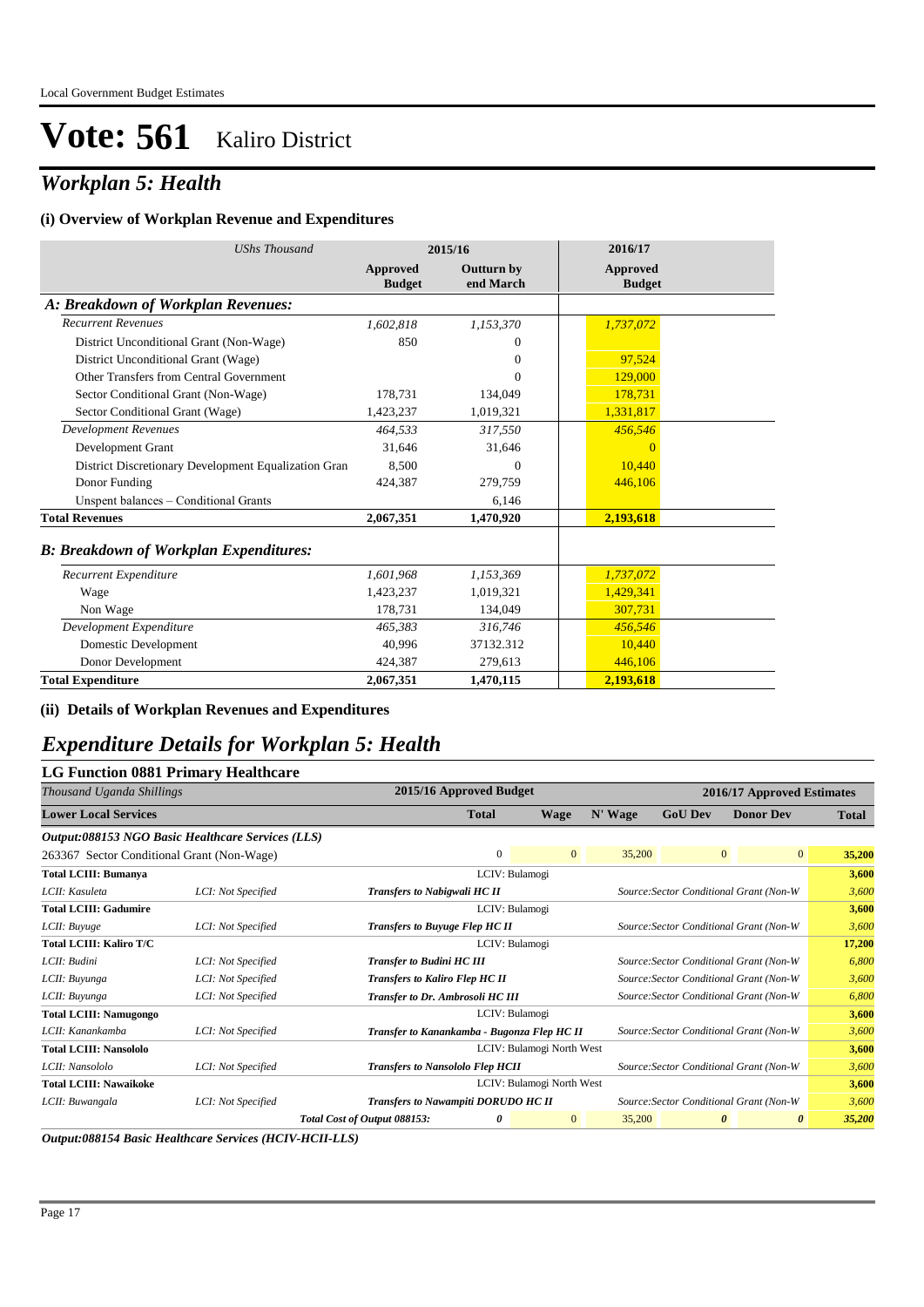## *Workplan 5: Health*

| Thousand Uganda Shillings                           |                    | 2015/16 Approved Budget                               |                                                           |              |                                         |                  | 2016/17 Approved Estimates |                |  |
|-----------------------------------------------------|--------------------|-------------------------------------------------------|-----------------------------------------------------------|--------------|-----------------------------------------|------------------|----------------------------|----------------|--|
| <b>Lower Local Services</b>                         |                    | <b>Total</b>                                          | <b>Wage</b>                                               | N' Wage      | <b>GoU Dev</b>                          |                  | <b>Donor Dev</b>           | <b>Total</b>   |  |
| 263366 Sector Conditional Grant (Wage)              |                    | $\boldsymbol{0}$                                      | 1,331,817                                                 | $\mathbf{0}$ |                                         | $\mathbf{0}$     | $\boldsymbol{0}$           | 1,331,817      |  |
| <b>Total LCIII: Bumanya</b>                         |                    |                                                       | LCIV: Bulamogi                                            |              |                                         |                  |                            | 477,682        |  |
| LCII: Bumanya                                       | LCI: Not Specified | <b>Transfer to Bumanya HC IV</b>                      |                                                           |              | Source: Sector Conditional Grant (Wage) |                  |                            | 477,682        |  |
| <b>Total LCIII: Not Specified</b>                   |                    |                                                       | LCIV: Bulamogi                                            |              |                                         |                  |                            | 662,247        |  |
| LCII: Not Specified                                 | LCI: Not Specified | <b>Transfers to Namwiwa HC III</b>                    |                                                           |              | Source: Sector Conditional Grant (Wage) |                  |                            | 140,031        |  |
| LCII: Not Specified                                 | LCI: Not Specified | <b>Transfers to Namugongo HC III</b>                  |                                                           |              | Source: Sector Conditional Grant (Wage) |                  |                            | 142,882        |  |
| LCII: Not Specified                                 | LCI: Not Specified | <b>Transfers to Nabikooli HC II</b>                   |                                                           |              | Source: Sector Conditional Grant (Wage) |                  |                            | 34,354         |  |
| LCII: Not Specified                                 | LCI: Not Specified | Transfers to Kyani Nyanza HC II                       |                                                           |              | Source: Sector Conditional Grant (Wage) |                  |                            | 37,269         |  |
| LCII: Not Specified                                 | LCI: Not Specified | <b>Transfers to Kasokwe HC II</b>                     |                                                           |              | Source: Sector Conditional Grant (Wage) |                  |                            | 57,606         |  |
| LCII: Not Specified                                 | LCI: Not Specified | Transfers to Kaliro T/C HC II                         |                                                           |              | Source: Sector Conditional Grant (Wage) |                  |                            | 50,548         |  |
| LCII: Not Specified                                 | LCI: Not Specified | <b>Transfers to Buyinda HC II</b>                     |                                                           |              | Source: Sector Conditional Grant (Wage) |                  |                            | 29,071         |  |
| LCII: Not Specified                                 | LCI: Not Specified | <b>Transfers to Budomero HC II</b>                    |                                                           |              | Source: Sector Conditional Grant (Wage) |                  |                            | 36,682         |  |
| LCII: Not Specified                                 | LCI: Not Specified | <b>Transfer to Gadumire HC III</b>                    |                                                           |              | Source: Sector Conditional Grant (Wage) |                  |                            | 133,805        |  |
| <b>Total LCIII: Not Specified</b>                   |                    |                                                       | LCIV: Bulamogi North West                                 |              |                                         |                  |                            | 191,889        |  |
| LCII: Not Specified                                 | LCI: Not Specified | <b>Transfers to Nawampiti HC II</b>                   |                                                           |              | Source: Sector Conditional Grant (Wage) |                  |                            | 36,602         |  |
| LCII: Not Specified                                 | LCI: Not Specified | <b>Transfers to HC III Nawaikoke</b>                  |                                                           |              | Source: Sector Conditional Grant (Wage) |                  |                            | 155,286        |  |
| 263367 Sector Conditional Grant (Non-Wage)          |                    | $\boldsymbol{0}$                                      | $\bf{0}$                                                  | 93,000       |                                         | $\boldsymbol{0}$ | $\boldsymbol{0}$           | 93,000         |  |
| <b>Total LCIII: Budomero</b>                        |                    |                                                       | LCIV: Bulamogi                                            |              |                                         |                  |                            | 3,600          |  |
| LCII: Budomero                                      | LCI: Not Specified | <b>Transfers to Budomero HC II</b>                    |                                                           |              | Source: Sector Conditional Grant (Non-W |                  |                            | 3,600          |  |
| <b>Total LCIII: Bumanya</b>                         |                    |                                                       | LCIV: Bulamogi                                            |              |                                         |                  |                            | 40,600         |  |
| LCII: Bumanya                                       | LCI: Not Specified | Transfer to Bumanya HC IV                             |                                                           |              | Source: Sector Conditional Grant (Non-W |                  |                            | 37,000         |  |
| LCII: Kyani                                         | LCI: Not Specified | Transfers to Kyani Nyanza HC II                       |                                                           |              | Source: Sector Conditional Grant (Non-W |                  |                            | 3,600          |  |
| <b>Total LCIII: Buyinda</b>                         |                    |                                                       | LCIV: Bulamogi                                            |              |                                         |                  |                            | 3,600          |  |
| LCII: Buyinda<br><b>Total LCIII: Gadumire</b>       | LCI: Not Specified | Transfers to Buyinda HC II                            | LCIV: Bulamogi                                            |              | Source: Sector Conditional Grant (Non-W |                  |                            | 3,600<br>6,800 |  |
| LCII: Gadumire                                      | LCI: Not Specified | <b>Transfer to Gadumire HC III</b>                    |                                                           |              |                                         |                  |                            | 6,800          |  |
| Total LCIII: Kaliro T/C                             |                    |                                                       | Source: Sector Conditional Grant (Non-W<br>LCIV: Bulamogi |              |                                         |                  |                            | 3,600          |  |
| LCII: Buyunga                                       | LCI: Not Specified | Transfers to Kaliro T/C HC II                         |                                                           |              | Source: Sector Conditional Grant (Non-W |                  |                            | 3,600          |  |
| <b>Total LCIII: Kasokwe</b>                         |                    |                                                       | LCIV: Bulamogi                                            |              |                                         |                  |                            | 3,600          |  |
| LCII: Kasokwe                                       | LCI: Not Specified | <b>Transfers to Kasokwe HC II</b>                     |                                                           |              | Source: Sector Conditional Grant (Non-W |                  |                            | 3,600          |  |
| <b>Total LCIII: Kisinda</b>                         |                    |                                                       | LCIV: Bulamogi                                            |              |                                         |                  |                            | 3,600          |  |
| LCII: Kisinda                                       | LCI: Not Specified | <b>Transfer to Kisinda HC II</b>                      |                                                           |              | Source: Sector Conditional Grant (Non-W |                  |                            | 3,600          |  |
| <b>Total LCIII: Namugongo</b>                       |                    |                                                       | LCIV: Bulamogi                                            |              |                                         |                  |                            | 10,400         |  |
| LCII: Butege                                        | LCI: Not Specified | <b>Transfers to Namugongo HC III</b>                  |                                                           |              | Source: Sector Conditional Grant (Non-W |                  |                            | 6,800          |  |
| LCII: Nabikooli                                     | LCI: Not Specified | Transfers to Nabikooli HC II                          |                                                           |              | Source: Sector Conditional Grant (Non-W |                  |                            | 3,600          |  |
| <b>Total LCIII: Namwiwa</b>                         |                    |                                                       | LCIV: Bulamogi                                            |              |                                         |                  |                            | 6,800          |  |
| LCII: Namwiwa                                       | LCI: Not Specified | <b>Transfers to Namwiwa HC III</b>                    |                                                           |              | Source: Sector Conditional Grant (Non-W |                  |                            | 6,800          |  |
| <b>Total LCIII: Bukamba</b>                         |                    |                                                       | LCIV: Bulamogi North West                                 |              |                                         |                  |                            | 3,600          |  |
| LCII: Nawampiti                                     | LCI: Not Specified | <b>Transfers to Nawampiti HC II</b>                   |                                                           |              | Source: Sector Conditional Grant (Non-W |                  |                            | 3,600          |  |
| <b>Total LCIII: Nawaikoke</b>                       |                    |                                                       | LCIV: Bulamogi North West                                 |              |                                         |                  |                            | 6,800          |  |
| LCII: Nawaikoke                                     | LCI: Not Specified | Transfers to HC III Nawaikoke                         |                                                           |              | Source: Sector Conditional Grant (Non-W |                  |                            | 6,800          |  |
|                                                     |                    | 0<br>Total Cost of Output 088154:                     | 1,331,817                                                 | 93,000       |                                         | $\pmb{\theta}$   | $\pmb{\theta}$             | 1,424,817      |  |
|                                                     |                    | $\bf{0}$<br><b>Total Cost of Lower Local Services</b> | 1,331,817                                                 | 128,200      |                                         | $\mathbf{0}$     | $\bf{0}$                   | 1,460,017      |  |
| <b>Higher LG Services</b>                           |                    | <b>Total</b>                                          | <b>Wage</b>                                               | N' Wage      | <b>GoU Dev</b>                          |                  | <b>Donor Dev</b>           | <b>Total</b>   |  |
| <i><b>Output:088101 Public Health Promotion</b></i> |                    |                                                       |                                                           |              |                                         |                  |                            |                |  |
| 211101 General Staff Salaries                       |                    | 1,423,237                                             | 97,524                                                    |              |                                         |                  |                            | 97,524         |  |
| 213001 Medical expenses (To employees)              |                    | 1,000                                                 |                                                           |              |                                         |                  |                            | $\bf{0}$       |  |
| 221001 Advertising and Public Relations             |                    | 13,880                                                |                                                           |              |                                         |                  |                            | $\bf{0}$       |  |
| 221002 Workshops and Seminars                       |                    | 19,971                                                |                                                           |              |                                         |                  |                            | $\bf{0}$       |  |
| 221003 Staff Training                               |                    | 20,047                                                |                                                           |              |                                         |                  |                            | $\bf{0}$       |  |
| 221005 Hire of Venue (chairs, projector, etc)       |                    | 12,441                                                |                                                           |              |                                         |                  |                            | $\bf{0}$       |  |
| 221007 Books, Periodicals & Newspapers              |                    | 800                                                   |                                                           |              |                                         |                  |                            | $\bf{0}$       |  |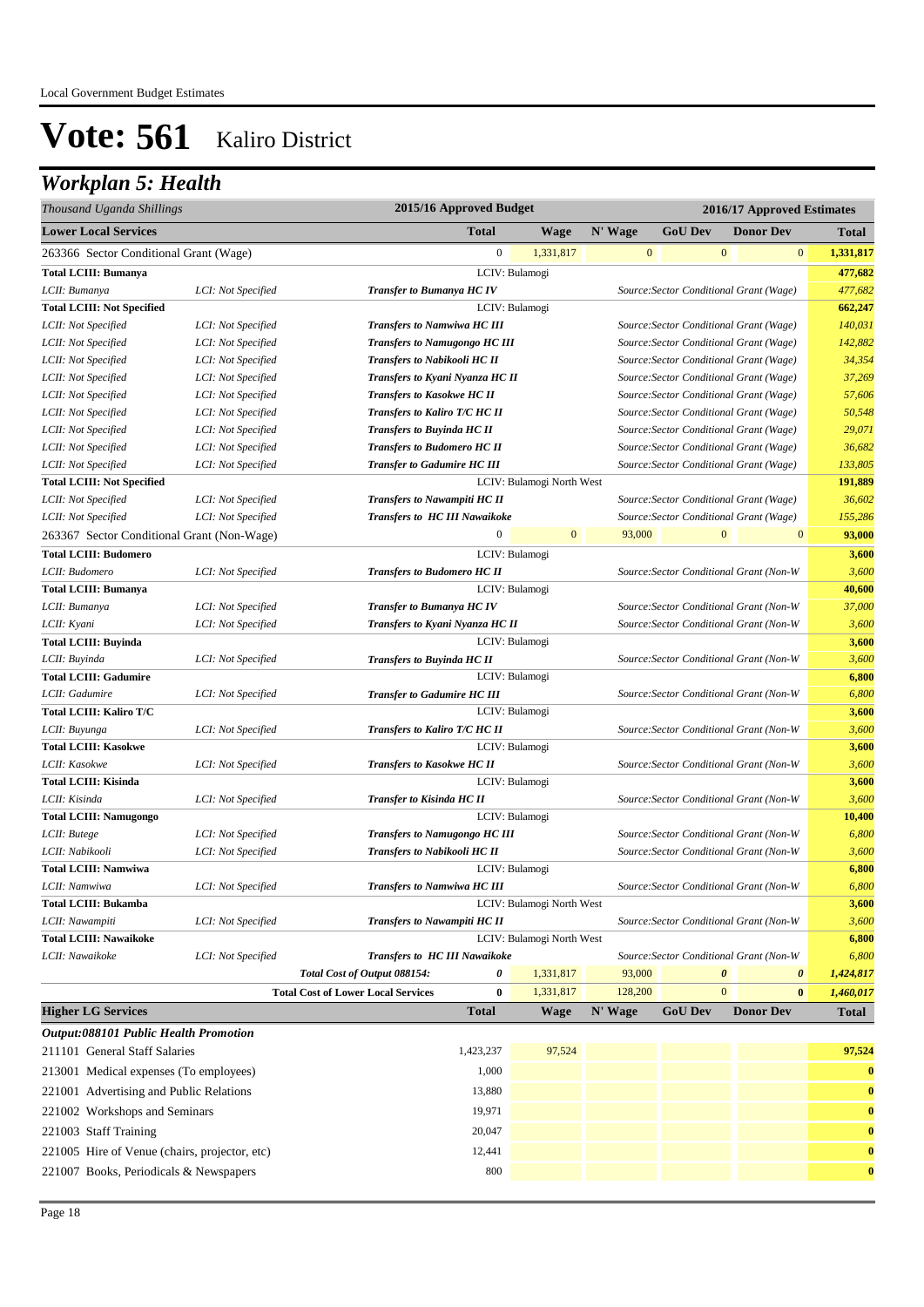## *Workplan 5: Health*

| 2015/16 Approved Budget<br>Thousand Uganda Shillings     |              |             |         | 2016/17 Approved Estimates |                  |              |  |
|----------------------------------------------------------|--------------|-------------|---------|----------------------------|------------------|--------------|--|
| <b>Higher LG Services</b>                                | <b>Total</b> | <b>Wage</b> | N' Wage | <b>GoU Dev</b>             | <b>Donor Dev</b> | <b>Total</b> |  |
| 221008 Computer supplies and Information Technology (IT) | 7,481        |             |         |                            |                  | $\bf{0}$     |  |
| 221009 Welfare and Entertainment                         | 728          |             |         |                            |                  | $\bf{0}$     |  |
| 221010 Special Meals and Drinks                          | 21,160       |             |         |                            |                  | $\bf{0}$     |  |
| 221011 Printing, Stationery, Photocopying and Binding    | 10,916       |             |         |                            |                  | $\bf{0}$     |  |
| 221012 Small Office Equipment                            | 2,000        |             |         |                            |                  | $\bf{0}$     |  |
| 221014 Bank Charges and other Bank related costs         | 800          |             |         |                            |                  | $\bf{0}$     |  |
| 222001 Telecommunications                                | 2,860        |             |         |                            |                  | $\bf{0}$     |  |
| 222002 Postage and Courier                               | 50           |             |         |                            |                  | $\bf{0}$     |  |
| 223005 Electricity                                       | 1,800        |             |         |                            |                  | $\bf{0}$     |  |
| 223006 Water                                             | 52           |             |         |                            |                  | $\bf{0}$     |  |
| 224001 Medical and Agricultural supplies                 | 208          |             |         |                            |                  | $\bf{0}$     |  |
| 227001 Travel inland                                     | 360,249      |             |         |                            |                  | $\bf{0}$     |  |
| 228001 Maintenance - Civil                               | 51           |             |         |                            |                  | $\bf{0}$     |  |
| 228002 Maintenance - Vehicles                            | 7,246        |             |         |                            |                  | $\bf{0}$     |  |
| 228003 Maintenance - Machinery, Equipment & Furniture    | 2,100        |             |         |                            |                  | $\bf{0}$     |  |
| 228004 Maintenance – Other                               | 2,000        |             |         |                            |                  | $\bf{0}$     |  |
| 273102 Incapacity, death benefits and funeral expenses   | 700          |             |         |                            |                  | $\bf{0}$     |  |
| Total Cost of Output 088101:                             | 1,911,777    | 97,524      |         |                            |                  | 97,524       |  |
| <b>Total Cost of Higher LG Services</b>                  | 1,911,777    | 97,524      |         |                            |                  | 97,524       |  |
| <b>Capital Purchases</b>                                 | <b>Total</b> | <b>Wage</b> | N' Wage | <b>GoU Dev</b>             | <b>Donor Dev</b> | <b>Total</b> |  |

| Output:088175 Non Standard Service Delivery Capital       |                    |                                                                                                       |                                                                                             |                |                |       |                       |           |  |  |
|-----------------------------------------------------------|--------------------|-------------------------------------------------------------------------------------------------------|---------------------------------------------------------------------------------------------|----------------|----------------|-------|-----------------------|-----------|--|--|
| $\mathbf{0}$<br>312104 Other Structures<br>$\overline{0}$ |                    |                                                                                                       |                                                                                             |                |                | 9,350 | $\overline{0}$        | 9,350     |  |  |
| <b>Total LCIII: Bumanya</b>                               | LCIV: Bulamogi     |                                                                                                       |                                                                                             |                |                |       | 3,150                 |           |  |  |
| LCII: Kvani                                               | LCI: Not Specified |                                                                                                       | Replacement of 3 solar batteries at Kyani HC II<br>Source: District Discretionary Developme |                |                |       |                       |           |  |  |
| <b>Total LCIII: Kasokwe</b>                               |                    | LCIV: Bulamogi                                                                                        |                                                                                             |                |                |       |                       | 6,200     |  |  |
| LCII: Kasokwe                                             | LCI: Not Specified | <b>Procurement and installation of 1 water tanks at Kaso</b> Source: District Discretionary Developme |                                                                                             |                |                |       |                       | 6.200     |  |  |
|                                                           |                    | Total Cost of Output 088175:                                                                          | 0                                                                                           | $\overline{0}$ | $\overline{0}$ | 9,350 | $\boldsymbol{\theta}$ | 9,350     |  |  |
|                                                           |                    | <b>Total Cost of Capital Purchases</b>                                                                | 0                                                                                           | $\mathbf{0}$   | $\overline{0}$ | 9.350 | $\bf{0}$              | 9.350     |  |  |
|                                                           |                    | <b>Total Cost of function Primary Healthcare</b>                                                      | 1,911,777                                                                                   | 1.429.341      | 128,200        | 9,350 | $\mathbf{0}$          | 1,566,891 |  |  |

### **LG Function 0883 Health Management and Supervision**

| Thousand Uganda Shillings                                | 2015/16 Approved Budget |             |         | 2016/17 Approved Estimates |                  |              |
|----------------------------------------------------------|-------------------------|-------------|---------|----------------------------|------------------|--------------|
| <b>Higher LG Services</b>                                | <b>Total</b>            | <b>Wage</b> | N' Wage | <b>GoU Dev</b>             | <b>Donor Dev</b> | <b>Total</b> |
| Output:088301 Healthcare Management Services             |                         |             |         |                            |                  |              |
| 213001 Medical expenses (To employees)                   | $\mathbf{0}$            |             | 1,000   |                            |                  | 1,000        |
| 213002 Incapacity, death benefits and funeral expenses   | $\mathbf{0}$            |             | 1,000   |                            |                  | 1,000        |
| 221001 Advertising and Public Relations                  | $\overline{0}$          |             |         |                            | 12,880           | 12,880       |
| 221002 Workshops and Seminars                            | $\overline{0}$          |             | 1,000   |                            | 19,471           | 20,471       |
| 221003 Staff Training                                    | $\mathbf{0}$            |             | 600     |                            | 20,000           | 20,600       |
| 221007 Books, Periodicals & Newspapers                   | $\mathbf{0}$            |             | 800     |                            |                  | 800          |
| 221008 Computer supplies and Information Technology (IT) | $\mathbf{0}$            |             | 1,200   |                            | 505              | 1,705        |
| 221009 Welfare and Entertainment                         | $\overline{0}$          |             | 500     |                            |                  | 500          |
| 221010 Special Meals and Drinks                          | $\boldsymbol{0}$        |             |         |                            | 21,000           | 21,000       |
| 221011 Printing, Stationery, Photocopying and Binding    | $\overline{0}$          |             | 2,000   |                            | 8,916            | 10,916       |
| 221012 Small Office Equipment                            | $\overline{0}$          |             | 2,000   |                            |                  | 2,000        |
| 222001 Telecommunications                                | $\overline{0}$          |             | 800     |                            | 2,000            | 2,800        |
| 222002 Postage and Courier                               | $\overline{0}$          |             | 50      |                            |                  | 50           |
| 223005 Electricity                                       | $\mathbf{0}$            |             | 1,200   |                            |                  | 1,200        |
| 223006 Water                                             | $\boldsymbol{0}$        |             | 52      |                            |                  | 52           |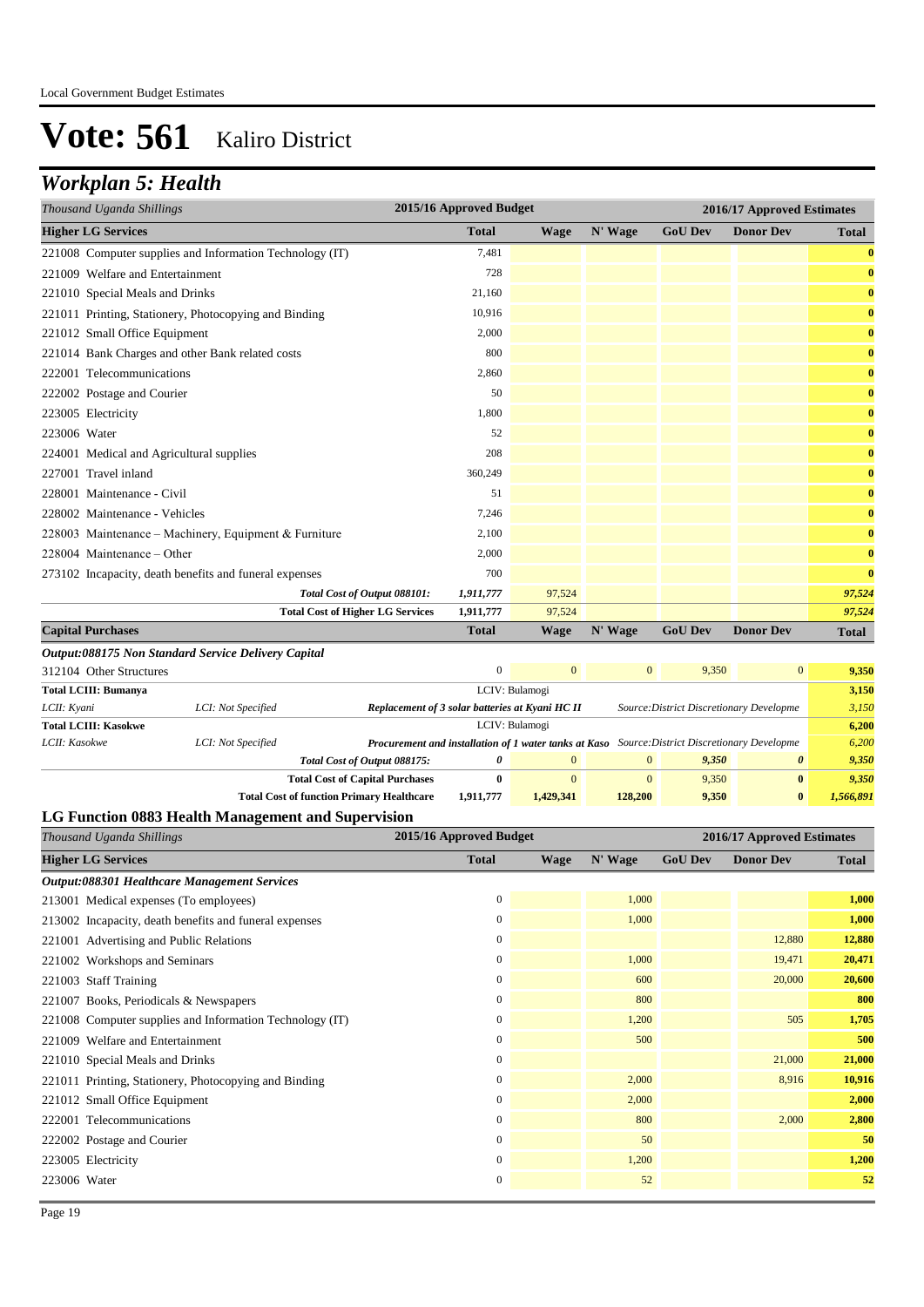## *Workplan 5: Health*

| Thousand Uganda Shillings                                       | 2015/16 Approved Budget<br>2016/17 Approved Estimates |           |         |                |                  |              |
|-----------------------------------------------------------------|-------------------------------------------------------|-----------|---------|----------------|------------------|--------------|
| <b>Higher LG Services</b>                                       | <b>Total</b>                                          | Wage      | N' Wage | <b>GoU Dev</b> | <b>Donor Dev</b> | <b>Total</b> |
| 227001 Travel inland                                            | $\theta$                                              |           | 144,943 | $\overline{0}$ | 361,334          | 506,277      |
| 227002 Travel abroad                                            | 0                                                     |           | 10,240  |                |                  | 10,240       |
| 228002 Maintenance - Vehicles                                   | $\Omega$                                              |           | 8,246   |                |                  | 8,246        |
| 228003 Maintenance - Machinery, Equipment & Furniture           | $\Omega$                                              |           | 2.900   |                |                  | 2,900        |
| $228004$ Maintenance – Other                                    | $\Omega$                                              |           |         | 1,090          |                  | 1,090        |
| 273102 Incapacity, death benefits and funeral expenses          | $\mathbf{0}$                                          |           | 1.000   |                |                  | 1,000        |
| Total Cost of Output 088301:                                    | 0                                                     |           | 179,531 | 1,090          | 446,106          | 626,727      |
| <b>Total Cost of Higher LG Services</b>                         | 0                                                     |           | 179,531 | 1,090          | 446,106          | 626,727      |
| <b>Total Cost of function Health Management and Supervision</b> | $\bf{0}$                                              |           | 179,531 | 1,090          | 446,106          | 626,727      |
| <b>Total Cost of Health</b>                                     | 1,911,777                                             | 1,429,341 | 307,731 | 10,440         | 446,106          | 2,193,618    |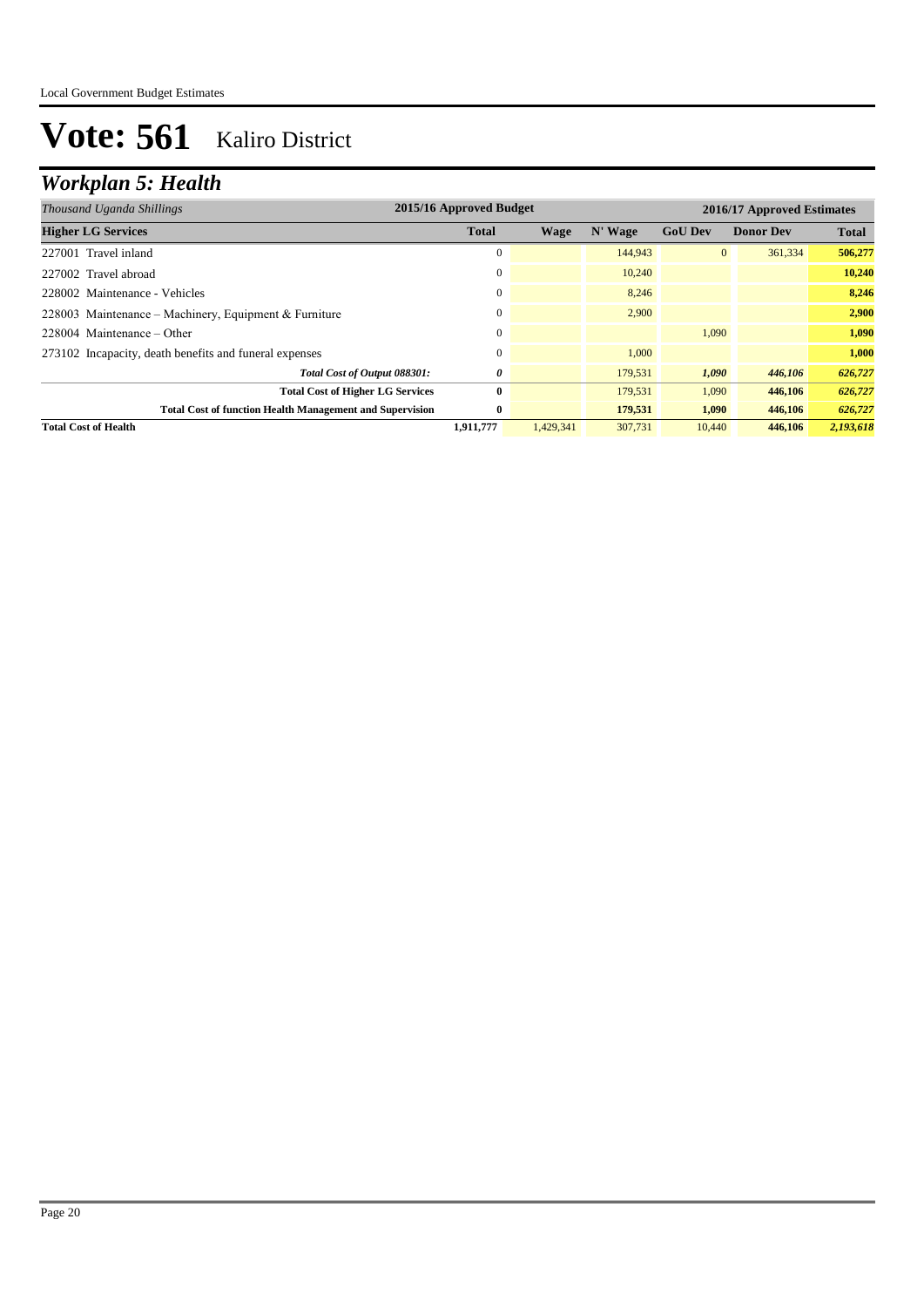## *Workplan 6: Education*

#### **(i) Overview of Workplan Revenue and Expenditures**

| <b>UShs Thousand</b>                                 |                                  | 2015/16                        | 2016/17                          |
|------------------------------------------------------|----------------------------------|--------------------------------|----------------------------------|
|                                                      | <b>Approved</b><br><b>Budget</b> | <b>Outturn by</b><br>end March | <b>Approved</b><br><b>Budget</b> |
| A: Breakdown of Workplan Revenues:                   |                                  |                                |                                  |
| <b>Recurrent Revenues</b>                            | 10,072,677                       | 6,963,816                      | 10,400,598                       |
| District Unconditional Grant (Non-Wage)              | 15,830                           | 12.634                         | 12,000                           |
| District Unconditional Grant (Wage)                  | 51,258                           | 36,990                         | 51,258                           |
| <b>Locally Raised Revenues</b>                       |                                  | 528                            | 4,400                            |
| Other Transfers from Central Government              | 8,500                            | 9,093                          | 9,093                            |
| Sector Conditional Grant (Non-Wage)                  | 2,718,659                        | 1,796,120                      | 2,618,659                        |
| Sector Conditional Grant (Wage)                      | 7,278,430                        | 5,096,757                      | 7,705,188                        |
| Unspent balances - Other Government Transfers        |                                  | 11,694                         |                                  |
| <b>Development Revenues</b>                          | 349.639                          | 348,423                        | 238,911                          |
| Development Grant                                    | 339.639                          | 339,639                        | 221,809                          |
| District Discretionary Development Equalization Gran | 10,000                           | 8,784                          | 13,101                           |
| <b>Locally Raised Revenues</b>                       |                                  | $\mathbf{0}$                   | 4,001                            |
| <b>Total Revenues</b>                                | 10,422,317                       | 7,312,239                      | 10,639,509                       |
| <b>B: Breakdown of Workplan Expenditures:</b>        |                                  |                                |                                  |
| Recurrent Expenditure                                | 10,071,677                       | 6,963,816                      | 10,400,598                       |
| Wage                                                 | 7.329.688                        | 5,133,709                      | 7,756,446                        |
| Non Wage                                             | 2,741,989                        | 1,830,107                      | 2,644,152                        |
| Development Expenditure                              | 350,639                          | 253,960                        | 238,911                          |
| Domestic Development                                 | 350,639                          | 253959.533                     | 238,911                          |
| Donor Development                                    |                                  | $\boldsymbol{0}$               | $\Omega$                         |
| <b>Total Expenditure</b>                             | 10,422,316                       | 7,217,775                      | 10,639,509                       |

### **(ii) Details of Workplan Revenues and Expenditures**

### *Expenditure Details for Workplan 6: Education*

| LG Function 0781 Pre-Primary and Primary Education |                             |                            |                |           |              |  |  |  |  |  |
|----------------------------------------------------|-----------------------------|----------------------------|----------------|-----------|--------------|--|--|--|--|--|
| Thousand Uganda Shillings                          | 2015/16 Approved Budget     | 2016/17 Approved Estimates |                |           |              |  |  |  |  |  |
| <b>Lower Local Services</b>                        | <b>Total</b><br><b>Wage</b> | $N'$ Wage                  | <b>GoU Dev</b> | Donor Dev | <b>Total</b> |  |  |  |  |  |

*Output:078151 Primary Schools Services UPE (LLS)*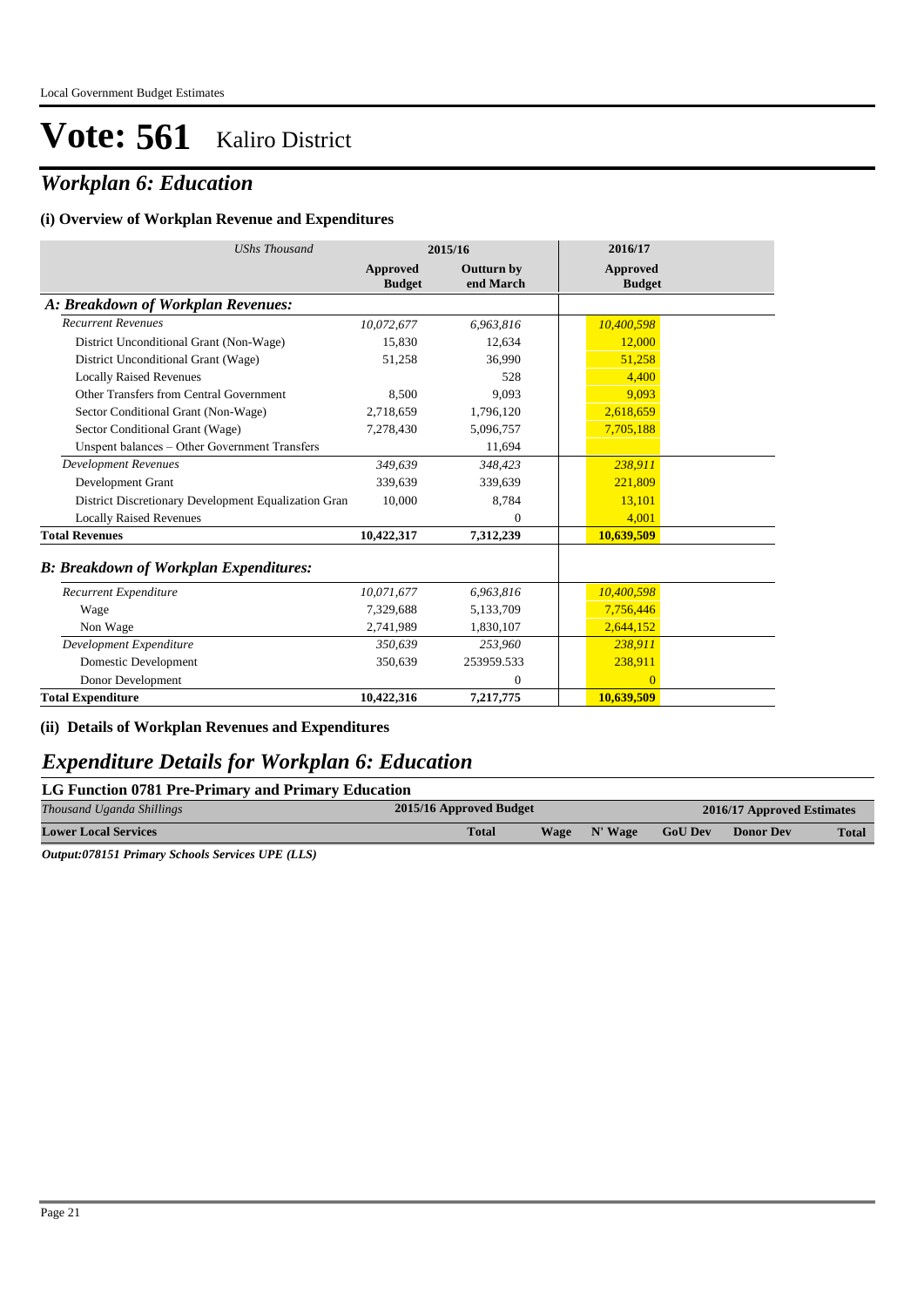## *Workplan 6: Education*

| Thousand Uganda Shillings                  |                              | 2015/16 Approved Budget<br>2016/17 Approved Estimates |                |              |         |                |                                         |                         |
|--------------------------------------------|------------------------------|-------------------------------------------------------|----------------|--------------|---------|----------------|-----------------------------------------|-------------------------|
| <b>Lower Local Services</b>                |                              |                                                       | <b>Total</b>   | <b>Wage</b>  | N' Wage | <b>GoU Dev</b> | <b>Donor Dev</b>                        | <b>Total</b>            |
| 263367 Sector Conditional Grant (Non-Wage) |                              |                                                       | $\mathbf{0}$   | $\mathbf{0}$ | 524,151 |                | $\mathbf{0}$                            | $\mathbf{0}$<br>524,151 |
| <b>Total LCIII: Budomero</b>               |                              |                                                       | LCIV: Bulamogi |              |         |                |                                         | 61,552                  |
| LCII: Budomero                             | LCI: Kahango P/S             | Kahango P/S                                           |                |              |         |                | Source: Sector Conditional Grant (Non-W | 4,177                   |
| LCII: Budomero                             | LCI: Buyonjo P/S             | <b>Buyonjo P/S</b>                                    |                |              |         |                | Source: Sector Conditional Grant (Non-W | 7,359                   |
| LCII: Bulumba                              | LCI: Bujjejje P/S            | <b>Bujjejje P/S</b>                                   |                |              |         |                | Source: Sector Conditional Grant (Non-W | 6,875                   |
| LCII: Bulumba                              | LCI: Nkonte P/S              | <b>Nkonte P/S</b>                                     |                |              |         |                | Source: Sector Conditional Grant (Non-W | 5,838                   |
| LCII: Bulumba Town Board                   | LCI: Bulumba P/S             | <b>Bulumba P/S</b>                                    |                |              |         |                | Source: Sector Conditional Grant (Non-W | 8,470                   |
| LCII: Kiyunga                              | LCI: Nabitende COPE          | Nabitende COPE                                        |                |              |         |                | Source: Sector Conditional Grant (Non-W | 2,339                   |
| LCII: Kiyunga                              | LCI: Nabitende C/U P/S       | Nabitende C/U P/S                                     |                |              |         |                | Source: Sector Conditional Grant (Non-W | 4,295                   |
| LCII: Kiyunga                              | LCI: Busalamuka P/S          | <b>Busalamuka P/S</b>                                 |                |              |         |                | Source: Sector Conditional Grant (Non-W | 7,838                   |
| LCII: Kiyunga                              | LCI: Bwiite P/S              | <b>Bwiite P/S</b>                                     |                |              |         |                | Source: Sector Conditional Grant (Non-W | 6,368                   |
| LCII: Kyanfuba                             | LCI: Kyanfubba P/S           | Kyanfubba P/S                                         |                |              |         |                | Source: Sector Conditional Grant (Non-W | 7,992                   |
| <b>Total LCIII: Bumanya</b>                |                              |                                                       | LCIV: Bulamogi |              |         |                |                                         | 59,671                  |
| LCII: Budehe                               | LCI: Budehe P/S              | <b>Budehe P/S</b>                                     |                |              |         |                | Source: Sector Conditional Grant (Non-W | 4,993                   |
| LCII: Bumanya                              | LCI: Bulyakubi P/S           | <b>Bulyakubi P/S</b>                                  |                |              |         |                | Source: Sector Conditional Grant (Non-W | 6,368                   |
| LCII: Bumanya                              | LCI: Bumanya P/s             | <b>Bumanya P/s</b>                                    |                |              |         |                | Source: Sector Conditional Grant (Non-W | 7,669                   |
| LCII: Kalalu                               | LCI: Kalalu P/s              | Kalalu P/s                                            |                |              |         |                | Source: Sector Conditional Grant (Non-W | 4,089                   |
| LCII: Kalalu                               | LCI: Kanambatiko P/S         | Kanambatiko P/S                                       |                |              |         |                | Source: Sector Conditional Grant (Non-W | 7,507                   |
| LCII: Kasuleta                             | LCI: Nabigwali P/S           | Nabigwali P/S                                         |                |              |         |                | Source: Sector Conditional Grant (Non-W | 7,816                   |
| LCII: Kyani                                | LCI: Kyani-Nyanza P/S        | Kyani-Nyanza P/S                                      |                |              |         |                | Source: Sector Conditional Grant (Non-W | 3,780                   |
| LCII: Kyani                                | LCI: Kyani Parents P/S       | Kyani Parents P/S                                     |                |              |         |                | Source: Sector Conditional Grant (Non-W | 7,647                   |
| LCII: Namusolo                             | LCI: Namusolo P/S            | Namusolo P/S                                          |                |              |         |                | Source: Sector Conditional Grant (Non-W | 4,383                   |
| LCII: Namusolo                             | LCI: Ihagalo P/S             | <b>Ihagalo P/S</b>                                    |                |              |         |                | Source: Sector Conditional Grant (Non-W | 5,419                   |
| <b>Total LCIII: Buyinda</b>                |                              |                                                       | LCIV: Bulamogi |              |         |                |                                         | 43,760                  |
| LCII: Bukonde                              | LCI: St. Luliana Namejje P/S | St. Luliana Namejje P/S                               |                |              |         |                | Source: Sector Conditional Grant (Non-W | 7,434                   |
| LCII: Bukonde                              | LCI: Bukonde P/S             | <b>Bukonde P/S</b>                                    |                |              |         |                | Source: Sector Conditional Grant (Non-W | 3,861                   |
| LCII: Buyinda                              | LCI: Bulago P/S              | <b>Bulago P/S</b>                                     |                |              |         |                | Source: Sector Conditional Grant (Non-W | 4,655                   |
| LCII: Buyinda                              | LCI: Buyinda P/S             | <b>Buyinda P/S</b>                                    |                |              |         |                | Source: Sector Conditional Grant (Non-W | 8,191                   |
| LCII: MADIBIRA                             | LCI: Madibira P/S            | Madibira P/S                                          |                |              |         |                | Source: Sector Conditional Grant (Non-W | 4,552                   |
| LCII: MADIBIRA                             | LCI: Kirama Fellowship P/S   | Kirama Fellowship P/S                                 |                |              |         |                | Source: Sector Conditional Grant (Non-W | 6,360                   |
| LCII: Wangobo                              | LCI: Kanabugo P/S            | Kanabugo P/S                                          |                |              |         |                | Source: Sector Conditional Grant (Non-W | 2,663                   |
| LCII: Wangobo                              | LCI: Wangobo P/S             | Wangobo P/S                                           |                |              |         |                | Source: Sector Conditional Grant (Wage) | 6,044                   |
| <b>Total LCIII: Gadumire</b>               |                              |                                                       | LCIV: Bulamogi |              |         |                |                                         | 50,642                  |
| LCII: Bupyana                              | LCI: Bupyana P/S             | <b>Bupyana P/S</b>                                    |                |              |         |                | Source: Sector Conditional Grant (Non-W | 8,367                   |
| LCII: Butambala                            | LCI: Butambala P/S           | <b>Butambala P/S</b>                                  |                |              |         |                | Source: Sector Conditional Grant (Non-W | 5,192                   |
| LCII: Buyuge                               | LCI: Buyuge P/S              | <b>Buyuge P/S</b>                                     |                |              |         |                | Source: Sector Conditional Grant (Non-W | 6,559                   |
| LCII: Gadumire                             | LCI: Kibembe P/S             | <b>Kibembe P/S</b>                                    |                |              |         |                | Source: Sector Conditional Grant (Non-W | 4,442                   |
| LCII: Gadumire                             | LCI: Kibanda P/S             | Kibanda P/S                                           |                |              |         |                | Source: Sector Conditional Grant (Non-W | 4,273                   |
| LCII: Isalo                                | LCI: Isalo P/S               | <b>Isalo P/S</b>                                      |                |              |         |                | Source: Sector Conditional Grant (Non-W | 2,876                   |
| LCII: Panyolo                              | LCI: Panyolo P/S             | Panyolo P/S                                           |                |              |         |                | Source: Sector Conditional Grant (Non-W | 7,103                   |
| LCII: Tababa                               | LCI: Gadumire P/S            | <b>Gadumire P/S</b>                                   |                |              |         |                | Source: Sector Conditional Grant (Non-W | 7,904                   |
| LCII: Tababa                               | LCI: Bugada P/S              | <b>Bugada P/S</b>                                     |                |              |         |                | Source: Sector Conditional Grant (Non-W | 3,927                   |
| <b>Total LCIII: Kaliro T/C</b>             |                              |                                                       | LCIV: Bulamogi |              |         |                |                                         | 34,022                  |
| LCII: Budini                               | LCI: Budini C/U P/S          | <b>Budini C/U P/S</b>                                 |                |              |         |                | Source: Sector Conditional Grant (Non-W | 4,177                   |
| LCII: Budini                               | LCI: Budini Boys P/S         | <b>Budini Boys P/S</b>                                |                |              |         |                | Source: Sector Conditional Grant (Non-W | 6,074                   |
| LCII: Budini                               | LCI: Budini Girls' P/S       | <b>Budini Girls' P/S</b>                              |                |              |         |                | Source: Sector Conditional Grant (Non-W | 9,389                   |
| LCII: Buyunga                              | LCI: Kaliro C/U P/S          | Kaliro C/U P/S                                        |                |              |         |                | Source: Sector Conditional Grant (Non-W | 6,529                   |
| LCII: Lumbuye                              | LCI: Bukumankoola P/S        | Bukumankoola P/S                                      |                |              |         |                | Source: Sector Conditional Grant (Non-W | 7,853                   |
| <b>Total LCIII: Kasokwe</b>                |                              |                                                       | LCIV: Bulamogi |              |         |                |                                         | 30,782                  |
| LCII: Butajjube                            | LCI: Zibondo P/S             | Zibondo P/S                                           |                |              |         |                | Source: Sector Conditional Grant (Non-W | 5,949                   |
| LCII: Butongole                            | LCI: Butongole P/S           | <b>Butongole P/S</b>                                  |                |              |         |                | Source: Sector Conditional Grant (Non-W | 5,493                   |
| LCII: Butongole                            | LCI: Bugoodo P/S             | <b>Bugoodo P/S</b>                                    |                |              |         |                | Source: Sector Conditional Grant (Non-W | 6,081                   |
| LCII: Bwayuya                              | LCI: Bwayuya P/S             | <b>Bwayuya P/S</b>                                    |                |              |         |                | Source: Sector Conditional Grant (Non-W | 5,067                   |
| LCII: Kasokwe                              | LCI: Kasokwe P/              | <b>Kasokwe P/S</b>                                    |                |              |         |                | Source: Sector Conditional Grant (Non-W | 5,221                   |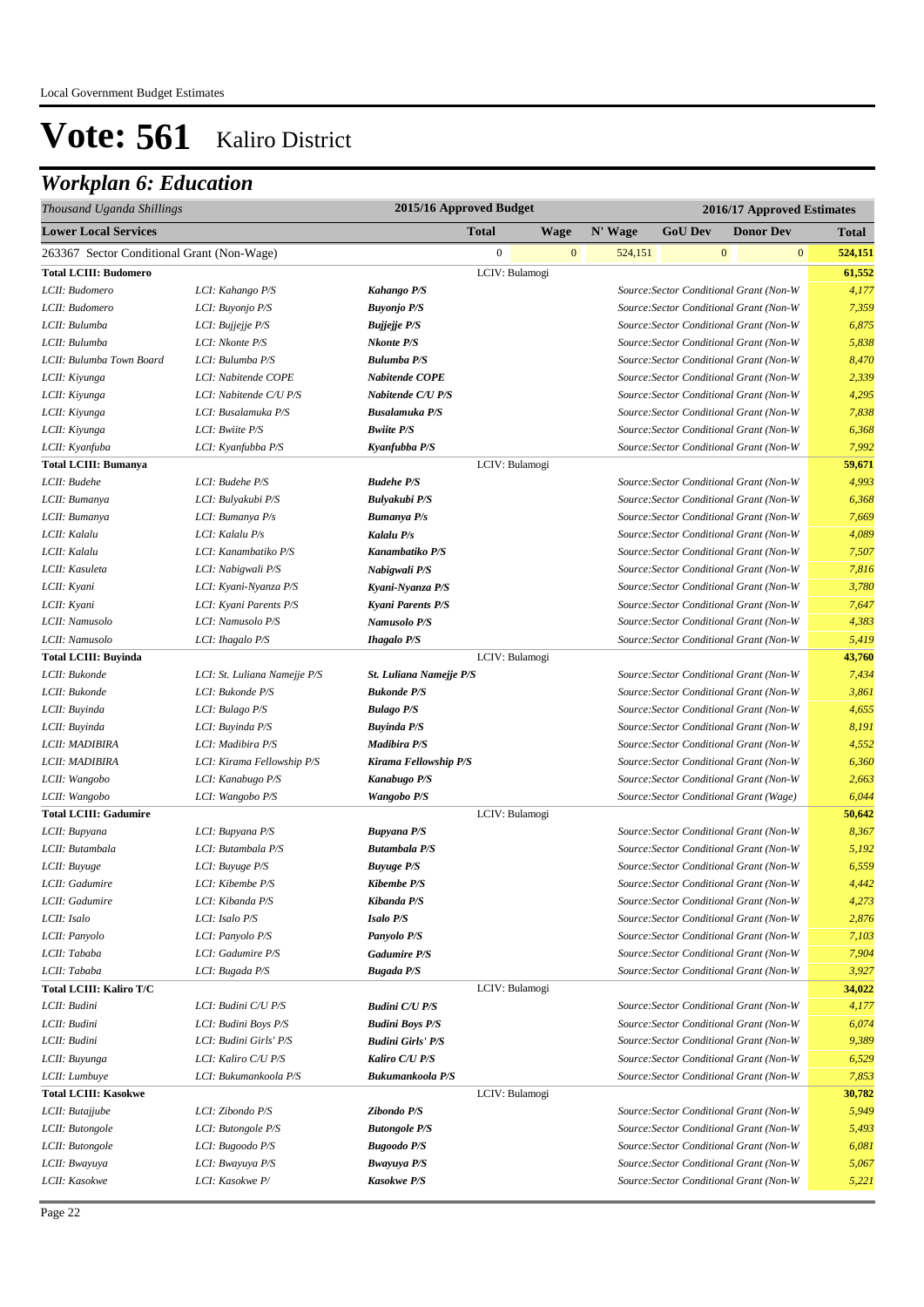## *Workplan 6: Education*

| Thousand Uganda Shillings                      |                              |                                           |              | 2015/16 Approved Budget<br>2016/17 Approved Estimates |         |                |                                                |                       |
|------------------------------------------------|------------------------------|-------------------------------------------|--------------|-------------------------------------------------------|---------|----------------|------------------------------------------------|-----------------------|
| <b>Lower Local Services</b>                    |                              |                                           | <b>Total</b> | Wage                                                  | N' Wage | <b>GoU Dev</b> | <b>Donor Dev</b>                               | <b>Total</b>          |
| LCII: Kasokwe                                  | LCI: Buyodi P/S              | <b>Buyodi P/S</b>                         |              |                                                       |         |                | Source: Sector Conditional Grant (Non-W        | 2,972                 |
| <b>Total LCIII: Kisinda</b>                    |                              |                                           |              | LCIV: Bulamogi                                        |         |                |                                                | 39,562                |
| LCII: Busulumba                                | LCI: Busulumba P/S           | <b>Busulumba P/S</b>                      |              |                                                       |         |                | Source: Sector Conditional Grant (Non-W        | 9,440                 |
| LCII: Busulumba                                | LCI: Nakaboko P/S            | Nakaboko P/S                              |              |                                                       |         |                | Source: Sector Conditional Grant (Non-W        | 4,773                 |
| LCII: Kibwiza                                  | LCI: Kamutaka P/S            | Kamutaka P/S                              |              |                                                       |         |                | Source: Sector Conditional Grant (Non-W        | 4,839                 |
| LCII: Kisinda                                  | LCI: Kisinda P/S             | Kisinda P/S                               |              |                                                       |         |                | Source: Sector Conditional Grant (Non-W        | 7,669                 |
| LCII: Kisinda                                  | LCI: Namuntu P/S             | Namuntu P/S                               |              |                                                       |         |                | Source: Sector Conditional Grant (Non-W        | 5,589                 |
| LCII: Lubuulo                                  | LCI: Lubuulo COPE            | <b>Lubuulo COPE</b>                       |              |                                                       |         |                | Source: Sector Conditional Grant (Non-W        | 2,126                 |
| LCII: Lubuulo                                  | LCI: Lubuulo P/S             | Lubuulo P/S                               |              |                                                       |         |                | Source: Sector Conditional Grant (Non-W        | 5,126                 |
| <b>Total LCIII: Namugongo</b>                  |                              |                                           |              | LCIV: Bulamogi                                        |         |                |                                                | 42,266                |
| LCII: Bugoda                                   | LCI: Bugoda P/S              | <b>Bugoda P/S</b>                         |              |                                                       |         |                | Source: Sector Conditional Grant (Non-W        | 4,442                 |
| LCII: Bugonza                                  | LCI: St. Gonzaga P/S Bugonza | St. Gonzaga P/S Bugonza                   |              |                                                       |         |                | Source: Sector Conditional Grant (Non-W        | 5,574                 |
| LCII: Butege                                   | LCI: Butege Catholic P/S     | <b>Butege Catholic P/S</b>                |              |                                                       |         |                | Source: Sector Conditional Grant (Non-W        | 5,794                 |
| LCII: Igulamubire                              | LCI: Igulamubiri P/S         | Igulamubiri P/S                           |              |                                                       |         |                | Source: Sector Conditional Grant (Non-W        | 3,405                 |
| LCII: Kanankamba                               | LCI: Kanankamba P/S          | Kanankamba P/S                            |              |                                                       |         |                | Source: Sector Conditional Grant (Non-W        | 7,639                 |
| LCII: Namugongo                                | LCI: Kaliro Dem P/S          | <b>Kaliro Dem P/S</b>                     |              |                                                       |         |                | Source: Sector Conditional Grant (Non-W        | 8,058                 |
| LCII: Namukooge                                | LCI: Namukooge P/S           | Namukooge P/S                             |              |                                                       |         |                | Source: Sector Conditional Grant (Non-W        | 7,353                 |
| <b>Total LCIII: Namwiwa</b>                    |                              |                                           |              | LCIV: Bulamogi                                        |         |                |                                                | 46,634                |
| LCII: Kiganda                                  | LCI: Izinga P/S              | Izinga P/S                                |              |                                                       |         |                | Source: Sector Conditional Grant (Non-W        | 7,441                 |
| LCII: Kiwa Nabuzi                              | LCI: Namulungu Parents P/S   | <b>Namulungu Parents P/S</b>              |              |                                                       |         |                | Source: Sector Conditional Grant (Non-W        | 5,081                 |
| LCII: Kiwa Nabuzi                              | LCI: Kiwa-Nabuzi P/S         | Kiwa-Nabuzi P/S                           |              |                                                       |         |                | Source: Sector Conditional Grant (Non-W        | 5,493                 |
| LCII: Namwiwa                                  | LCI: Namwiwa P/S             | Namwiwa P/S                               |              |                                                       |         |                | Source: Sector Conditional Grant (Non-W        | 8,941                 |
| LCII: Namwiwa                                  | LCI: Busambeku P/S           | <b>Busambeku P/S</b>                      |              |                                                       |         |                | Source: Sector Conditional Grant (Non-W        | 3,773                 |
| LCII: Saaka                                    | LCI: Saaka COPE              | Saaka COPE                                |              |                                                       |         |                | Source: Sector Conditional Grant (Non-W        | 2,494                 |
| LCII: Saaka                                    | LCI: Saaka P/S               | Saaka P/S                                 |              |                                                       |         |                | Source: Sector Conditional Grant (Non-W        | 6,588                 |
| LCII: Saaka                                    | LCI: Kakosi P/S              | Kakosi P/S                                |              |                                                       |         |                | Source: Sector Conditional Grant (Non-W        | 6,823                 |
| <b>Total LCIII: Bukamba</b>                    |                              |                                           |              | LCIV: Bulamogi North West                             |         |                |                                                | 44,037                |
| LCII: Bukamba                                  | LCI: Buvulunguti P/S         | Buvulunguti P/S                           |              |                                                       |         |                | Source: Sector Conditional Grant (Non-W        | 8,823                 |
| LCII: Bukamba                                  | LCI: Bukamba P/S             | <b>Bukamba P/S</b>                        |              |                                                       |         |                | Source: Sector Conditional Grant (Non-W        | 5,023                 |
| LCII: Kitega                                   | LCI: Kitega Catholic P/S     | Kitega Catholic P/S                       |              |                                                       |         |                | Source: Sector Conditional Grant (Non-W        | 7,492                 |
| LCII: Nangala                                  | LCI: Nawampiti P/S           | Nawampiti P/S                             |              |                                                       |         |                | Source: Sector Conditional Grant (Non-W        | 8,955                 |
| LCII: Nangala                                  | LCI: Nangala P/S             | Nangala P/S                               |              |                                                       |         |                | Source: Sector Conditional Grant (Non-W        | 6,860                 |
| LCII: Nawampiti                                | LCI: Lugonyola P/S           | Lugonyola P/S                             |              |                                                       |         |                | Source: Sector Conditional Grant (Non-W        | 4,626                 |
| LCII: Nawampiti                                | LCI: Nawampiti COPE          | Nawampiti COPE                            |              |                                                       |         |                | Source: Sector Conditional Grant (Non-W        | 2,259                 |
| <b>Total LCIII: Nansololo</b>                  |                              |                                           |              | LCIV: Bulamogi North West                             |         |                |                                                | 33,436                |
| LCII: Bulike                                   | LCI: Bulike P/S              | <b>Bulike P/S</b>                         |              |                                                       |         |                | Source: Sector Conditional Grant (Non-W        | 5,625                 |
| LCII: Muhira                                   | LCI: Buluya Parents P/S      | <b>Buluya Parents P/S</b>                 |              |                                                       |         |                | Source: Sector Conditional Grant (Non-W        | 6,757                 |
| LCII: Muhira                                   | LCI: Buluya Moslem P/S       | <b>Buluya Moslem P/S</b>                  |              |                                                       |         |                | Source: Sector Conditional Grant (Non-W        | 4,677                 |
| LCII: Muhira                                   | LCI: Muhira P/S              | Muhira P/S                                |              |                                                       |         |                | Source: Sector Conditional Grant (Non-W        | 5,074                 |
| LCII: Nansololo                                | LCI: Nansololo P/S           | Nansololo P/S                             |              |                                                       |         |                | Source: Sector Conditional Grant (Non-W        | 5,963                 |
| LCII: Nantamali                                | LCI: Nantamali P/S           | Nantamali P/S                             |              |                                                       |         |                | Source: Sector Conditional Grant (Non-W        | 5,339                 |
| <b>Total LCIII: Nawaikoke</b>                  |                              |                                           |              | LCIV: Bulamogi North West                             |         |                |                                                | 37,787                |
| LCII: Bupeeni                                  | LCI: Bupeeni P/S             | <b>Bupeeni P/S</b>                        |              |                                                       |         |                | Source: Sector Conditional Grant (Non-W        | 5,633                 |
| LCII: Buwangala                                | LCI: Buwangala P/S           | <b>Buwangala P/S</b>                      |              |                                                       |         |                | Source: Sector Conditional Grant (Non-W        | 6,485                 |
| LCII: Namawa                                   | LCI: Namawa P/S              | Namawa P/S                                |              |                                                       |         |                | Source: Sector Conditional Grant (Non-W        | 6,853                 |
| LCII: Nawaikoke                                | LCI: Nawaikoke Mixed P/S     | Nawaikoke Mixed P/S                       |              |                                                       |         |                | Source: Sector Conditional Grant (Non-W        | 8,926                 |
| LCII: Nawaikoke                                | LCI: Mwangha C/U P/S         | Mwangha C/U P/S                           |              |                                                       |         |                | Source: Sector Conditional Grant (Non-W        | 4,912                 |
| LCII: Nsamule                                  | LCI: Nsamule P/S             | <b>Nsamule P/S</b>                        |              |                                                       |         |                | Source: Sector Conditional Grant (Non-W        | 4,978                 |
|                                                |                              | Total Cost of Output 078151:              | 0            | $\bf{0}$                                              | 524,151 |                | $\boldsymbol{\theta}$<br>$\boldsymbol{\theta}$ | 524,151               |
|                                                |                              | <b>Total Cost of Lower Local Services</b> | $\bf{0}$     | $\overline{0}$                                        | 524,151 |                | $\mathbf{0}$<br>$\bf{0}$                       | 524,151               |
| <b>Higher LG Services</b>                      |                              |                                           | <b>Total</b> | <b>Wage</b>                                           | N' Wage | <b>GoU Dev</b> | <b>Donor Dev</b>                               | <b>Total</b>          |
| <b>Output:078101 Primary Teaching Services</b> |                              |                                           |              |                                                       |         |                |                                                |                       |
| 211101 General Staff Salaries                  |                              |                                           | 5,544,568    |                                                       |         |                |                                                | $\boldsymbol{0}$      |
|                                                |                              | Total Cost of Output 078101:              | 5,544,568    |                                                       |         |                |                                                | $\boldsymbol{\theta}$ |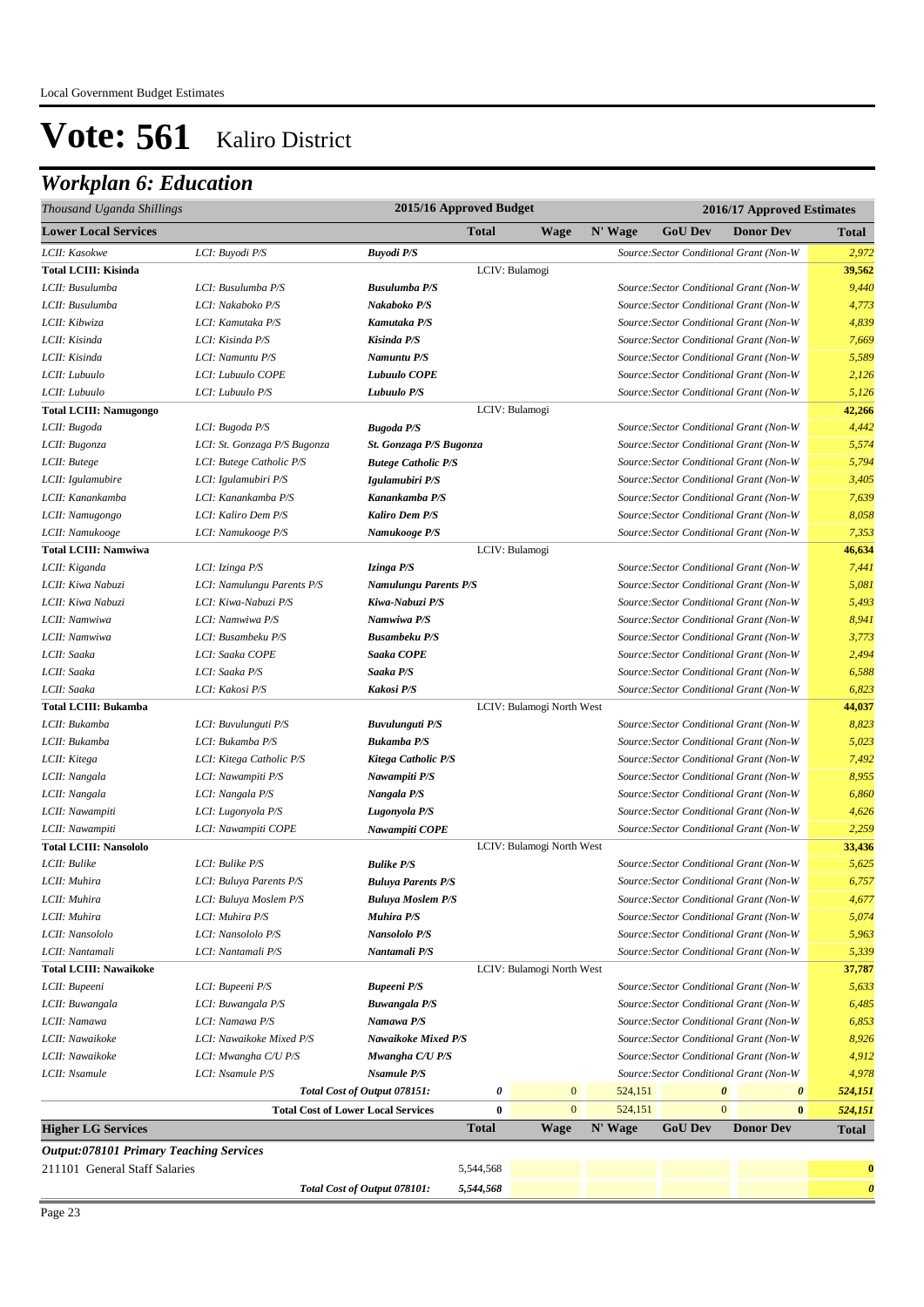## *Workplan 6: Education*

| Thousand Uganda Shillings        |                                                             | 2015/16 Approved Budget<br>2016/17 Approved Estimates           |              |                |                |                                          |                       |              |
|----------------------------------|-------------------------------------------------------------|-----------------------------------------------------------------|--------------|----------------|----------------|------------------------------------------|-----------------------|--------------|
| <b>Higher LG Services</b>        |                                                             |                                                                 | <b>Total</b> | <b>Wage</b>    | N' Wage        | <b>GoU Dev</b>                           | <b>Donor Dev</b>      | <b>Total</b> |
|                                  | Output:078102 Distribution of Primary Instruction Materials |                                                                 |              |                |                |                                          |                       |              |
| 211101 General Staff Salaries    |                                                             |                                                                 | 0            | 6,210,428      |                |                                          |                       | 6,210,428    |
|                                  |                                                             | Total Cost of Output 078102:                                    | 0            | 6,210,428      |                |                                          |                       | 6,210,428    |
|                                  |                                                             | <b>Total Cost of Higher LG Services</b>                         | 5,544,568    | 6,210,428      |                |                                          |                       | 6,210,428    |
| <b>Capital Purchases</b>         |                                                             |                                                                 | <b>Total</b> | <b>Wage</b>    | N' Wage        | <b>GoU Dev</b>                           | <b>Donor Dev</b>      | <b>Total</b> |
|                                  | Output:078180 Classroom construction and rehabilitation     |                                                                 |              |                |                |                                          |                       |              |
| 312101 Non-Residential Buildings |                                                             |                                                                 | $\mathbf{0}$ | $\mathbf{0}$   | $\overline{0}$ | 63,000                                   | $\mathbf{0}$          | 63,000       |
| <b>Total LCIII: Buyinda</b>      |                                                             |                                                                 |              | LCIV: Bulamogi |                |                                          |                       | 63,000       |
| LCII: Bukonde                    | LCI: Namejjje P/S                                           | <b>Construction of a classroom block</b>                        |              |                |                | Source: Development Grant                |                       | 63,000       |
|                                  |                                                             | Total Cost of Output 078180:                                    | 0            | $\overline{0}$ | $\mathbf{0}$   | 63,000                                   | $\boldsymbol{\theta}$ | 63,000       |
|                                  | Output:078183 Provision of furniture to primary schools     |                                                                 |              |                |                |                                          |                       |              |
| 312203 Furniture & Fixtures      |                                                             |                                                                 | $\mathbf{0}$ | $\overline{0}$ | $\mathbf{0}$   | 13,101                                   | $\overline{0}$        | 13,101       |
| <b>Total LCIII: Budomero</b>     |                                                             |                                                                 |              | LCIV: Bulamogi |                |                                          |                       | 3,275        |
| LCII: Kiyunga                    | LCI: Bwite P/S                                              | <b>Purchase of furniture</b>                                    |              |                |                | Source: District Discretionary Developme |                       | 3,275        |
| <b>Total LCIII: Gadumire</b>     |                                                             |                                                                 |              | LCIV: Bulamogi |                |                                          |                       | 3,275        |
| LCII: Isalo                      | LCI: Isalo P/S                                              | Purchase of furniture                                           |              |                |                | Source: District Discretionary Developme |                       | 3,275        |
| <b>Total LCIII: Kasokwe</b>      |                                                             |                                                                 |              | LCIV: Bulamogi |                |                                          |                       | 3,275        |
| LCII: Kasokwe                    | LCI: Buyodi P/S                                             | Purchase of furniture                                           |              |                |                | Source: District Discretionary Developme |                       | 3,275        |
| <b>Total LCIII: Namwiwa</b>      |                                                             |                                                                 |              | LCIV: Bulamogi |                |                                          |                       | 3,275        |
| LCII: Saaka                      | LCI: Kakosi P/S                                             | <b>Purchase of furniture</b>                                    |              |                |                | Source: District Discretionary Developme |                       | 3,275        |
|                                  |                                                             | Total Cost of Output 078183:                                    | 0            | $\overline{0}$ | $\mathbf{0}$   | 13,101                                   | $\boldsymbol{\theta}$ | 13,101       |
|                                  |                                                             | <b>Total Cost of Capital Purchases</b>                          | $\bf{0}$     | $\overline{0}$ | $\mathbf{0}$   | 76,101                                   | $\bf{0}$              | 76,101       |
|                                  |                                                             | <b>Total Cost of function Pre-Primary and Primary Education</b> | 5,544,568    | 6,210,428      | 524,151        | 76,101                                   | $\bf{0}$              | 6,810,680    |
|                                  | <b>LG Function 0782 Secondary Education</b>                 |                                                                 |              |                |                |                                          |                       |              |

| Thousand Uganda Shillings                                                             | 2015/16 Approved Budget                   |              |                           |              |                                         | 2016/17 Approved Estimates |              |
|---------------------------------------------------------------------------------------|-------------------------------------------|--------------|---------------------------|--------------|-----------------------------------------|----------------------------|--------------|
| <b>Lower Local Services</b>                                                           |                                           | <b>Total</b> | <b>Wage</b>               | N' Wage      | <b>GoU Dev</b>                          | <b>Donor Dev</b>           | <b>Total</b> |
| Output:078251 Secondary Capitation(USE)(LLS)                                          |                                           |              |                           |              |                                         |                            |              |
| 263104 Transfers to other govt. units (Current)                                       |                                           | $\mathbf{0}$ | 1,079,859                 | $\mathbf{0}$ | $\overline{0}$                          | $\overline{0}$             | 1,079,859    |
| <b>Total LCIII: Kaliro T/C</b>                                                        |                                           |              | LCIV: Bulamogi            |              |                                         |                            | 1,079,859    |
| LCII: Bukumankoola<br>LCI: Not Specified                                              | Secondary school salaries                 |              |                           |              | Source: Sector Conditional Grant (Wage) |                            | 1,079,859    |
| 263367 Sector Conditional Grant (Non-Wage)                                            |                                           | $\mathbf{0}$ | $\overline{0}$            | 1,528,667    | $\overline{0}$                          | $\overline{0}$             | 1,528,667    |
| <b>Total LCIII: Budomero</b>                                                          |                                           |              | LCIV: Bulamogi            |              |                                         |                            | 141,055      |
| LCII: Bulumba Town Board<br>LCI: Muna S.S Bulumba                                     | Muna S.S Bulumba                          |              |                           |              | Source: Sector Conditional Grant (Non-W |                            | 62,065       |
| LCII: Kiyunga<br>LCI: Dr. Forer S.S.                                                  | Dr. Forer S.S.                            |              |                           |              | Source: Sector Conditional Grant (Non-W |                            | 78,990       |
| <b>Total LCIII: Buvinda</b>                                                           |                                           |              | LCIV: Bulamogi            |              |                                         |                            | 163,367      |
| LCII: Bukonde<br>LCI: Kanambatiko S.S                                                 | Kanambatiko S.S                           |              |                           |              | Source: Sector Conditional Grant (Non-W |                            | 163,367      |
| <b>Total LCIII: Gadumire</b>                                                          |                                           |              | LCIV: Bulamogi            |              |                                         |                            | 95,661       |
| LCII: Tababa<br>LCI: Bulamogi College Gadumire                                        | <b>Bulamogi College Gadumire</b>          |              |                           |              | Source: Sector Conditional Grant (Non-W |                            | 95,661       |
| <b>Total LCIII: Kaliro T/C</b>                                                        |                                           |              | LCIV: Bulamogi            |              |                                         |                            | 728,646      |
| LCII: Bukumankoola<br>LCI: Kaliro Vocational S.S.                                     | <b>Kaliro Vocational S.S.</b>             |              |                           |              | Source: Sector Conditional Grant (Non-W |                            | 105,954      |
| LCII: Buyunga<br>LCI: Not Specified                                                   | <b>Kaliro High School</b>                 |              |                           |              | Source: Sector Conditional Grant (Non-W |                            | 457,467      |
| LCII: Buyunga<br>LCI: Kaliro College School                                           | Kaliro College School                     |              |                           |              | Source: Sector Conditional Grant (Non-W |                            | 165,225      |
| <b>Total LCIII: Namugongo</b>                                                         |                                           |              | LCIV: Bulamogi            |              |                                         |                            | 143,281      |
| LCII: Nabikooli<br>LCI: Namugongo Seed S.S                                            | Namugongo Seed S.S                        |              |                           |              | Source: Sector Conditional Grant (Non-W |                            | 143,281      |
| <b>Total LCIII: Namwiwa</b>                                                           |                                           |              | LCIV: Bulamogi            |              |                                         |                            | 68,762       |
| LCII: Namwiwa<br>LCI: Namwiwa S.S                                                     | Namwiwa S.S                               |              |                           |              | Source: Sector Conditional Grant (Non-W |                            | 68.762       |
| <b>Total LCIII: Nawaikoke</b>                                                         |                                           |              | LCIV: Bulamogi North West |              |                                         |                            | 187,895      |
| LCII: Nawaikoke<br>LCI: St. Phillips Nawaikoke College St. Phillips Nawaikoke College |                                           |              |                           |              | Source: Sector Conditional Grant (Non-W |                            | 187,895      |
|                                                                                       | Total Cost of Output 078251:              | 0            | 1,079,859                 | 1,528,667    | $\boldsymbol{\theta}$                   | $\boldsymbol{\theta}$      | 2,608,526    |
|                                                                                       | <b>Total Cost of Lower Local Services</b> | $\bf{0}$     | 1,079,859                 | 1,528,667    | $\overline{0}$                          | $\mathbf{0}$               | 2,608,526    |
| <b>Higher LG Services</b>                                                             |                                           | <b>Total</b> | Wage                      | N' Wage      | <b>GoU Dev</b>                          | <b>Donor Dev</b>           | <b>Total</b> |

*Output:078201 Secondary Teaching Services*

Page 24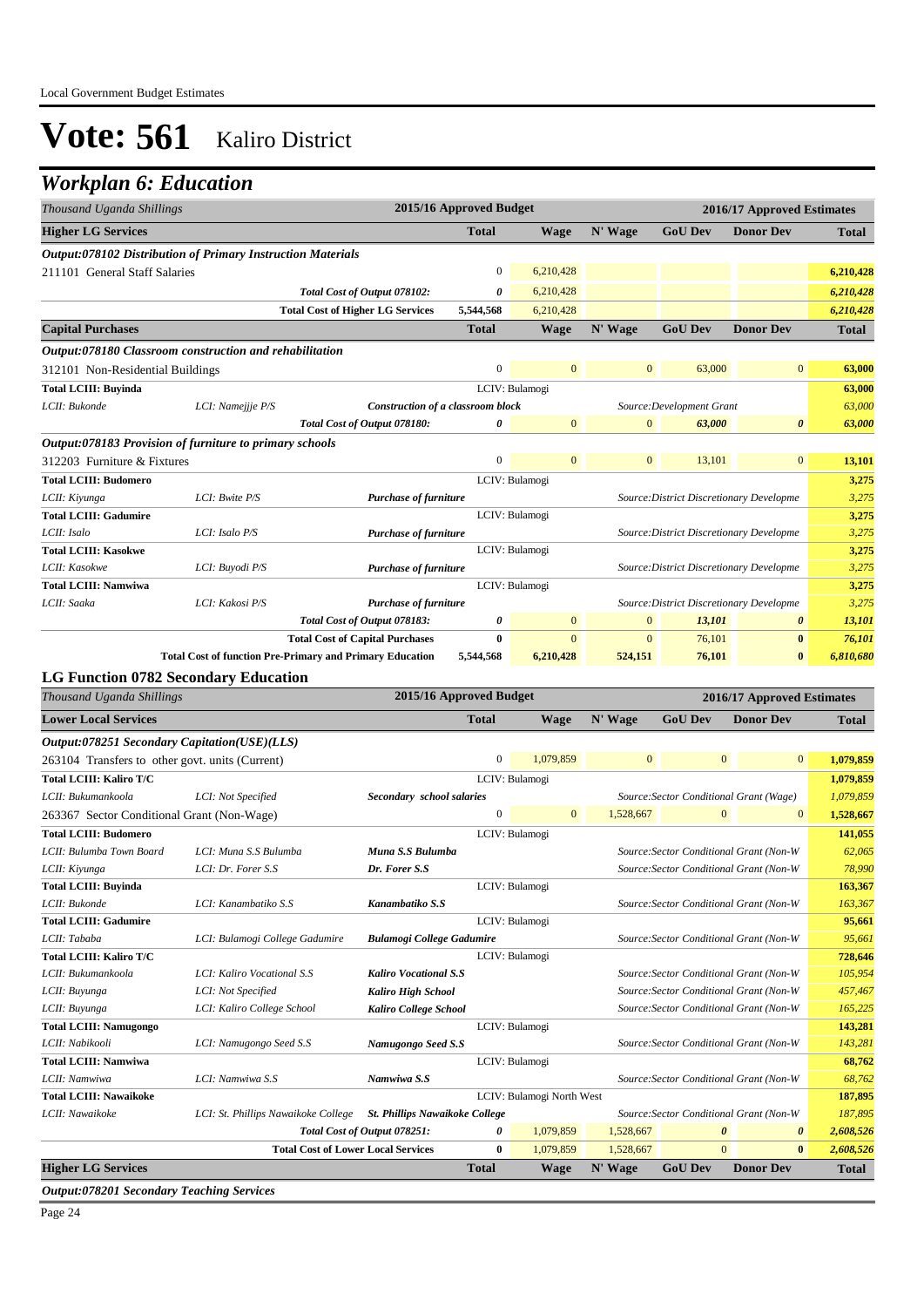## *Workplan 6: Education*

| Thousand Uganda Shillings            |                                                   | 2015/16 Approved Budget |           |           |                | 2016/17 Approved Estimates |              |  |  |
|--------------------------------------|---------------------------------------------------|-------------------------|-----------|-----------|----------------|----------------------------|--------------|--|--|
| <b>Higher LG Services</b>            |                                                   | <b>Total</b>            | Wage      | N' Wage   | <b>GoU Dev</b> | <b>Donor Dev</b>           | <b>Total</b> |  |  |
| 211101 General Staff Salaries        |                                                   | 1,266,628               |           |           |                |                            | $\bf{0}$     |  |  |
|                                      | Total Cost of Output 078201:                      | 1,266,628               |           |           |                |                            | $\theta$     |  |  |
|                                      | <b>Total Cost of Higher LG Services</b>           | 1,266,628               |           |           |                |                            | $\theta$     |  |  |
|                                      | <b>Total Cost of function Secondary Education</b> | 1.266.628               | 1,079,859 | 1,528,667 | $\bf{0}$       | $\bf{0}$                   | 2,608,526    |  |  |
| LC Eunation 0792 Strilla Development |                                                   |                         |           |           |                |                            |              |  |  |

#### **LG Function 0783 Skills Development**

| Thousand Uganda Shillings                                                                                            |                                                  | 2015/16 Approved Budget<br>2016/17 Approved Estimates |              |                |         |                                         |                                         |         |
|----------------------------------------------------------------------------------------------------------------------|--------------------------------------------------|-------------------------------------------------------|--------------|----------------|---------|-----------------------------------------|-----------------------------------------|---------|
| <b>Lower Local Services</b>                                                                                          |                                                  |                                                       | <b>Total</b> | <b>Wage</b>    | N' Wage | <b>GoU Dev</b>                          | <b>Donor Dev</b>                        | Total   |
| <b>Output:078351 Tertiary Institutions Services (LLS)</b>                                                            |                                                  |                                                       |              |                |         |                                         |                                         |         |
| 263367 Sector Conditional Grant (Non-Wage)                                                                           |                                                  |                                                       | $\mathbf{0}$ | $\overline{0}$ | 533,506 |                                         | $\overline{0}$<br>$\overline{0}$        | 533,506 |
| Total LCIII: Kaliro T/C                                                                                              |                                                  |                                                       |              | LCIV: Bulamogi |         |                                         |                                         | 199,306 |
| LCII: Buyunga                                                                                                        | LCI: Not Specified                               | <b>Kaliro Primary Teachers College</b>                |              |                |         |                                         | Source: Sector Conditional Grant (Non-W | 199,306 |
| <b>Total LCIII: Namugongo</b>                                                                                        |                                                  |                                                       |              | LCIV: Bulamogi |         | 334,200                                 |                                         |         |
| LCI: Kaliro Technical Institute<br><b>Kaliro Technical Institute</b><br>LCII: Butege<br>Total Cost of Output 078351: |                                                  |                                                       |              |                |         | Source: Sector Conditional Grant (Non-W | 334,200                                 |         |
|                                                                                                                      |                                                  |                                                       | 0            | $\mathbf{0}$   | 533,506 |                                         | $\theta$<br>$\boldsymbol{\theta}$       | 533,506 |
|                                                                                                                      |                                                  | <b>Total Cost of Lower Local Services</b>             | 0            | $\overline{0}$ | 533,506 |                                         | $\mathbf{0}$<br>$\mathbf{0}$            | 533,506 |
| <b>Higher LG Services</b>                                                                                            |                                                  |                                                       | <b>Total</b> | <b>Wage</b>    | N' Wage | <b>GoU Dev</b>                          | <b>Donor Dev</b>                        | Total   |
| <b>Output:078301 Tertiary Education Services</b>                                                                     |                                                  |                                                       |              |                |         |                                         |                                         |         |
| 211101 General Staff Salaries                                                                                        |                                                  |                                                       | 467,234      | 414,901        |         |                                         |                                         | 414,901 |
|                                                                                                                      |                                                  | Total Cost of Output 078301:                          | 467,234      | 414,901        |         |                                         |                                         | 414,901 |
|                                                                                                                      |                                                  | <b>Total Cost of Higher LG Services</b>               | 467,234      | 414,901        |         |                                         |                                         | 414,901 |
|                                                                                                                      | <b>Total Cost of function Skills Development</b> |                                                       | 467,234      | 414,901        | 533,506 |                                         | $\bf{0}$<br>$\bf{0}$                    | 948,407 |

### **LG Function 0784 Education & Sports Management and Inspection**

| Thousand Uganda Shillings                                                 | 2015/16 Approved Budget |        |         | 2016/17 Approved Estimates |                  |              |  |
|---------------------------------------------------------------------------|-------------------------|--------|---------|----------------------------|------------------|--------------|--|
| <b>Higher LG Services</b>                                                 | <b>Total</b>            | Wage   | N' Wage | <b>GoU Dev</b>             | <b>Donor Dev</b> | <b>Total</b> |  |
| <b>Output:078401 Education Management Services</b>                        |                         |        |         |                            |                  |              |  |
| 211101 General Staff Salaries                                             | 51,258                  | 51,258 |         |                            |                  | 51,258       |  |
| 213002 Incapacity, death benefits and funeral expenses                    | $\Omega$                |        | 500     |                            |                  | 500          |  |
| 221008 Computer supplies and Information Technology (IT)                  | $\boldsymbol{0}$        |        | 1,000   |                            |                  | 1,000        |  |
| 221011 Printing, Stationery, Photocopying and Binding                     | $\mathbf{0}$            |        | 2,000   |                            |                  | 2,000        |  |
| 221014 Bank Charges and other Bank related costs                          | $\mathbf{0}$            |        | 500     |                            |                  | 500          |  |
| 223005 Electricity                                                        | $\mathbf{0}$            |        | 500     |                            |                  | 500          |  |
| 227001 Travel inland                                                      | $\mathbf{0}$            |        | 15,900  |                            |                  | 15,900       |  |
| 227004 Fuel, Lubricants and Oils                                          | $\mathbf{0}$            |        | 2,000   |                            |                  | 2,000        |  |
| 228002 Maintenance - Vehicles                                             | $\mathbf{0}$            |        | 2,500   |                            |                  | 2,500        |  |
| Total Cost of Output 078401:                                              | 51,258                  | 51,258 | 24,900  |                            |                  | 76,158       |  |
| Output:078402 Monitoring and Supervision of Primary & secondary Education |                         |        |         |                            |                  |              |  |
| 221002 Workshops and Seminars                                             | 1,500                   |        |         |                            |                  | $\bf{0}$     |  |
| 221011 Printing, Stationery, Photocopying and Binding                     | 830                     |        |         |                            |                  | $\bf{0}$     |  |
| 223005 Electricity                                                        | 1,000                   |        |         |                            |                  | $\bf{0}$     |  |
| 227001 Travel inland                                                      | 42,097                  |        | 32,928  |                            |                  | 32,928       |  |
| 227004 Fuel, Lubricants and Oils                                          | 1.000                   |        |         |                            |                  | $\bf{0}$     |  |
| 228002 Maintenance - Vehicles                                             | 3,500                   |        |         |                            |                  | $\bf{0}$     |  |
| Total Cost of Output 078402:                                              | 49,927                  |        | 32,928  |                            |                  | 32,928       |  |
| Output:078403 Sports Development services                                 |                         |        |         |                            |                  |              |  |
| 224005 Uniforms, Beddings and Protective Gear                             | $\mathbf{0}$            |        |         | 4,001                      |                  | 4,001        |  |
| 227001 Travel inland                                                      | 4,860                   |        |         |                            |                  | $\bf{0}$     |  |
| Total Cost of Output 078403:                                              | 4,860                   |        |         | 4,001                      |                  | 4,001        |  |
| Output:078404 Sector Capacity Development                                 |                         |        |         |                            |                  |              |  |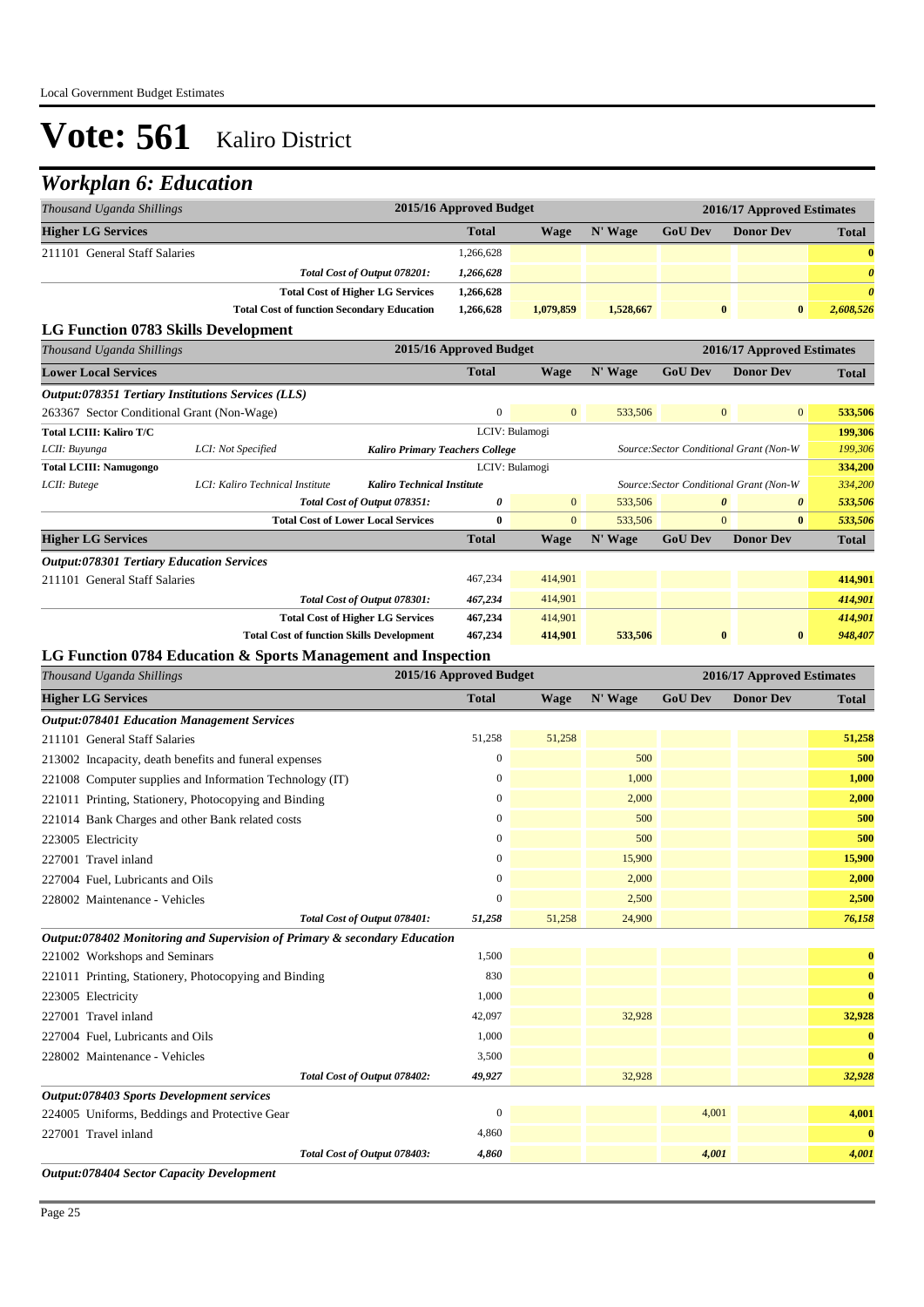## *Workplan 6: Education*

| Thousand Uganda Shillings            |                                                                     | 2015/16 Approved Budget<br>2016/17 Approved Estimates |                |                |                           |                  |              |
|--------------------------------------|---------------------------------------------------------------------|-------------------------------------------------------|----------------|----------------|---------------------------|------------------|--------------|
| <b>Higher LG Services</b>            |                                                                     | <b>Total</b>                                          | Wage           | N' Wage        | <b>GoU Dev</b>            | <b>Donor Dev</b> | <b>Total</b> |
| 221002 Workshops and Seminars        |                                                                     | $\mathbf{0}$                                          |                |                | 10.809                    |                  | 10,809       |
|                                      | Total Cost of Output 078404:                                        | 0                                                     |                |                | 10,809                    |                  | 10,809       |
|                                      | <b>Total Cost of Higher LG Services</b>                             | 106,045                                               | 51,258         | 57,828         | 14,810                    |                  | 123,896      |
| <b>Capital Purchases</b>             |                                                                     | <b>Total</b>                                          | <b>Wage</b>    | N' Wage        | <b>GoU Dev</b>            | <b>Donor Dev</b> | <b>Total</b> |
| Output:078472 Administrative Capital |                                                                     |                                                       |                |                |                           |                  |              |
| 312201 Transport Equipment           |                                                                     | $\Omega$                                              | $\mathbf{0}$   | $\overline{0}$ | 148,000                   | $\overline{0}$   | 148,000      |
| Total LCIII: Kaliro T/C              |                                                                     |                                                       | LCIV: Bulamogi |                |                           |                  | 148,000      |
| LCII: Bukumankoola                   | LCI: District Education Office                                      | Procure a avehicle for Education Office               |                |                | Source: Development Grant |                  | 148,000      |
|                                      | Total Cost of Output 078472:                                        | 0                                                     | $\mathbf{0}$   | $\mathbf{0}$   | 148,000                   | $\theta$         | 148,000      |
|                                      | <b>Total Cost of Capital Purchases</b>                              | $\mathbf{0}$                                          | $\mathbf{0}$   | $\mathbf{0}$   | 148,000                   | $\bf{0}$         | 148,000      |
|                                      | Total Cost of function Education & Sports Management and Inspection | 106,045                                               | 51,258         | 57,828         | 162,810                   | $\bf{0}$         | 271,896      |
| <b>Total Cost of Education</b>       |                                                                     | 7,384,475                                             | 7,756,446      | 2,644,152      | 238,911                   | $\bf{0}$         | 10,639,509   |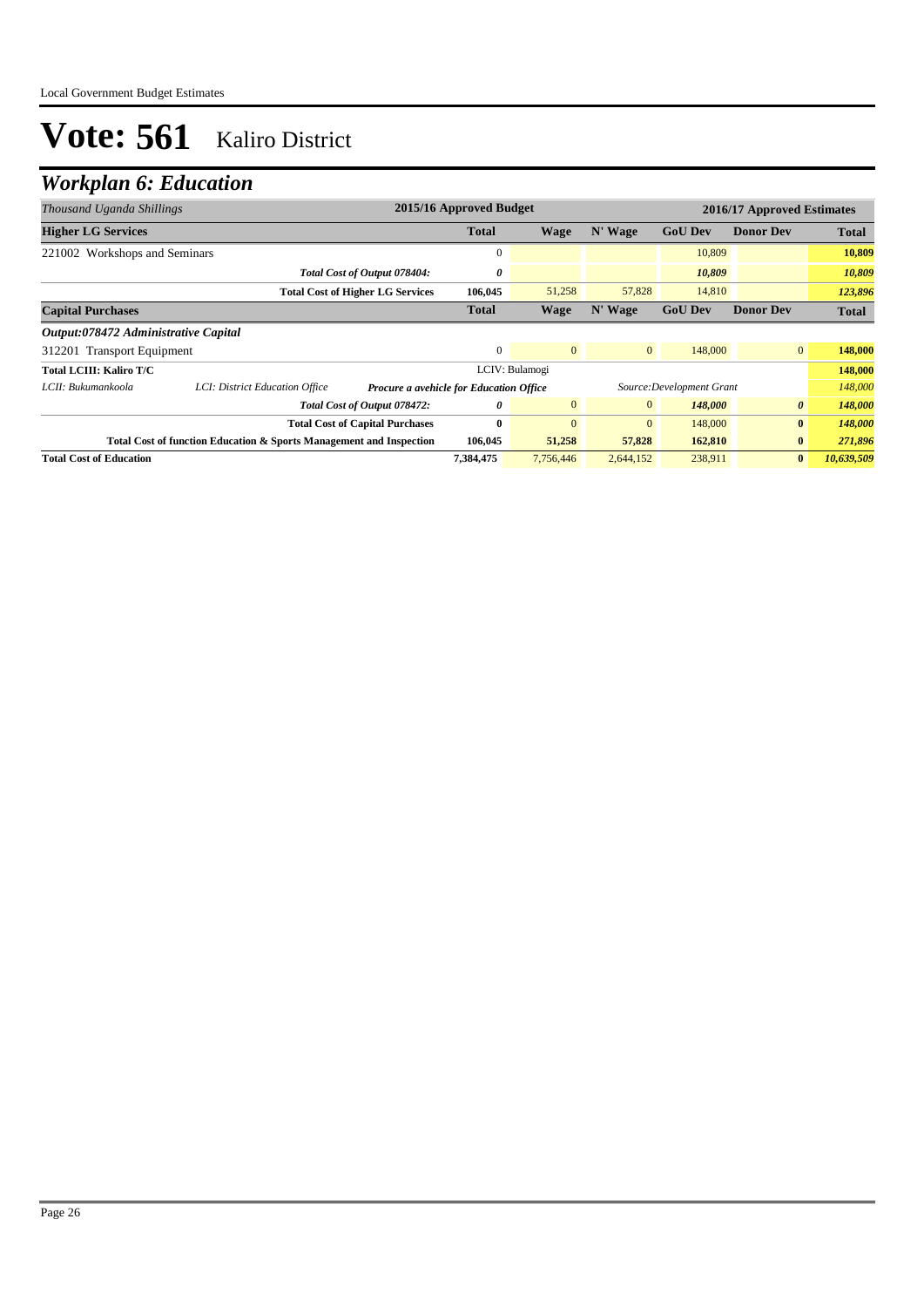## *Workplan 7a: Roads and Engineering*

#### **(i) Overview of Workplan Revenue and Expenditures**

| <b>UShs Thousand</b>                                 | 2015/16                   |                                | 2016/17                   |  |
|------------------------------------------------------|---------------------------|--------------------------------|---------------------------|--|
|                                                      | Approved<br><b>Budget</b> | <b>Outturn by</b><br>end March | Approved<br><b>Budget</b> |  |
| A: Breakdown of Workplan Revenues:                   |                           |                                |                           |  |
| <b>Recurrent Revenues</b>                            | 661,040                   | 298,180                        | 609,854                   |  |
| District Unconditional Grant (Wage)                  | 37,800                    | 17,047                         | 37,800                    |  |
| Other Transfers from Central Government              | 623,240                   | 281,026                        |                           |  |
| Sector Conditional Grant (Non-Wage)                  |                           | $\Omega$                       | 572,054                   |  |
| Unspent balances - Other Government Transfers        | $\Omega$                  | 107                            |                           |  |
| <b>Development Revenues</b>                          | 1,100                     | 550                            |                           |  |
| District Discretionary Development Equalization Gran | 1,100                     | 550                            |                           |  |
| <b>Total Revenues</b>                                | 662,140                   | 298,730                        | 609,854                   |  |
| <b>B: Breakdown of Workplan Expenditures:</b>        |                           |                                |                           |  |
| Recurrent Expenditure                                | 661,040                   | 298,180                        | 609,854                   |  |
| Wage                                                 | 37,800                    | 26,821                         | 37,800                    |  |
| Non Wage                                             | 623,240                   | 271,359                        | 572,054                   |  |
| Development Expenditure                              | 1,100                     | 550                            | $\Omega$                  |  |
| Domestic Development                                 | 1,100                     | 550                            | $\overline{0}$            |  |
| Donor Development                                    |                           | $\mathbf{0}$                   | $\overline{0}$            |  |
| <b>Total Expenditure</b>                             | 662,140                   | 298,730                        | 609,854                   |  |

**(ii) Details of Workplan Revenues and Expenditures**

### *Expenditure Details for Workplan 7a: Roads and Engineering*

|                                                 |                                                       | LG Function 0481 District, Urban and Community Access Roads |                         |                |                |                                          |                            |          |
|-------------------------------------------------|-------------------------------------------------------|-------------------------------------------------------------|-------------------------|----------------|----------------|------------------------------------------|----------------------------|----------|
| Thousand Uganda Shillings                       |                                                       |                                                             | 2015/16 Approved Budget |                |                |                                          | 2016/17 Approved Estimates |          |
| <b>Lower Local Services</b>                     |                                                       | <b>Total</b>                                                | Wage                    | N' Wage        | <b>GoU Dev</b> | <b>Donor Dev</b>                         | <b>Total</b>               |          |
|                                                 | Output:048151 Community Access Road Maintenance (LLS) |                                                             |                         |                |                |                                          |                            |          |
| 263104 Transfers to other govt. units (Current) |                                                       |                                                             | $\mathbf{0}$            | $\overline{0}$ | 47,474         | $\overline{0}$                           | $\overline{0}$             | 47,474   |
| <b>Total LCIII: Not Specified</b>               |                                                       |                                                             | LCIV: Bulamogi          |                |                |                                          |                            | 47,474   |
| LCII: Not Specified                             | LCI: Not Specified                                    | Transfer to Sub-county accounts for maintenance of          |                         |                |                | Source: Other Transfers from Central Gov |                            | 47,474   |
| 263204 Transfers to other govt. units (Capital) |                                                       |                                                             | 47,474                  |                |                |                                          |                            | $\bf{0}$ |
|                                                 |                                                       | Total Cost of Output 048151:                                | 47,474                  | $\overline{0}$ | 47,474         | $\boldsymbol{\theta}$                    | $\boldsymbol{\theta}$      | 47,474   |
|                                                 | Output:048156 Urban unpaved roads Maintenance (LLS)   |                                                             |                         |                |                |                                          |                            |          |
| 263104 Transfers to other govt. units (Current) |                                                       |                                                             | 92,757                  | $\overline{0}$ | 105,552        | $\overline{0}$                           | $\overline{0}$             | 105,552  |
| Total LCIII: Kaliro T/C                         |                                                       |                                                             | LCIV: Bulamogi          |                |                |                                          |                            | 105,552  |
| LCII: Bukumankoola                              | LCI: Not Specified                                    | <b>Transfer to Kaliro Town Council</b>                      |                         |                |                | Source: Other Transfers from Central Gov |                            | 105,552  |
|                                                 |                                                       | Total Cost of Output 048156:                                | 92,757                  | $\overline{0}$ | 105,552        | $\boldsymbol{\theta}$                    | $\boldsymbol{\theta}$      | 105,552  |
|                                                 | Output:048158 District Roads Maintainence (URF)       |                                                             |                         |                |                |                                          |                            |          |
| 241002 Commitment Charges                       |                                                       |                                                             | 440,868                 |                |                |                                          |                            | $\bf{0}$ |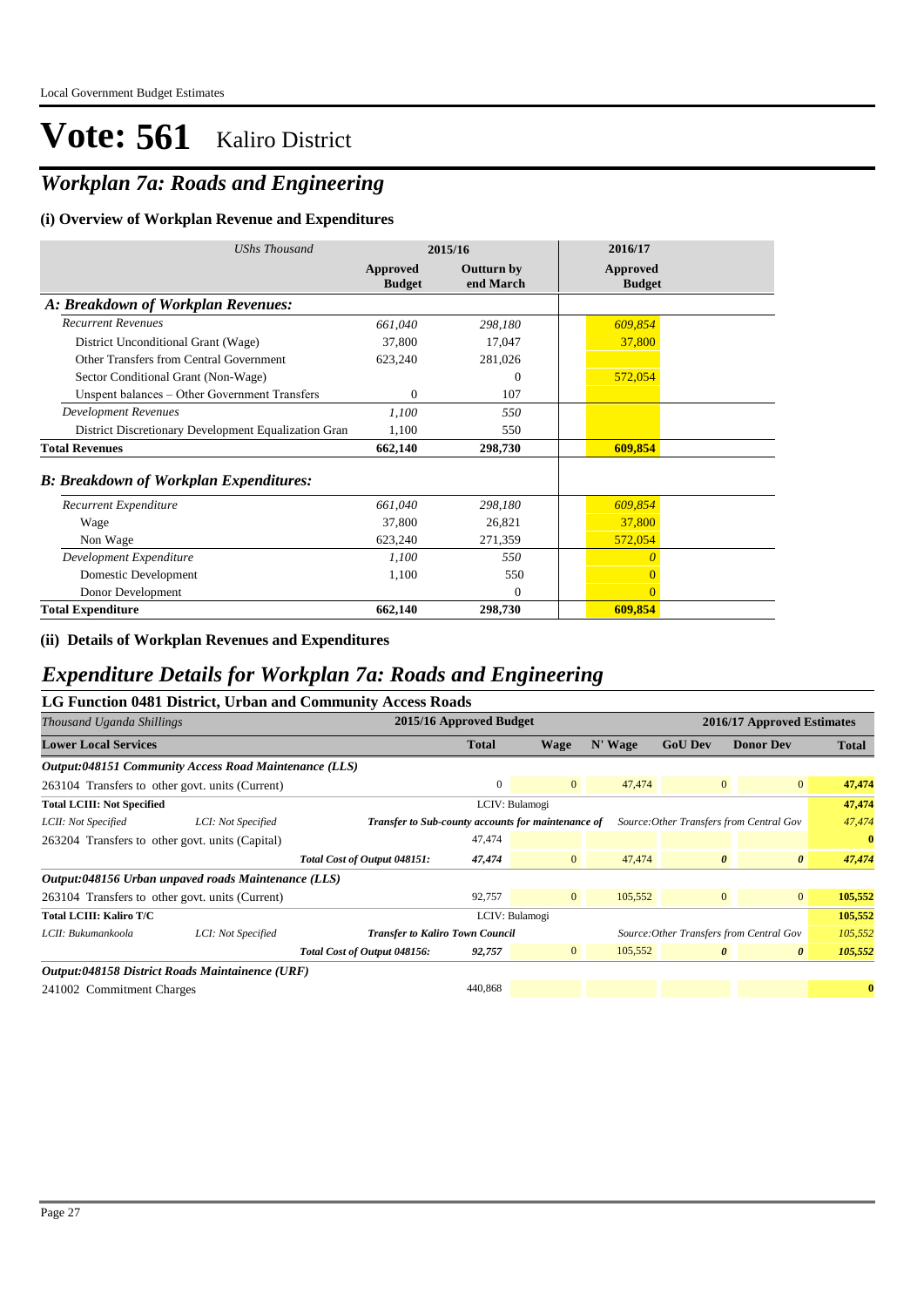## *Workplan 7a: Roads and Engineering*

| Thousand Uganda Shillings                  | 2015/16 Approved Budget<br>2016/17 Approved Estimates |                                                                     |              |                           |         |                                          |                  |                       |                |
|--------------------------------------------|-------------------------------------------------------|---------------------------------------------------------------------|--------------|---------------------------|---------|------------------------------------------|------------------|-----------------------|----------------|
| <b>Lower Local Services</b>                |                                                       |                                                                     | <b>Total</b> | <b>Wage</b>               | N' Wage | <b>GoU Dev</b>                           |                  | <b>Donor Dev</b>      | Total          |
| 263367 Sector Conditional Grant (Non-Wage) |                                                       |                                                                     | $\mathbf{0}$ | $\mathbf{0}$              | 419,028 |                                          | $\mathbf{0}$     | $\mathbf{0}$          | 419,028        |
| <b>Total LCIII: Budomero</b>               |                                                       |                                                                     |              | LCIV: Bulamogi            |         |                                          |                  |                       | 2,800          |
| LCII: Kiyunga                              | LCI: Not Specified                                    | Namuzigo – Bukyonza – Nalenya 5.2km                                 |              |                           |         | Source: Other Transfers from Central Gov |                  |                       | 800            |
| LCII: Kyanfuba                             | LCI: Not Specified                                    | Buyinda-Buyonjo-Kyanfuba Landing site 11km                          |              |                           |         | Source: Other Transfers from Central Gov |                  |                       | 2,000          |
| <b>Total LCIII: Bumanya</b>                |                                                       |                                                                     |              | LCIV: Bulamogi            |         |                                          |                  |                       | 34,800         |
| LCII: Budehe                               | LCI: Not Specified                                    | Bwayuya – Budhehe – Bumanya 6.3km                                   |              |                           |         | Source: Other Transfers from Central Gov |                  |                       | 1,200          |
| LCII: Bulima                               | LCI: Not Specified                                    | Naigazi – Takira 5km                                                |              |                           |         | Source: Other Transfers from Central Gov |                  |                       | 800            |
| LCII: Kasuleta                             | LCI: Not Specified                                    | Naigazi-Takira 8km                                                  |              |                           |         | Source: Other Transfers from Central Gov |                  |                       | 30,000         |
| LCII: Kyani                                | LCI: Not Specified                                    | Kyani-Buyonjo 11km                                                  |              |                           |         | Source: Other Transfers from Central Gov |                  |                       | 2,000          |
| LCII: Kyani                                | LCI: Not Specified                                    | Ihagaro - Kananzoki - Bugoodho 4.5km                                |              |                           |         | Source: Other Transfers from Central Gov |                  |                       | 800            |
| <b>Total LCIII: Gadumire</b>               |                                                       |                                                                     |              | LCIV: Bulamogi            |         |                                          |                  |                       | 3,200          |
| LCII: Bupyana                              | LCI: Not Specified                                    | Bupyana - Wangobo - Namwiwa 8.7km                                   |              |                           |         | Source: Other Transfers from Central Gov |                  |                       | 1,600          |
| LCII: Gadumire                             | LCI: Not Specified                                    | Gadumire - Panyoro 8km                                              |              |                           |         | Source: Other Transfers from Central Gov |                  |                       | 1,600          |
| <b>Total LCIII: Kaliro T/C</b>             |                                                       |                                                                     |              | LCIV: Bulamogi            |         |                                          |                  |                       | 93,963         |
| LCII: Bukumankoola                         | LCI: Not Specified                                    | Emergence maintainance                                              |              |                           |         | Source: Other Transfers from Central Gov |                  |                       | 12,000         |
| LCII: Bukumankoola                         | LCI: Not Specified                                    | <b>Mechanical Imprest</b>                                           |              |                           |         | Source: Other Transfers from Central Gov |                  |                       | 70,763         |
| LCII: Bukumankoola                         | LCI: Not Specified                                    | Roads Gang Leaders (10 in Number)                                   |              |                           |         | Source: Other Transfers from Central Gov |                  |                       | 6,000          |
| LCII: Bukumankoola                         | LCI: Not Specified                                    | Mobile Gangs (6 in Number) for emergency works                      |              |                           |         | Source: Other Transfers from Central Gov |                  |                       | 5,200          |
| <b>Total LCIII: Kasokwe</b>                |                                                       |                                                                     |              | LCIV: Bulamogi            |         |                                          |                  |                       | 69,000         |
| LCII: Butongole                            | LCI: Not Specified                                    | Kyabazinga's Palace - Bugoodo 7.1km                                 |              |                           |         | Source: Other Transfers from Central Gov |                  |                       | 1,200          |
| LCII: Kasokwe                              | LCI: Not Specified                                    | Naigombwa-Kasokwe-Namugongo-Natwana                                 |              |                           |         | Source: Other Transfers from Central Gov |                  |                       | 65,000         |
| LCII: Kasokwe                              | LCI: Not Specified                                    | Naigombwa - Kasokwe - Natwana 15.6km                                |              |                           |         | Source: Other Transfers from Central Gov |                  |                       | 2,800          |
| <b>Total LCIII: Kisinda</b>                |                                                       |                                                                     |              | LCIV: Bulamogi            |         |                                          |                  |                       | 4,000          |
| LCII: Busulumba                            | LCI: Not Specified                                    | Gadumire – Kisinda – Busulumba 87km                                 |              |                           |         | Source: Other Transfers from Central Gov |                  |                       | 1,600          |
| LCII: Lubuulo                              | LCI: Not Specified                                    | Gadumire-Lubuulo -Kamutaka 12.6km                                   |              |                           |         | Source: Other Transfers from Central Gov |                  |                       | 2,400          |
| <b>Total LCIII: Namugongo</b>              |                                                       |                                                                     |              | LCIV: Bulamogi            |         |                                          |                  |                       | 91,665         |
| LCII: Bugonza                              | LCI: Not Specified                                    | Opening of access roads in Bwayuya TC                               |              |                           |         | Source: Other Transfers from Central Gov |                  |                       | 5,000          |
| LCII: Butege                               | LCI: Not Specified                                    | Nagawolomboga - Kanankamba p/s 4.3km                                |              |                           |         | Source: Other Transfers from Central Gov |                  |                       | 800            |
| LCII: Igulamubire                          | LCI: Not Specified                                    | Namukooge - Igulamubiri 4.7km                                       |              |                           |         | Source: Other Transfers from Central Gov |                  |                       | 800            |
| LCII: Kanankamba                           | LCI: Not Specified                                    | Namukoge-Bulumba-Bulyakubi 19km                                     |              |                           |         | Source: Other Transfers from Central Gov |                  |                       | 57,670         |
| LCII: Namukooge                            | LCI: Not Specified                                    | Kyabazinga-Bugodo 7km                                               |              |                           |         | Source: Other Transfers from Central Gov |                  |                       | 27,395         |
| <b>Total LCIII: Namwiwa</b>                |                                                       |                                                                     |              | LCIV: Bulamogi            |         |                                          |                  |                       | 76,000         |
| LCII: Kiganda                              | LCI: Not Specified                                    | Kikooge-Kirama-Namwiwa 3km                                          |              |                           |         | Source: Other Transfers from Central Gov |                  |                       | 30,000         |
| LCII: Kiganda                              | LCI: Not Specified                                    | Bukonde-Namejje - Makaiza - Madibira 8.4km                          |              |                           |         | Source: Other Transfers from Central Gov |                  |                       | 1,600          |
| LCII: Kiganda                              | LCI: Not Specified                                    | Namwiwa-Izinga-Kakosi-Saaka 14km                                    |              |                           |         | Source: Other Transfers from Central Gov |                  |                       | 2,800          |
| LCII: Kiganda                              | LCI: Not Specified                                    | Kiganda -Namayobyo 14.1km                                           |              |                           |         | Source: Other Transfers from Central Gov |                  |                       | 2,800          |
| LCII: Kiganda                              | LCI: Not Specified                                    | Buyinda – Nabina – Kirama 4.2km                                     |              |                           |         | Source: Other Transfers from Central Gov |                  |                       | 800            |
| LCII: Namwiwa                              | LCI: Not Specified                                    | Namwiwa-Wangobo-Bupyana 8km                                         |              |                           |         | Source: Other Transfers from Central Gov |                  |                       | 30,000         |
| LCII: Namwiwa                              | LCI: Not Specified                                    | <b>Opening of access roads in Namwiwa TB</b>                        |              |                           |         | Source: Other Transfers from Central Gov |                  |                       | 8,000          |
| <b>Total LCIII: Bukamba</b>                |                                                       |                                                                     |              | LCIV: Bulamogi North West |         |                                          |                  |                       | 4,400          |
| LCII: Bukamba                              | LCI: Not Specified                                    | Bupeeni - Nsamule - Kyambaya 8.8km                                  |              |                           |         | Source: Other Transfers from Central Gov |                  |                       | 1,600          |
| LCII: Kitega                               | LCI: Not Specified                                    | Kasozi - Kitega 3.2km                                               |              |                           |         | Source: Other Transfers from Central Gov |                  |                       | 400            |
| LCII: Nawampiti                            | LCI: Not Specified                                    |                                                                     |              |                           |         | Source: Other Transfers from Central Gov |                  |                       | 1,200          |
|                                            |                                                       | Buzinge - Mailo - Kisanga 6.8km<br>Buvulunguti - Mailo - Nawampiiti |              |                           |         | Source: Other Transfers from Central Gov |                  |                       | 1,200          |
| LCII: Nawampiti                            | LCI: Not Specified                                    |                                                                     |              |                           |         |                                          |                  |                       |                |
| <b>Total LCIII: Nansololo</b>              |                                                       |                                                                     |              | LCIV: Bulamogi North West |         |                                          |                  |                       | 37,600         |
| LCII: Buluya<br>LCII: Nansololo            | LCI: Not Specified                                    | Muli - Nansololo- Bulike 13km                                       |              |                           |         | Source: Other Transfers from Central Gov |                  |                       | 2,400<br>1,600 |
|                                            | LCI: Not Specified                                    | Buluya -- Nansololo -- Nantamali 8.7km                              |              |                           |         | Source: Other Transfers from Central Gov |                  |                       | 32,000         |
| LCII: Nantamali                            | LCI: Not Specified                                    | Nantamali- Nansololo 9km                                            |              |                           |         | Source: Other Transfers from Central Gov |                  |                       |                |
| LCII: Nantamali                            | LCI: Not Specified                                    | Nawaikoke – Nsamule – Kyambaya 8.7km                                |              |                           |         | Source: Other Transfers from Central Gov |                  |                       | 1,600          |
| <b>Total LCIII: Nawaikoke</b>              |                                                       |                                                                     |              | LCIV: Bulamogi North West |         |                                          |                  |                       | 1,600          |
| LCII: Buwangala                            | LCI: Not Specified                                    | Nawaikoke – Buwangala 7.1km                                         |              |                           |         | Source: Other Transfers from Central Gov |                  |                       | 1,200          |
| LCII: Walyabira                            | LCI: Not Specified                                    | Nawaikoke T/c - Jalaja Landing site 3.3                             |              |                           |         | Source: Other Transfers from Central Gov |                  |                       | 400            |
|                                            |                                                       | Total Cost of Output 048158:                                        | 440,868      | $\bf{0}$                  | 419,028 |                                          | 0                | $\boldsymbol{\theta}$ | 419,028        |
|                                            |                                                       | <b>Total Cost of Lower Local Services</b>                           | 581,099      | $\mathbf{0}$              | 572,054 |                                          | $\boldsymbol{0}$ | $\bf{0}$              | 572,054        |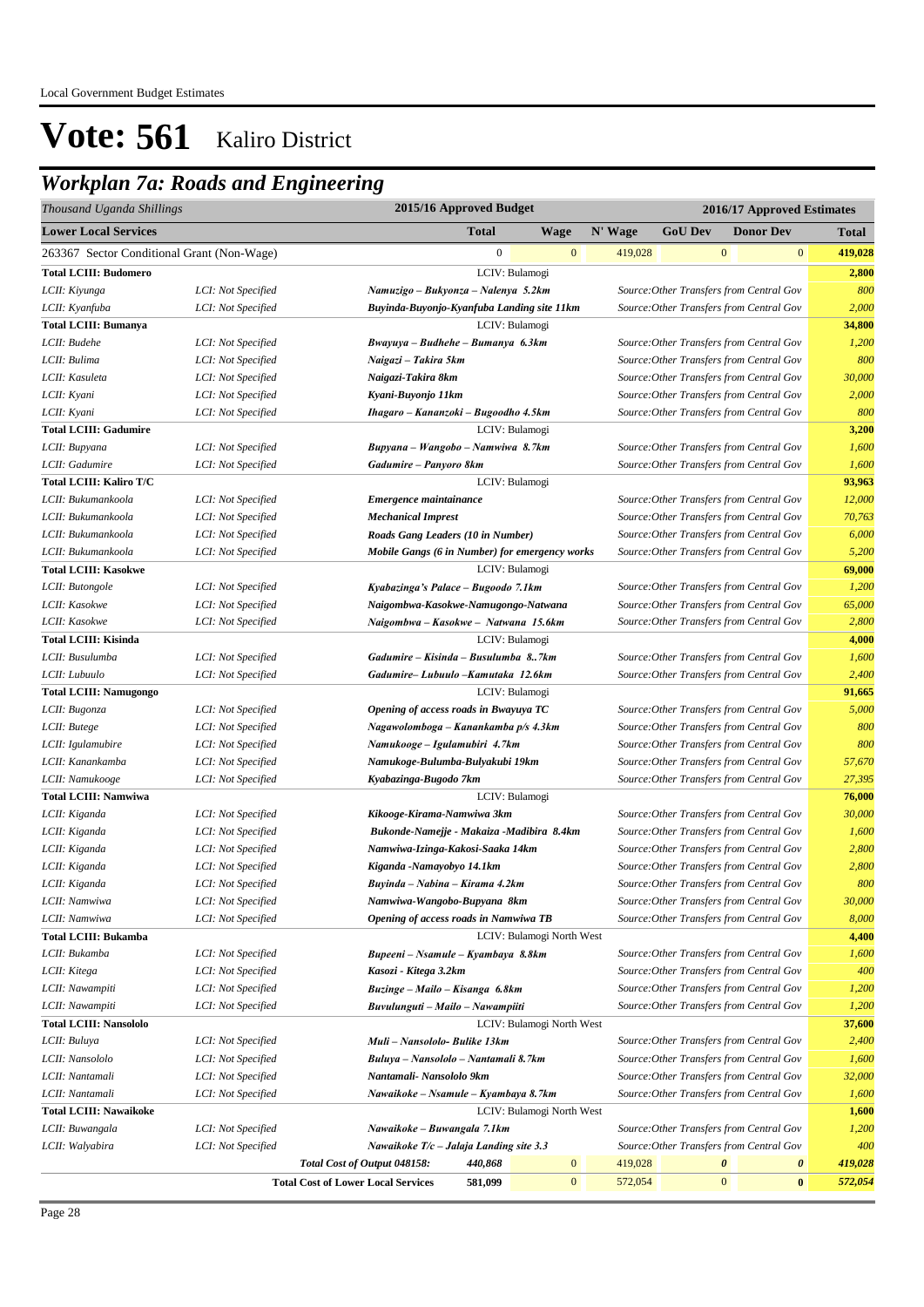## *Workplan 7a: Roads and Engineering*

| Thousand Uganda Shillings                                                | 2015/16 Approved Budget |        |         |                | 2016/17 Approved Estimates |              |  |  |
|--------------------------------------------------------------------------|-------------------------|--------|---------|----------------|----------------------------|--------------|--|--|
| <b>Higher LG Services</b>                                                | <b>Total</b>            | Wage   | N' Wage | <b>GoU Dev</b> | <b>Donor Dev</b>           | <b>Total</b> |  |  |
| <b>Output:048101 Operation of District Roads Office</b>                  |                         |        |         |                |                            |              |  |  |
| 211101 General Staff Salaries                                            | 37,800                  | 37,800 |         |                |                            | 37,800       |  |  |
| 221008 Computer supplies and Information Technology (IT)                 | 1,500                   |        |         |                |                            | $\bf{0}$     |  |  |
| 221011 Printing, Stationery, Photocopying and Binding                    | 2,364                   |        |         |                |                            | $\bf{0}$     |  |  |
| 221012 Small Office Equipment                                            | 1,500                   |        |         |                |                            | $\bf{0}$     |  |  |
| 227001 Travel inland                                                     | 37,877                  |        |         |                |                            | $\bf{0}$     |  |  |
| Total Cost of Output 048101:                                             | 81,041                  | 37,800 |         |                |                            | 37,800       |  |  |
| <b>Total Cost of Higher LG Services</b>                                  | 81,041                  | 37,800 |         |                |                            | 37,800       |  |  |
| <b>Total Cost of function District, Urban and Community Access Roads</b> | 662,140                 | 37,800 | 572,054 | $\mathbf{0}$   | $\bf{0}$                   | 609,854      |  |  |
| <b>Total Cost of Roads and Engineering</b>                               | 662,140                 | 37,800 | 572,054 | $\overline{0}$ | $\mathbf{0}$               | 609,854      |  |  |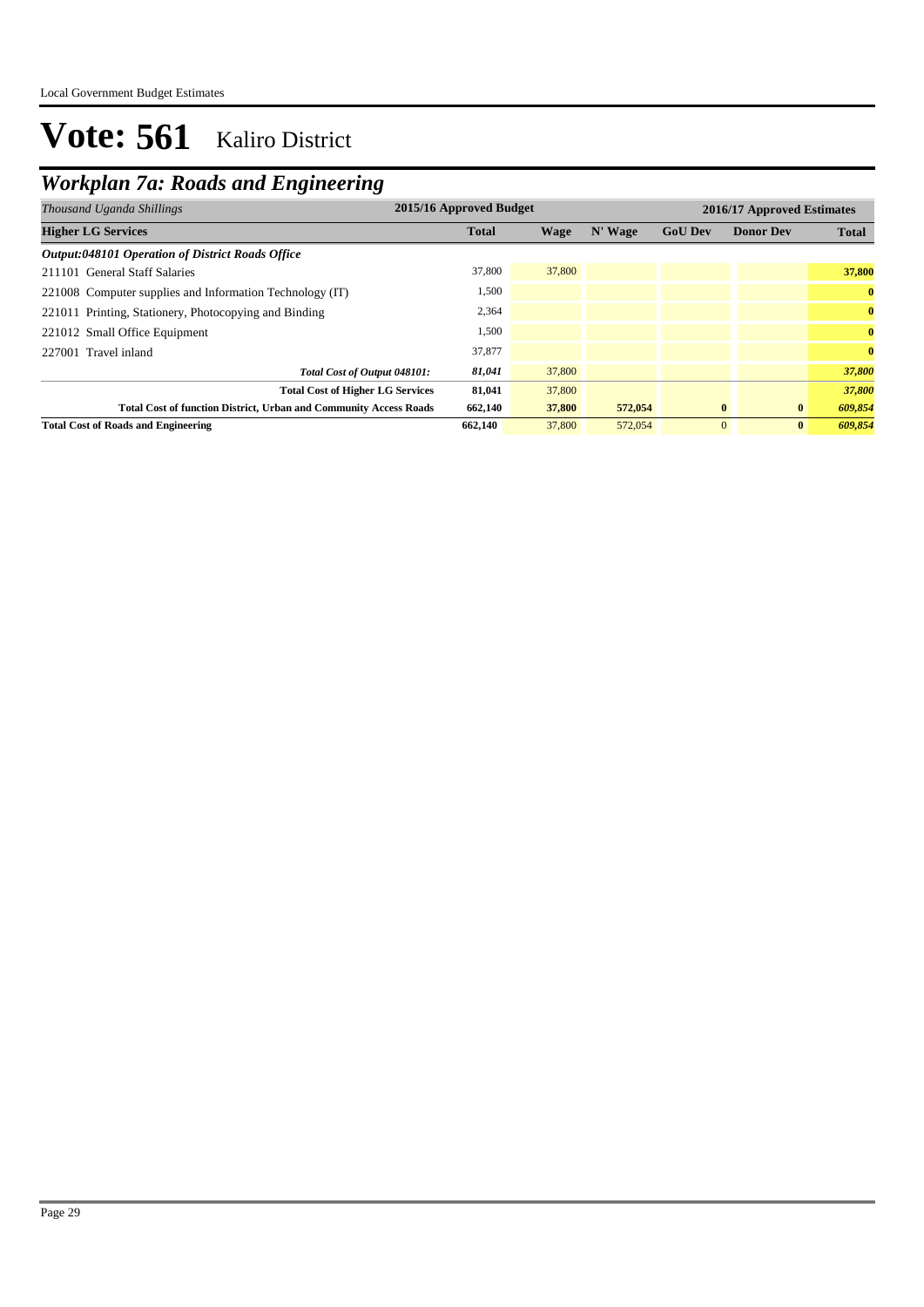## *Workplan 7b: Water*

#### **(i) Overview of Workplan Revenue and Expenditures**

| <b>UShs Thousand</b>                          | 2015/16                   |                         | 2016/17                   |
|-----------------------------------------------|---------------------------|-------------------------|---------------------------|
|                                               | Approved<br><b>Budget</b> | Outturn by<br>end March | Approved<br><b>Budget</b> |
| A: Breakdown of Workplan Revenues:            |                           |                         |                           |
| <b>Recurrent Revenues</b>                     | 40,180                    | 32,645                  | 63,793                    |
| District Unconditional Grant (Wage)           | 28,180                    | 23,645                  | 28,180                    |
| Sector Conditional Grant (Non-Wage)           | 12,000                    | 9,000                   | 35,613                    |
| <b>Development Revenues</b>                   | 438,332                   | 432,832                 | 509,676                   |
| Development Grant                             | 416,332                   | 416,332                 | 487,676                   |
| <b>Transitional Development Grant</b>         | 22,000                    | 16,500                  | 22,000                    |
| <b>Total Revenues</b>                         | 478,512                   | 465,477                 | 573,469                   |
| <b>B: Breakdown of Workplan Expenditures:</b> |                           |                         |                           |
| Recurrent Expenditure                         | 62,180                    | 49,145                  | 63,793                    |
| Wage                                          | 28,180                    | 23,645                  | 28,180                    |
| Non Wage                                      | 34,000                    | 25,500                  | 35,613                    |
| Development Expenditure                       | 416,332                   | 392,513                 | 509,676                   |
| Domestic Development                          | 416,332                   | 392513.152              | 509,676                   |
| Donor Development                             |                           | $\Omega$                | $\Omega$                  |
| <b>Total Expenditure</b>                      | 478,512                   | 441,658                 | 573,469                   |

### **(ii) Details of Workplan Revenues and Expenditures**

### *Expenditure Details for Workplan 7b: Water*

### **LG Function 0981 Rural Water Supply and Sanitation**

| Thousand Uganda Shillings                                      | 2015/16 Approved Budget |             |         | 2016/17 Approved Estimates |                  |              |  |
|----------------------------------------------------------------|-------------------------|-------------|---------|----------------------------|------------------|--------------|--|
| <b>Higher LG Services</b>                                      | <b>Total</b>            | <b>Wage</b> | N' Wage | <b>GoU Dev</b>             | <b>Donor Dev</b> | <b>Total</b> |  |
| <b>Output:098101 Operation of the District Water Office</b>    |                         |             |         |                            |                  |              |  |
| 211101 General Staff Salaries                                  | 28,180                  | 28,180      |         |                            |                  | 28,180       |  |
| 221008 Computer supplies and Information Technology (IT)       | 1,600                   |             |         |                            |                  | $\bf{0}$     |  |
| 221011 Printing, Stationery, Photocopying and Binding          | 1,500                   |             |         |                            |                  | $\bf{0}$     |  |
| 221012 Small Office Equipment                                  | 400                     |             |         |                            |                  | $\bf{0}$     |  |
| 221014 Bank Charges and other Bank related costs               | 400                     |             |         |                            |                  | $\bf{0}$     |  |
| 223005 Electricity                                             | 500                     |             |         | 1,000                      |                  | 1,000        |  |
| 224004 Cleaning and Sanitation                                 | 500                     |             |         | 1,500                      |                  | 1,500        |  |
| 227001 Travel inland                                           | $\mathbf{0}$            |             |         | 14,800                     |                  | 14,800       |  |
| 227002 Travel abroad                                           | 4,800                   |             |         |                            |                  | $\bf{0}$     |  |
| 227004 Fuel, Lubricants and Oils                               | 3,120                   |             |         | 8,400                      |                  | 8,400        |  |
| 228001 Maintenance - Civil                                     | 600                     |             |         |                            |                  | $\bf{0}$     |  |
| 228002 Maintenance - Vehicles                                  | 7,200                   |             |         |                            |                  | $\bf{0}$     |  |
| Total Cost of Output 098101:                                   | 48,800                  | 28,180      |         | 25,700                     |                  | 53,880       |  |
| Output:098102 Supervision, monitoring and coordination         |                         |             |         |                            |                  |              |  |
| 227001 Travel inland                                           | 23,480                  |             |         | 14,000                     |                  | 14,000       |  |
| 227004 Fuel, Lubricants and Oils                               | $\mathbf{0}$            |             |         | 14,725                     |                  | 14,725       |  |
| Total Cost of Output 098102:                                   | 23,480                  |             |         | 28,725                     |                  | 28,725       |  |
| Output:098103 Support for O&M of district water and sanitation |                         |             |         |                            |                  |              |  |
| 227001 Travel inland                                           | 7,233                   |             | 24,000  |                            |                  | 24,000       |  |
| 227004 Fuel, Lubricants and Oils                               | $\mathbf{0}$            |             | 11,613  |                            |                  | 11,613       |  |
| 228004 Maintenance - Other                                     | $\mathbf{0}$            |             |         | 3,422                      |                  | 3,422        |  |
| Total Cost of Output 098103:                                   | 7,233                   |             | 35,613  | 3,422                      |                  | 39,035       |  |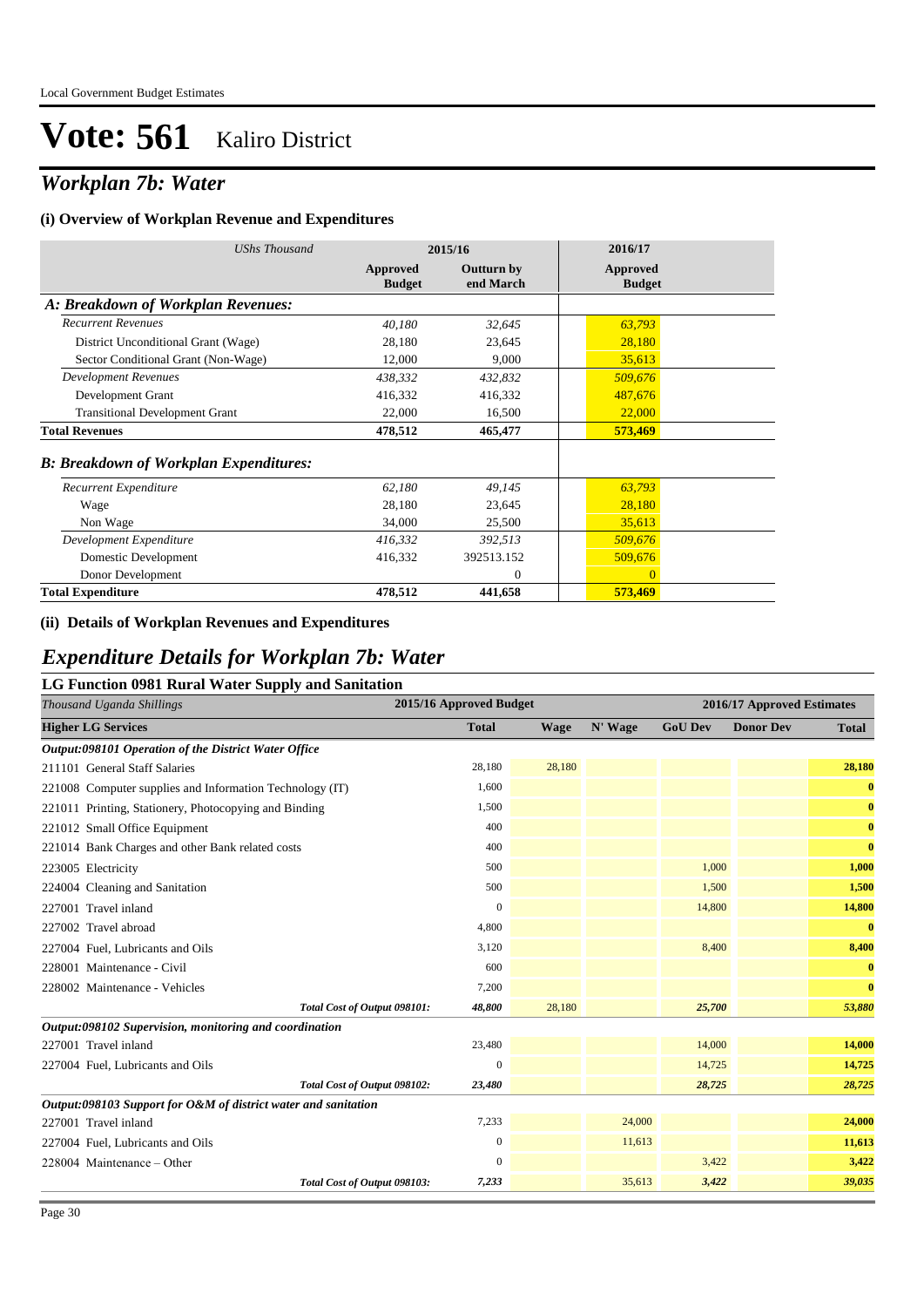## *Workplan 7b: Water*

| Thousand Uganda Shillings                          |                                                                 |                                                                                  | 2015/16 Approved Budget |                           |                  |                           | 2016/17 Approved Estimates |              |
|----------------------------------------------------|-----------------------------------------------------------------|----------------------------------------------------------------------------------|-------------------------|---------------------------|------------------|---------------------------|----------------------------|--------------|
| <b>Higher LG Services</b>                          |                                                                 |                                                                                  | <b>Total</b>            | <b>Wage</b>               | N' Wage          | <b>GoU Dev</b>            | <b>Donor Dev</b>           | <b>Total</b> |
|                                                    | Output:098104 Promotion of Community Based Management           |                                                                                  |                         |                           |                  |                           |                            |              |
| 227001 Travel inland                               |                                                                 |                                                                                  | 19,789                  |                           |                  | 15,000                    |                            | 15,000       |
| 227004 Fuel. Lubricants and Oils                   |                                                                 |                                                                                  | $\mathbf{0}$            |                           |                  | 8,571                     |                            | 8,571        |
|                                                    |                                                                 | Total Cost of Output 098104:                                                     | 19,789                  |                           |                  | 23,571                    |                            | 23,571       |
| Output:098105 Promotion of Sanitation and Hygiene  |                                                                 |                                                                                  |                         |                           |                  |                           |                            |              |
|                                                    |                                                                 |                                                                                  | 22,000                  |                           |                  | 12,000                    |                            |              |
| 227001 Travel inland                               |                                                                 |                                                                                  |                         |                           |                  |                           |                            | 12,000       |
| 227004 Fuel. Lubricants and Oils                   |                                                                 |                                                                                  | $\mathbf{0}$            |                           |                  | 10,000                    |                            | 10,000       |
|                                                    |                                                                 | Total Cost of Output 098105:                                                     | 22,000                  |                           |                  | 22,000                    |                            | 22,000       |
|                                                    |                                                                 | <b>Total Cost of Higher LG Services</b>                                          | 121,302                 | 28,180                    | 35,613           | 103,418                   |                            | 167,211      |
| <b>Capital Purchases</b>                           |                                                                 |                                                                                  | <b>Total</b>            | <b>Wage</b>               | N' Wage          | <b>GoU Dev</b>            | <b>Donor Dev</b>           | <b>Total</b> |
| Output:098172 Administrative Capital               |                                                                 |                                                                                  |                         |                           |                  |                           |                            |              |
| 312201 Transport Equipment                         |                                                                 |                                                                                  | $\boldsymbol{0}$        | $\mathbf{0}$              | $\boldsymbol{0}$ | 150,000                   | $\boldsymbol{0}$           | 150,000      |
| Total LCIII: Kaliro T/C                            |                                                                 |                                                                                  |                         | LCIV: Bulamogi            |                  |                           |                            | 150,000      |
| LCII: Bukumankoola                                 | LCI: Dist. Hatrs                                                | procurement of one vehicle for the sector                                        |                         |                           |                  | Source: Development Grant |                            | 150,000      |
| 312203 Furniture & Fixtures                        |                                                                 |                                                                                  | $\mathbf{0}$            | $\mathbf{0}$              | $\mathbf{0}$     | 3,000                     | $\boldsymbol{0}$           | 3,000        |
| <b>Total LCIII: Kaliro T/C</b>                     |                                                                 |                                                                                  |                         | LCIV: Bulamogi            |                  |                           |                            | 3,000        |
| LCII: Bukumankoola                                 | LCI: Dist. HQTRS                                                | procurement of 4 office chairs for the sector                                    |                         |                           |                  | Source: Development Grant |                            | 3,000        |
|                                                    |                                                                 | Total Cost of Output 098172:                                                     | $\theta$                | $\overline{0}$            | $\mathbf{0}$     | 153,000                   | 0                          | 153,000      |
| Output:098182 Shallow well construction            |                                                                 |                                                                                  |                         |                           |                  |                           |                            |              |
|                                                    | 281503 Engineering and Design Studies & Plans for capital works |                                                                                  | 32,500                  | $\mathbf{0}$              | $\mathbf{0}$     | 26,800                    | $\overline{0}$             | 26,800       |
| <b>Total LCIII: Bumanya</b>                        |                                                                 |                                                                                  |                         | LCIV: Bulamogi            |                  |                           |                            | 13,400       |
| LCII: Budehe                                       | LCI: budhehe                                                    | construction of one shallow well in Budhehe parish                               |                         |                           |                  | Source: Development Grant |                            | 6,700        |
| LCII: Kasuleta                                     | LCI: kasuleta                                                   | construction of one shallow well in Kasulete parish                              |                         |                           |                  | Source: Development Grant |                            | 6,700        |
| <b>Total LCIII: Bukamba</b>                        |                                                                 |                                                                                  |                         | LCIV: Bulamogi North West |                  |                           |                            | 13,400       |
| LCII: Nangala                                      | LCI: nangala                                                    | construction of one shallow well in Nangala parish                               |                         |                           |                  | Source: Development Grant |                            | 6,700        |
| LCII: Nawampiti                                    | LCI: nawampiti                                                  | construction of one shallow well in Nawampiti parish                             |                         |                           |                  | Source: Development Grant |                            | 6,700        |
|                                                    |                                                                 | Total Cost of Output 098182:                                                     | 32,500                  | $\bf{0}$                  | $\boldsymbol{0}$ | 26,800                    | 0                          | 26,800       |
| Output:098183 Borehole drilling and rehabilitation |                                                                 |                                                                                  |                         |                           |                  |                           |                            |              |
|                                                    | 281503 Engineering and Design Studies & Plans for capital works |                                                                                  | 309,210                 | $\mathbf{0}$              | $\mathbf{0}$     | 226,458                   | $\bf{0}$                   | 226,458      |
| <b>Total LCIII: Budomero</b>                       |                                                                 |                                                                                  |                         | LCIV: Bulamogi            |                  |                           |                            | 20,000       |
| LCII: Bulumba                                      | LCI: Bulumba                                                    | drilling of a borehole in Budomero s/c                                           |                         |                           |                  | Source: Development Grant |                            | 20,000       |
| <b>Total LCIII: Bumanya</b>                        |                                                                 |                                                                                  |                         | LCIV: Bulamogi            |                  |                           |                            | 20,000       |
| LCII: Kalalu                                       | LCI: Kalalu                                                     | drilling of a borehole in Bumanya s/c                                            |                         |                           |                  | Source: Development Grant |                            | 20,000       |
| Total LCIII: Buyinda                               |                                                                 |                                                                                  |                         | LCIV: Bulamogi            |                  |                           |                            | 20,000       |
| LCII: MADIBIRA                                     | LCI: MADIBIRA                                                   | drilling of a borehole in Buyinda s/c                                            |                         |                           |                  | Source: Development Grant |                            | 20,000       |
| <b>Total LCIII: Gadumire</b>                       |                                                                 |                                                                                  |                         | LCIV: Bulamogi            |                  |                           |                            | 20,000       |
| LCII: Bupyana                                      | LCI: Bupyana                                                    | drilling of a borehole in Gadumire s/c                                           |                         |                           |                  | Source: Development Grant |                            | 20,000       |
| Total LCIII: Kaliro T/C                            |                                                                 |                                                                                  |                         | LCIV: Bulamogi            |                  |                           |                            | 26,458       |
| LCII: Bukumankoola                                 | LCI: Not Specified                                              | supply of borehole spareparts and installation of them Source: Development Grant |                         |                           |                  |                           |                            | 24,260       |
| LCII: Bukumankoola                                 | LCI: Not Specified                                              | Environmental screening on all the above mentioned                               |                         |                           |                  | Source: Development Grant |                            | 2,198        |
| <b>Total LCIII: Kasokwe</b>                        |                                                                 |                                                                                  |                         | LCIV: Bulamogi            |                  |                           |                            | 20,000       |
| LCII: Kasokwe                                      | LCI: Not Specified                                              | drilling of a borehole in Kasokwe s/c                                            |                         |                           |                  | Source: Development Grant |                            | 20,000       |
| <b>Total LCIII: Kisinda</b>                        |                                                                 |                                                                                  |                         | LCIV: Bulamogi            |                  |                           |                            | 20,000       |
| LCII: Busulumba                                    | LCI: Busulumba                                                  | drilling of a borehole in Kisinda s/c                                            |                         |                           |                  | Source: Development Grant |                            | 20,000       |
| <b>Total LCIII: Namugongo</b>                      |                                                                 |                                                                                  |                         | LCIV: Bulamogi            |                  |                           |                            | 20,000       |
| LCII: Igulamubire                                  | LCI: Igulamubiri                                                | drilling of a borehole in Namugongo s/c                                          |                         |                           |                  | Source: Development Grant |                            | 20,000       |
| <b>Total LCIII: Namwiwa</b>                        |                                                                 |                                                                                  |                         | LCIV: Bulamogi            |                  |                           |                            | 20,000       |
| LCII: Kiganda                                      | LCI: Kiganda                                                    | drilling of a borehole in Namwiwa s/c                                            |                         |                           |                  | Source: Development Grant |                            | 20,000       |
| <b>Total LCIII: Bukamba</b>                        |                                                                 |                                                                                  |                         | LCIV: Bulamogi North West |                  |                           |                            | 20,000       |
| LCII: Bukamba                                      | LCI: Bukamba                                                    | drilling of a borehole in Bukamba s/c                                            |                         |                           |                  | Source: Development Grant |                            | 20,000       |
| <b>Total LCIII: Nawaikoke</b>                      |                                                                 |                                                                                  |                         | LCIV: Bulamogi North West |                  |                           |                            | 20,000       |
| LCII: Nawaikoke                                    | LCI: Nawaikoke                                                  | drilling of a borehole in Nawaikoke s/c                                          |                         |                           |                  | Source: Development Grant |                            | 20,000       |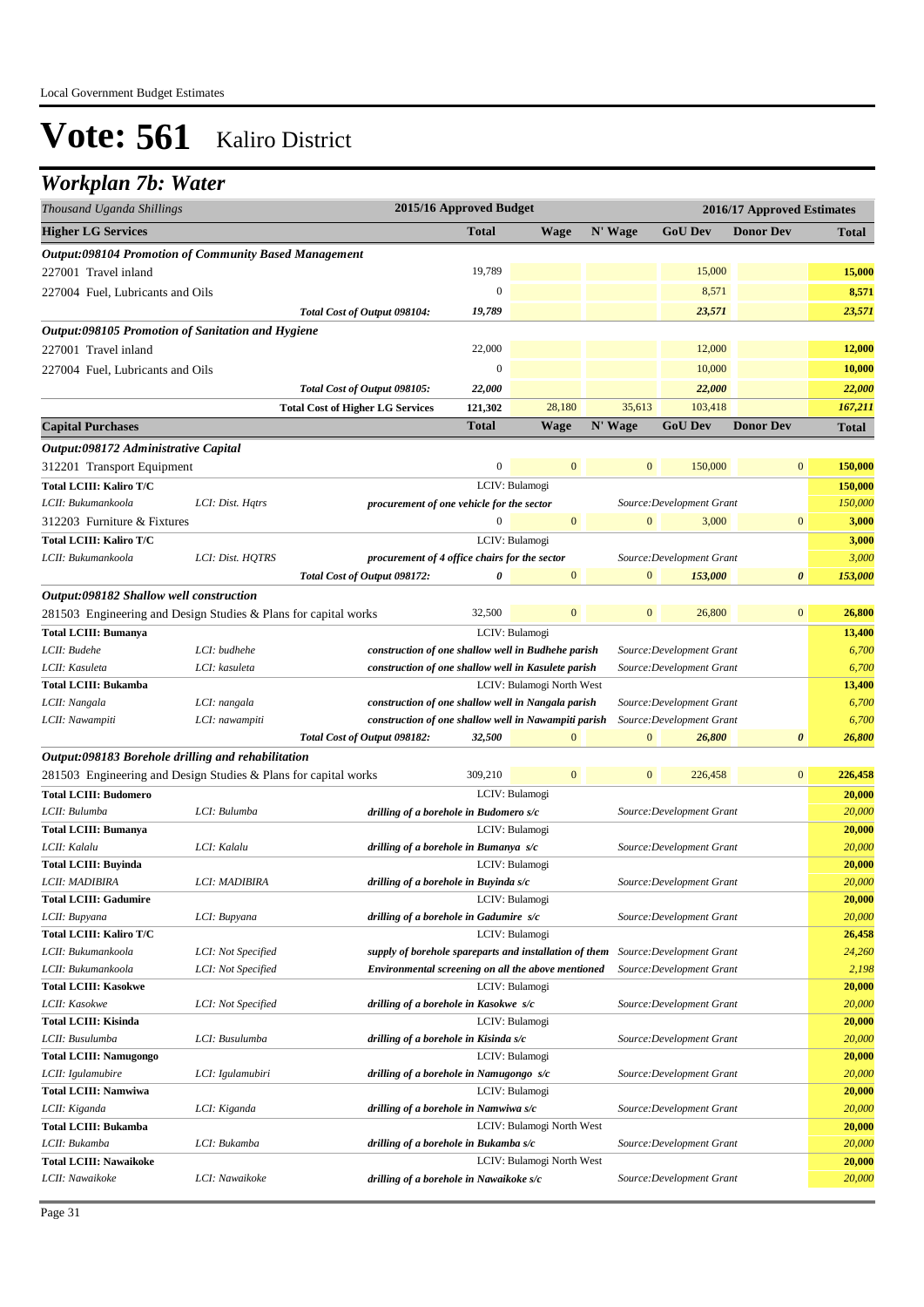### *Workplan 7b: Water*

| Thousand Uganda Shillings                                       | 2015/16 Approved Budget |              |                |                |                            | 2016/17 Approved Estimates |  |  |  |
|-----------------------------------------------------------------|-------------------------|--------------|----------------|----------------|----------------------------|----------------------------|--|--|--|
| <b>Capital Purchases</b>                                        | <b>Total</b>            | <b>Wage</b>  | N' Wage        | <b>GoU Dev</b> | <b>Donor Dev</b>           | Total                      |  |  |  |
| Total Cost of Output 098183:                                    | 309,210                 | $\mathbf{0}$ | $\overline{0}$ | 226,458        | $\theta$                   | 226,458                    |  |  |  |
| Output:098184 Construction of piped water supply system         |                         |              |                |                |                            |                            |  |  |  |
| 312104 Other Structures                                         | 3,500                   |              |                |                |                            | $\bf{0}$                   |  |  |  |
| Total Cost of Output 098184:                                    | 3,500                   |              |                |                |                            | $\boldsymbol{\theta}$      |  |  |  |
| <b>Total Cost of Capital Purchases</b>                          | 345,210                 | $\mathbf{0}$ | $\mathbf{0}$   | 406,258        | $\bf{0}$                   | 406,258                    |  |  |  |
| <b>Total Cost of function Rural Water Supply and Sanitation</b> | 466,512                 | 28,180       | 35,613         | 509,676        | $\bf{0}$                   | 573,469                    |  |  |  |
| LG Function 0982 Urban Water Supply and Sanitation              |                         |              |                |                |                            |                            |  |  |  |
| Thousand Uganda Shillings                                       | 2015/16 Approved Budget |              |                |                | 2016/17 Approved Estimates |                            |  |  |  |
| <b>Higher LG Services</b>                                       | <b>Total</b>            | <b>Wage</b>  | N' Wage        | <b>GoU Dev</b> | <b>Donor Dev</b>           | <b>Total</b>               |  |  |  |
| Output:098203 Support for O&M of urban water facilities         |                         |              |                |                |                            |                            |  |  |  |
| 223005 Electricity                                              | 12,000                  |              |                |                |                            | $\bf{0}$                   |  |  |  |
| Total Cost of Output 098203:                                    | 12,000                  |              |                |                |                            | $\boldsymbol{\theta}$      |  |  |  |
| <b>Total Cost of Higher LG Services</b>                         | 12,000                  |              |                |                |                            | $\boldsymbol{\theta}$      |  |  |  |
| <b>Total Cost of function Urban Water Supply and Sanitation</b> | 12,000                  |              |                |                |                            | $\boldsymbol{\theta}$      |  |  |  |
| <b>Total Cost of Water</b>                                      | 478,512                 | 28,180       | 35,613         | 509,676        | $\bf{0}$                   | 573,469                    |  |  |  |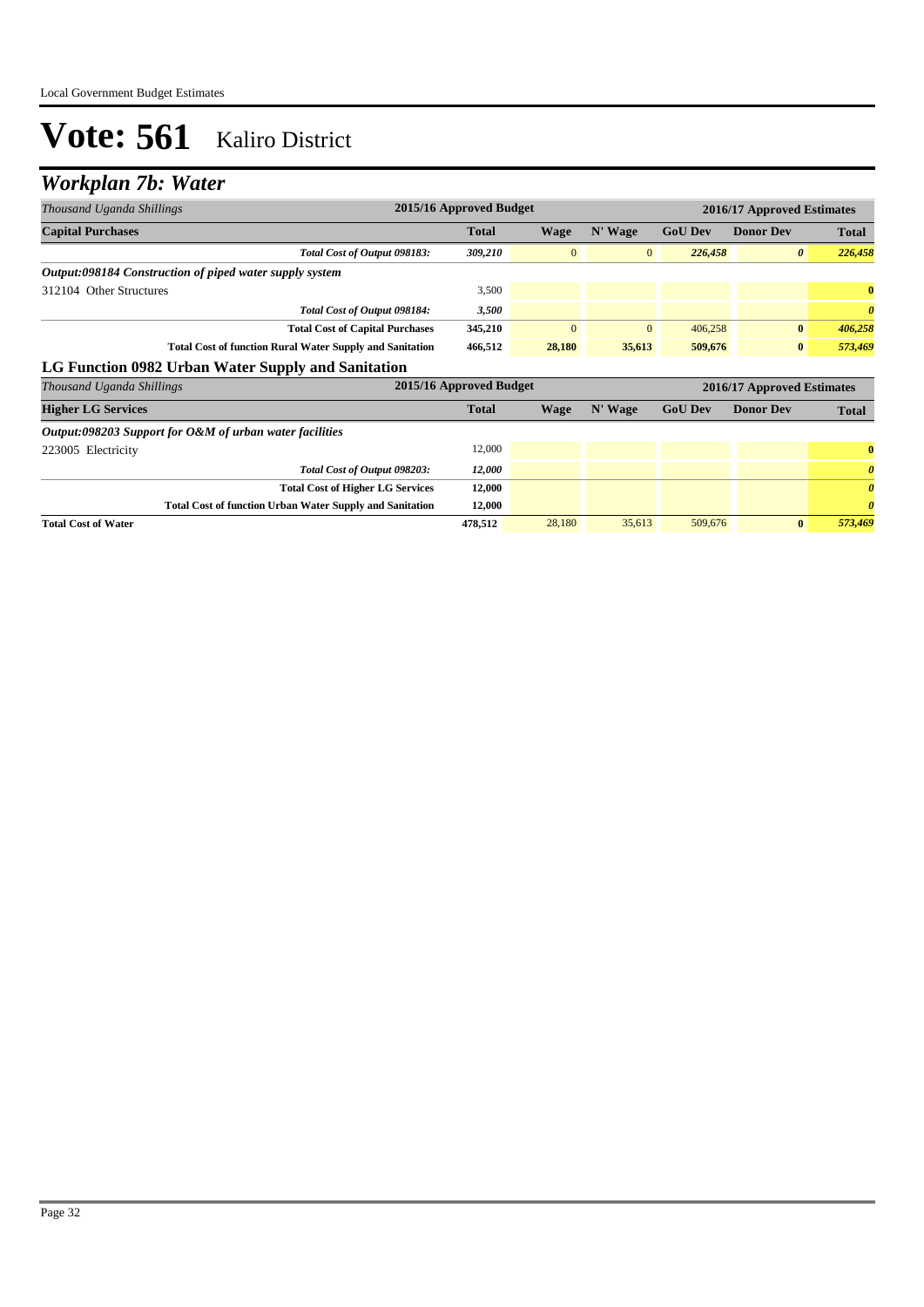## *Workplan 8: Natural Resources*

#### **(i) Overview of Workplan Revenue and Expenditures**

| <b>UShs Thousand</b>                                 | 2015/16                   |                         | 2016/17                   |  |
|------------------------------------------------------|---------------------------|-------------------------|---------------------------|--|
|                                                      | Approved<br><b>Budget</b> | Outturn by<br>end March | Approved<br><b>Budget</b> |  |
| A: Breakdown of Workplan Revenues:                   |                           |                         |                           |  |
| <b>Recurrent Revenues</b>                            | 99.861                    | 41,202                  | 96,955                    |  |
| District Unconditional Grant (Non-Wage)              | 13.972                    | 448                     | 9.000                     |  |
| District Unconditional Grant (Wage)                  | 76,261                    | 34,681                  | 77,811                    |  |
| <b>Locally Raised Revenues</b>                       | 2,000                     | 573                     | 4,075                     |  |
| Sector Conditional Grant (Non-Wage)                  | 6.028                     | 4.521                   | 6,069                     |  |
| Support Services Conditional Grant (Non-Wage)        | 1,600                     | 966                     |                           |  |
| Unspent balances - Other Government Transfers        | $\Omega$                  | 13                      |                           |  |
| <b>Development Revenues</b>                          | 24,075                    | 15,510                  | 35,446                    |  |
| District Discretionary Development Equalization Gran | 22,000                    | 15,510                  | 35,446                    |  |
| <b>Locally Raised Revenues</b>                       | 2.075                     | $\theta$                |                           |  |
| <b>Total Revenues</b>                                | 123,936                   | 56,712                  | 132,402                   |  |
| <b>B: Breakdown of Workplan Expenditures:</b>        |                           |                         |                           |  |
| Recurrent Expenditure                                | 94.861                    | 41.145                  | 96,955                    |  |
| Wage                                                 | 76,261                    | 34,681                  | 77,811                    |  |
| Non Wage                                             | 18.600                    | 6,464                   | 19,144                    |  |
| Development Expenditure                              | 29,075                    | 15,510                  | 35,446                    |  |
| Domestic Development                                 | 29.075                    | 15510                   | 35,446                    |  |
| Donor Development                                    |                           | $\Omega$                | $\Omega$                  |  |
| <b>Total Expenditure</b>                             | 123,936                   | 56,655                  | 132,402                   |  |

**(ii) Details of Workplan Revenues and Expenditures**

### *Expenditure Details for Workplan 8: Natural Resources*

| LG Function 0983 Natural Resources Management                                                 |                         |        |         |                            |                  |              |  |
|-----------------------------------------------------------------------------------------------|-------------------------|--------|---------|----------------------------|------------------|--------------|--|
| Thousand Uganda Shillings                                                                     | 2015/16 Approved Budget |        |         | 2016/17 Approved Estimates |                  |              |  |
| <b>Higher LG Services</b>                                                                     | <b>Total</b>            | Wage   | N' Wage | <b>GoU Dev</b>             | <b>Donor Dev</b> | <b>Total</b> |  |
| Output:098301 District Natural Resource Management                                            |                         |        |         |                            |                  |              |  |
| 211101 General Staff Salaries                                                                 | 76,261                  | 77,811 |         |                            |                  | 77,811       |  |
| 221011 Printing, Stationery, Photocopying and Binding                                         | 1,000                   |        | 400     |                            |                  | 400          |  |
| 227001 Travel inland                                                                          | 1,028                   |        | 1,600   |                            |                  | 1,600        |  |
| Total Cost of Output 098301:                                                                  | 78,289                  | 77,811 | 2,000   |                            |                  | 79,811       |  |
| Output:098303 Tree Planting and Afforestation                                                 |                         |        |         |                            |                  |              |  |
| 211102 Contract Staff Salaries (Incl. Casuals, Temporary)                                     | $\mathbf{0}$            |        |         | 2,246                      |                  | 2,246        |  |
| 223006 Water                                                                                  | 0                       |        |         | 300                        |                  | 300          |  |
| 224006 Agricultural Supplies                                                                  | 4,500                   |        |         | 2,500                      |                  | 2,500        |  |
| 227001 Travel inland                                                                          | 5,625                   |        | 1,000   | $\overline{0}$             |                  | 1,000        |  |
| Total Cost of Output 098303:                                                                  | 10,125                  |        | 1,000   | 5,046                      |                  | 6,046        |  |
| Output:098304 Training in forestry management (Fuel Saving Technology, Water Shed Management) |                         |        |         |                            |                  |              |  |
| 227001 Travel inland                                                                          | 1,000                   |        | 1,000   | 5,350                      |                  | 6,350        |  |
| Total Cost of Output 098304:                                                                  | 1,000                   |        | 1,000   | 5,350                      |                  | 6,350        |  |
| Output:098305 Forestry Regulation and Inspection                                              |                         |        |         |                            |                  |              |  |
| 227001 Travel inland                                                                          | 1,000                   |        |         | 2,000                      |                  | 2,000        |  |
| Total Cost of Output 098305:                                                                  | 1,000                   |        |         | 2,000                      |                  | 2,000        |  |
| Output:098306 Community Training in Wetland management                                        |                         |        |         |                            |                  |              |  |
| 227001 Travel inland                                                                          | $\overline{0}$          |        | 1,000   |                            |                  | 1,000        |  |
| Total Cost of Output 098306:                                                                  | 0                       |        | 1,000   |                            |                  | 1,000        |  |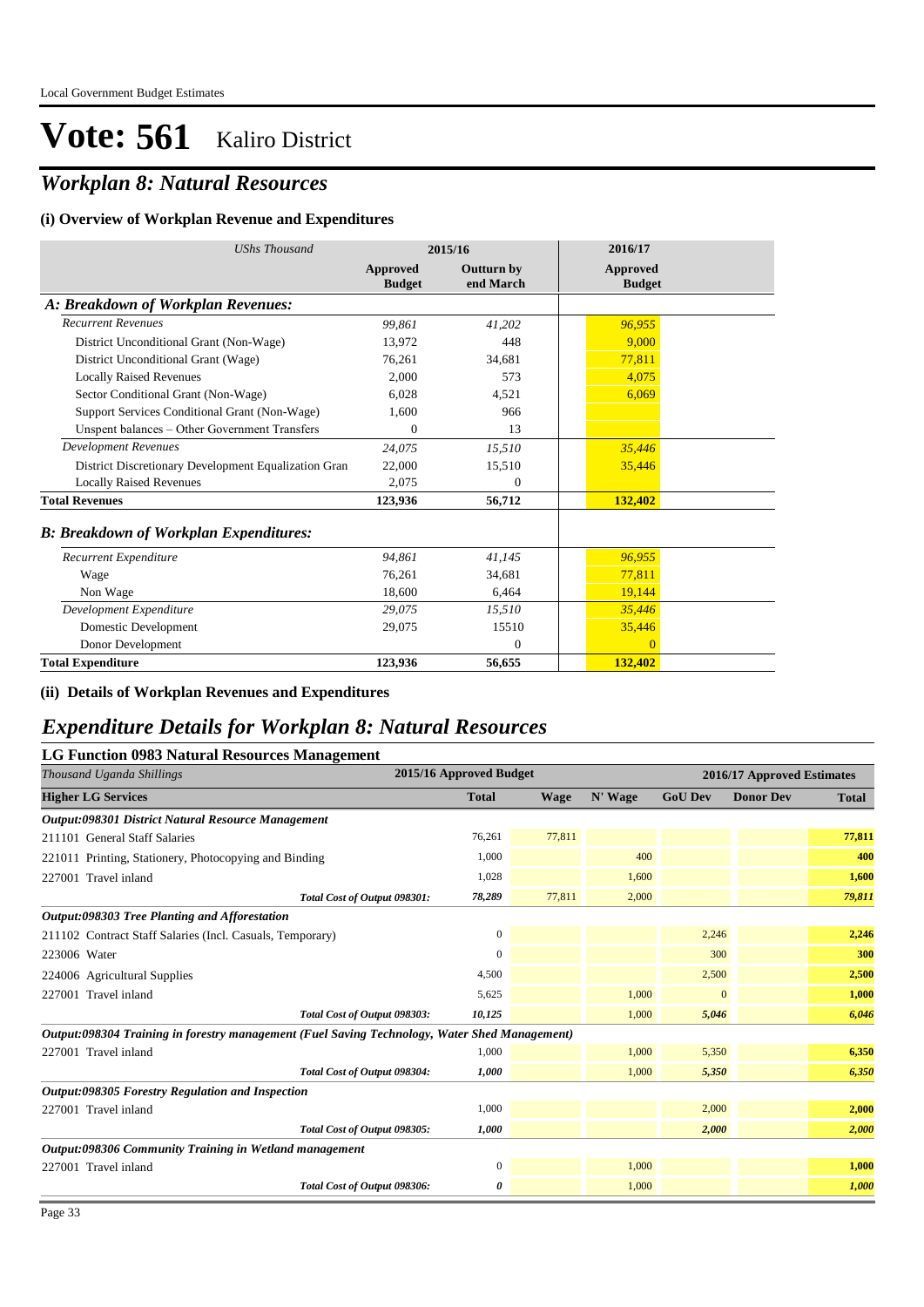### *Workplan 8: Natural Resources*

| Thousand Uganda Shillings                                                                     | 2015/16 Approved Budget |             |         |                | 2016/17 Approved Estimates |              |  |  |
|-----------------------------------------------------------------------------------------------|-------------------------|-------------|---------|----------------|----------------------------|--------------|--|--|
| <b>Higher LG Services</b>                                                                     | <b>Total</b>            | <b>Wage</b> | N' Wage | <b>GoU Dev</b> | <b>Donor Dev</b>           | <b>Total</b> |  |  |
| Output:098307 River Bank and Wetland Restoration                                              |                         |             |         |                |                            |              |  |  |
| 227001 Travel inland                                                                          | 4,000                   |             | 3,000   |                |                            | 3,000        |  |  |
| Total Cost of Output 098307:                                                                  | 4,000                   |             | 3,000   |                |                            | 3,000        |  |  |
| <b>Output:098309 Monitoring and Evaluation of Environmental Compliance</b>                    |                         |             |         |                |                            |              |  |  |
| 227001 Travel inland                                                                          | 3,600                   |             | 3,144   |                |                            | 3,144        |  |  |
| Total Cost of Output 098309:                                                                  | 3,600                   |             | 3,144   |                |                            | 3,144        |  |  |
| Output:098310 Land Management Services (Surveying, Valuations, Tittling and lease management) |                         |             |         |                |                            |              |  |  |
| 227001 Travel inland                                                                          | 500                     |             | 2,000   | 1,000          |                            | 3,000        |  |  |
| Total Cost of Output 098310:                                                                  | 500                     |             | 2,000   | 1,000          |                            | 3,000        |  |  |
| Output:098311 Infrastruture Planning                                                          |                         |             |         |                |                            |              |  |  |
| 225001 Consultancy Services-Short term                                                        | 17,150                  |             |         | 19,000         |                            | 19,000       |  |  |
| 227001 Travel inland                                                                          | 8,272                   |             | 6,000   | 3,050          |                            | 9,050        |  |  |
| Total Cost of Output 098311:                                                                  | 25,422                  |             | 6,000   | 22,050         |                            | 28,050       |  |  |
| <b>Total Cost of Higher LG Services</b>                                                       | 123,936                 | 77,811      | 19,144  | 35,446         |                            | 132,401      |  |  |
| <b>Total Cost of function Natural Resources Management</b>                                    | 123,936                 | 77,811      | 19,144  | 35,446         |                            | 132,401      |  |  |
| <b>Total Cost of Natural Resources</b>                                                        | 123,936                 | 77,811      | 19,144  | 35,446         |                            | 132,401      |  |  |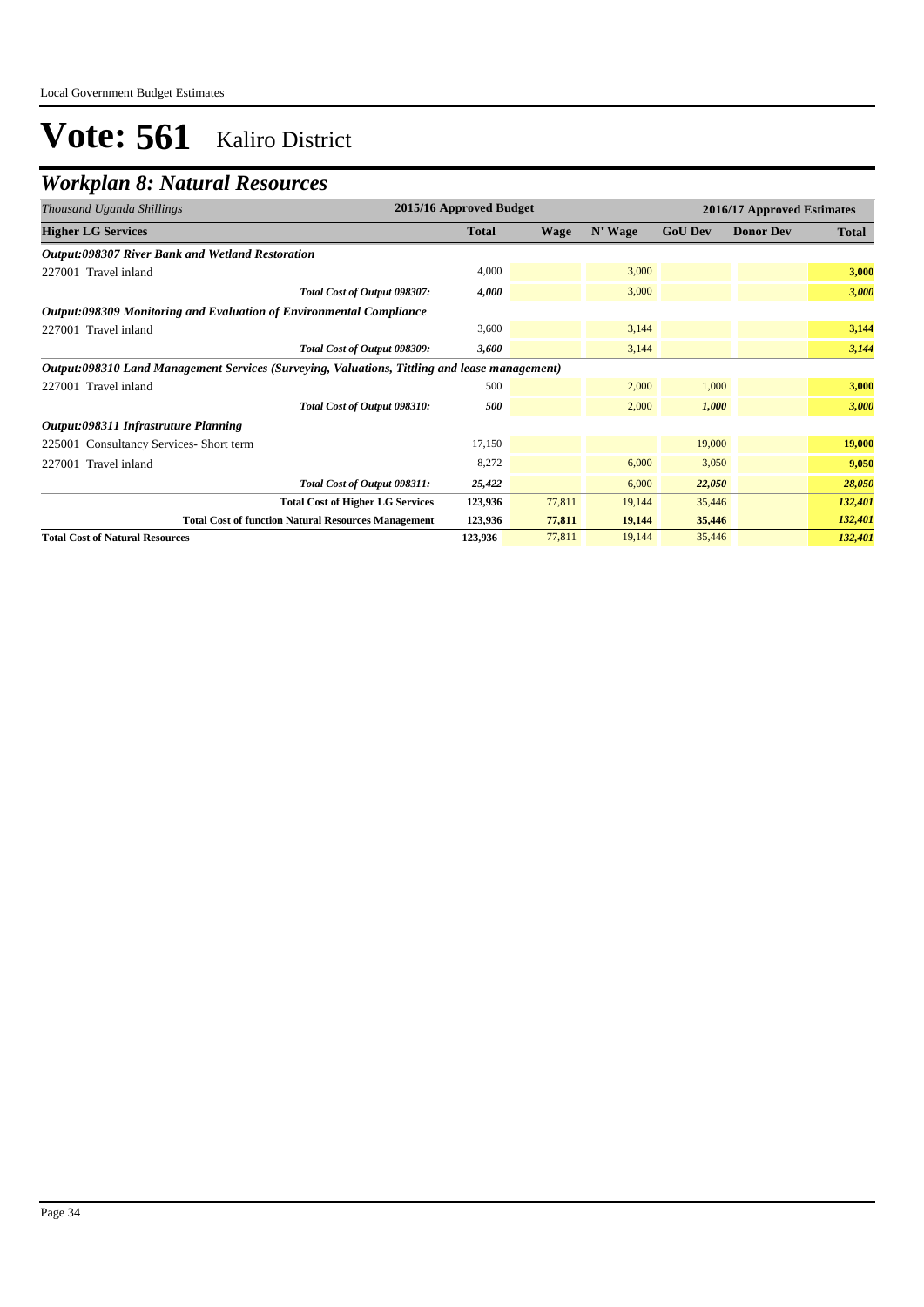### *Workplan 9: Community Based Services*

### **(i) Overview of Workplan Revenue and Expenditures**

| <b>UShs Thousand</b>                                 |                           | 2015/16                        | 2016/17                          |
|------------------------------------------------------|---------------------------|--------------------------------|----------------------------------|
|                                                      | Approved<br><b>Budget</b> | <b>Outturn by</b><br>end March | <b>Approved</b><br><b>Budget</b> |
| A: Breakdown of Workplan Revenues:                   |                           |                                |                                  |
| <b>Recurrent Revenues</b>                            | 113,970                   | 86,361                         | 125,460                          |
| District Unconditional Grant (Non-Wage)              | 2,000                     | $\Omega$                       | 6,000                            |
| District Unconditional Grant (Wage)                  | 63,843                    | 46,852                         | 63,843                           |
| <b>Locally Raised Revenues</b>                       | 4,000                     | $\Omega$                       | 7,000                            |
| Other Transfers from Central Government              |                           | 6.413                          | 3,185                            |
| Sector Conditional Grant (Non-Wage)                  | 44,127                    | 33,096                         | 45,432                           |
| <b>Development Revenues</b>                          | 341.711                   | 165,381                        | 297,092                          |
| District Discretionary Development Equalization Gran | 2.028                     | 2,225                          | 4,000                            |
| Donor Funding                                        | 35,413                    | 6.915                          | 35,413                           |
| Other Transfers from Central Government              | 304,270                   | 155,671                        | 253,331                          |
| <b>Transitional Development Grant</b>                |                           | $\mathbf{0}$                   | 4,348                            |
| Unspent balances - Conditional Grants                |                           | 570                            |                                  |
| <b>Total Revenues</b>                                | 455,681                   | 251,741                        | 422,551                          |
| <b>B: Breakdown of Workplan Expenditures:</b>        |                           |                                |                                  |
| Recurrent Expenditure                                | 113,970                   | 86,361                         | 125,460                          |
| Wage                                                 | 63.843                    | 47,141                         | 63.843                           |
| Non Wage                                             | 50,127                    | 39,220                         | 61,617                           |
| Development Expenditure                              | 341,711                   | 160,898                        | 297,092                          |
| Domestic Development                                 | 306,298                   | 153983.102                     | 261,679                          |
| Donor Development                                    | 35,413                    | 6,915                          | 35,413                           |
| <b>Total Expenditure</b>                             | 455,681                   | 247,259                        | 422,551                          |

#### **(ii) Details of Workplan Revenues and Expenditures**

### *Expenditure Details for Workplan 9: Community Based Services*

| <b>LG Function 1081 Community Mobilisation and Empowerment</b>    |                         |        |         |                |                            |              |
|-------------------------------------------------------------------|-------------------------|--------|---------|----------------|----------------------------|--------------|
| Thousand Uganda Shillings                                         | 2015/16 Approved Budget |        |         |                | 2016/17 Approved Estimates |              |
| <b>Higher LG Services</b>                                         | <b>Total</b>            | Wage   | N' Wage | <b>GoU Dev</b> | <b>Donor Dev</b>           | <b>Total</b> |
| Output:108101 Operation of the Community Based Sevices Department |                         |        |         |                |                            |              |
| 211101 General Staff Salaries                                     | 63,843                  | 63,843 |         |                |                            | 63,843       |
| 221011 Printing, Stationery, Photocopying and Binding             | 500                     |        |         |                |                            | $\bf{0}$     |
| 222001 Telecommunications                                         | 200                     |        |         |                |                            | $\bf{0}$     |
| 227001 Travel inland                                              | 1,000                   |        | 3,847   | 6,348          |                            | 10,195       |
| 228003 Maintenance – Machinery, Equipment & Furniture             | 616                     |        |         |                |                            | $\bf{0}$     |
| Total Cost of Output 108101:                                      | 66,159                  | 63,843 | 3,847   | 6,348          |                            | 74,038       |
| Output:108102 Probation and Welfare Support                       |                         |        |         |                |                            |              |
| 221011 Printing, Stationery, Photocopying and Binding             | $\mathbf{0}$            |        | 800     |                |                            | 800          |
| 222001 Telecommunications                                         | $\Omega$                |        | 200     |                |                            | <b>200</b>   |
| 227001 Travel inland                                              | $\mathbf{0}$            |        | 5,000   |                |                            | 5,000        |
| Total Cost of Output 108102:                                      | 0                       |        | 6,000   |                |                            | 6,000        |
| <b>Output:108103 Social Rehabilitation Services</b>               |                         |        |         |                |                            |              |
| 221002 Workshops and Seminars                                     | 3,500                   |        | 3,200   |                |                            | 3,200        |
| 221011 Printing, Stationery, Photocopying and Binding             | 313                     |        | 200     |                |                            | 200          |
| 221014 Bank Charges and other Bank related costs                  | $\mathbf{0}$            |        | 80      |                |                            | 80           |
| 222001 Telecommunications                                         | 100                     |        | 100     |                |                            | 100          |
| 227001 Travel inland                                              | 3,004                   |        | 3,337   |                |                            | 3,337        |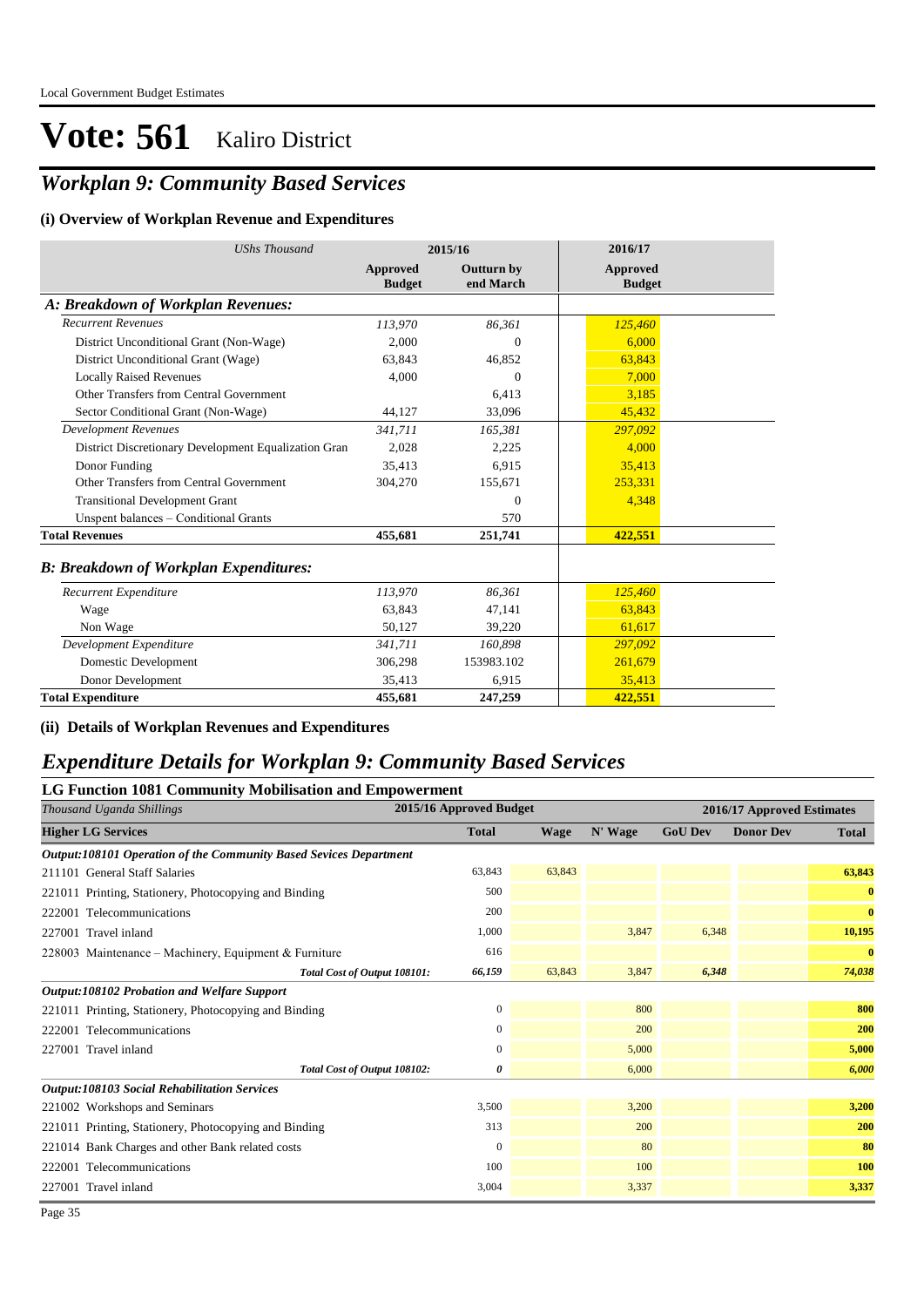## *Workplan 9: Community Based Services*

| 2015/16 Approved Budget<br>Thousand Uganda Shillings<br>2016/17 Approved Estimates |                  |             |              |                  |                  |                       |
|------------------------------------------------------------------------------------|------------------|-------------|--------------|------------------|------------------|-----------------------|
| <b>Higher LG Services</b>                                                          | <b>Total</b>     | <b>Wage</b> | N' Wage      | <b>GoU Dev</b>   | <b>Donor Dev</b> | <b>Total</b>          |
| Total Cost of Output 108103:                                                       | 6,917            |             | 6,917        |                  |                  | 6,917                 |
| <b>Output:108104 Community Development Services (HLG)</b>                          |                  |             |              |                  |                  |                       |
| 221011 Printing, Stationery, Photocopying and Binding                              | 700              |             |              |                  |                  | $\bf{0}$              |
| 222001 Telecommunications                                                          | 200              |             |              |                  |                  | $\bf{0}$              |
| 227001 Travel inland                                                               | 1,128            |             |              |                  |                  | $\bf{0}$              |
| Total Cost of Output 108104:                                                       | 2,028            |             |              |                  |                  | $\boldsymbol{\theta}$ |
| Output:108105 Adult Learning                                                       |                  |             |              |                  |                  |                       |
| 221002 Workshops and Seminars                                                      | 3,500            |             | 3,500        |                  |                  | 3,500                 |
| 221011 Printing, Stationery, Photocopying and Binding                              | 2,508            |             | 2,000        |                  |                  | 2,000                 |
| 222001 Telecommunications                                                          | 200              |             | 200          |                  |                  | 200                   |
| 227001 Travel inland                                                               | 2,935            |             | 3,443        |                  |                  | 3,443                 |
| Total Cost of Output 108105:                                                       | 9,143            |             | 9,143        |                  |                  | 9,143                 |
| Output:108107 Gender Mainstreaming                                                 |                  |             |              |                  |                  |                       |
| 221002 Workshops and Seminars                                                      | 8,000            |             | $\mathbf{0}$ |                  | 7,800            | 7,800                 |
| 221009 Welfare and Entertainment                                                   | $\mathbf{0}$     |             |              |                  | 500              | 500                   |
| 221010 Special Meals and Drinks                                                    | $\mathbf{0}$     |             |              |                  | 3,000            | 3,000                 |
| 221011 Printing, Stationery, Photocopying and Binding                              | 800              |             |              |                  | 2,304            | 2,304                 |
| 221014 Bank Charges and other Bank related costs                                   | 113              |             |              |                  |                  | $\bf{0}$              |
| 222001 Telecommunications                                                          | 3,500            |             |              |                  | 3,200            | 3,200                 |
| 227001 Travel inland                                                               | 23,000           |             |              |                  | 15,009           | 15,009                |
| 227004 Fuel, Lubricants and Oils                                                   | $\mathbf{0}$     |             |              |                  | 3,000            | 3,000                 |
| 228004 Maintenance - Other                                                         | $\overline{0}$   |             |              |                  | 600              | 600                   |
| Total Cost of Output 108107:                                                       | 35,413           |             | $\mathbf{0}$ |                  | 35,413           | 35,413                |
| Output:108108 Children and Youth Services                                          |                  |             |              |                  |                  |                       |
| 227001 Travel inland                                                               | 2,000            |             |              |                  |                  | $\bf{0}$              |
| Total Cost of Output 108108:                                                       | 2,000            |             |              |                  |                  | $\boldsymbol{\theta}$ |
| <b>Output:108109 Support to Youth Councils</b>                                     |                  |             |              |                  |                  |                       |
| 221001 Advertising and Public Relations                                            | $\boldsymbol{0}$ |             |              | 800              |                  | 800                   |
| 221002 Workshops and Seminars                                                      | 3,562            |             |              | 800              |                  | 800                   |
| 221011 Printing, Stationery, Photocopying and Binding                              | 3,000            |             | 236          | 800              |                  | 1,036                 |
| 221012 Small Office Equipment                                                      | 1,490            |             |              | 900              |                  | 900                   |
| 221014 Bank Charges and other Bank related costs                                   | 660              |             |              |                  |                  | $\bf{0}$              |
| 222001 Telecommunications                                                          | 882              |             | 100          | 400              |                  | 500                   |
| 224006 Agricultural Supplies                                                       | 291,323          |             |              | $\boldsymbol{0}$ |                  | $\bf{0}$              |
| 227001 Travel inland                                                               | 6,689            |             | 6,185        | 2,337            |                  | 8,522                 |
| 229201 Sale of goods purchased for resale                                          | $\boldsymbol{0}$ |             |              | 180,000          |                  | 180,000               |
| Total Cost of Output 108109:                                                       | 307,606          |             | 6,521        | 186,037          |                  | 192,558               |
| Output:108110 Support to Disabled and the Elderly                                  |                  |             |              |                  |                  |                       |
| 221002 Workshops and Seminars                                                      | 2,460            |             | 3,600        |                  |                  | 3,600                 |
| 221010 Special Meals and Drinks                                                    | $\mathbf{0}$     |             | 280          |                  |                  | 280                   |
| 221011 Printing, Stationery, Photocopying and Binding                              | 640              |             | 300          |                  |                  | 300                   |
| 221012 Small Office Equipment                                                      | 1,000            |             |              |                  |                  | $\bf{0}$              |
| 221014 Bank Charges and other Bank related costs                                   | 240              |             | 200          |                  |                  | 200                   |
| 222001 Telecommunications                                                          | 140              |             | 200          |                  |                  | 200                   |
| 224006 Agricultural Supplies                                                       | 12,000           |             | 12,000       |                  |                  | 12,000                |
| 227001 Travel inland                                                               | 2,600            |             | 2,000        |                  |                  | 2,000                 |
| 227004 Fuel, Lubricants and Oils                                                   | $\boldsymbol{0}$ |             | 500          |                  |                  | 500                   |
| Total Cost of Output 108110:                                                       | 19,080           |             | 19,080       |                  |                  | 19,080                |
|                                                                                    |                  |             |              |                  |                  |                       |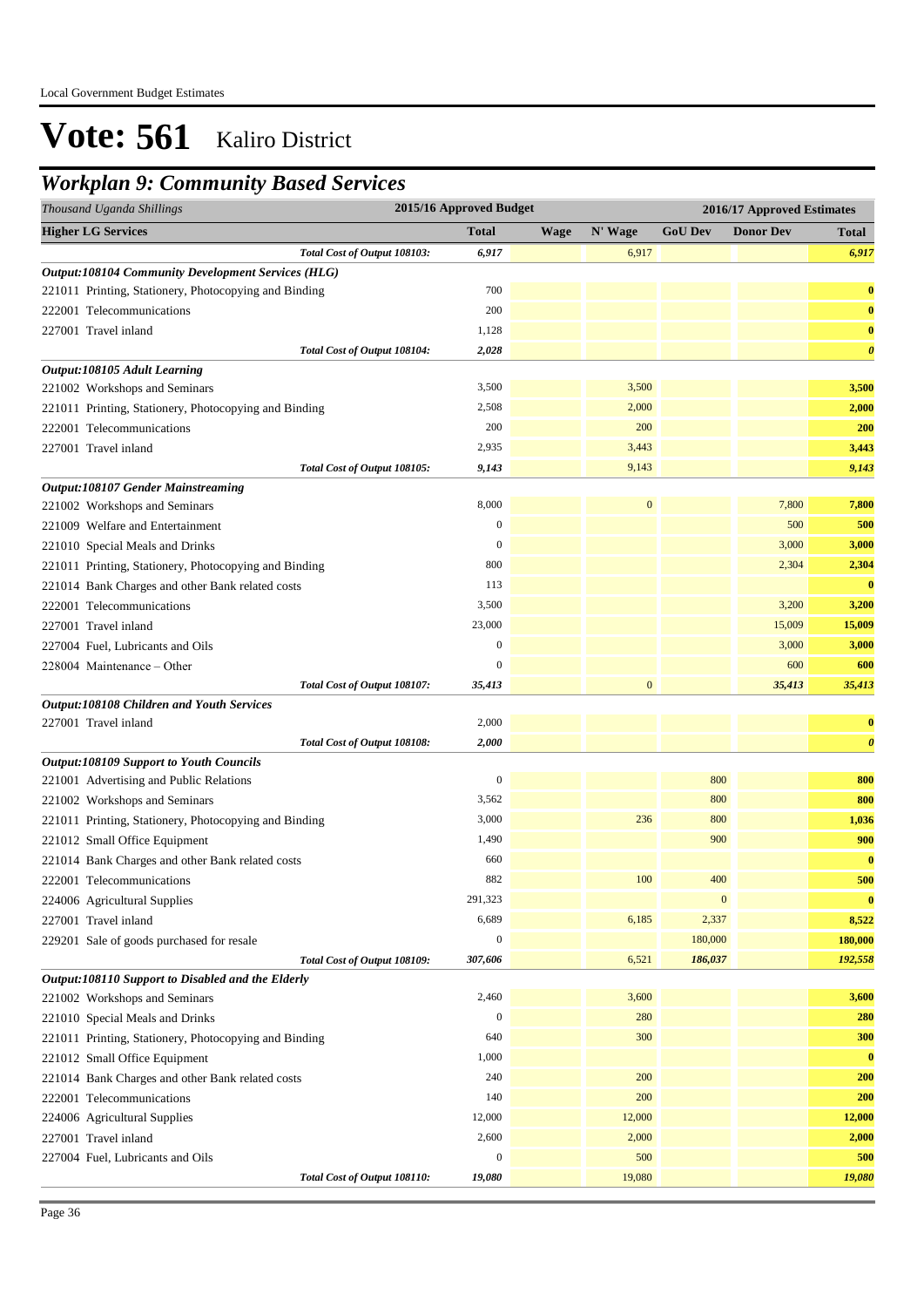## *Workplan 9: Community Based Services*

| Thousand Uganda Shillings                                            | 2015/16 Approved Budget |             |         |                | 2016/17 Approved Estimates |              |
|----------------------------------------------------------------------|-------------------------|-------------|---------|----------------|----------------------------|--------------|
| <b>Higher LG Services</b>                                            | <b>Total</b>            | <b>Wage</b> | N' Wage | <b>GoU Dev</b> | <b>Donor Dev</b>           | <b>Total</b> |
| Output:108111 Culture mainstreaming                                  |                         |             |         |                |                            |              |
| 227001 Travel inland                                                 | 0                       |             | 2,000   |                |                            | 2,000        |
| 227002 Travel abroad                                                 | 2,000                   |             |         |                |                            | $\bf{0}$     |
| Total Cost of Output 108111:                                         | 2,000                   |             | 2,000   |                |                            | 2,000        |
| Output:108112 Work based inspections                                 |                         |             |         |                |                            |              |
| 227001 Travel inland                                                 | $\boldsymbol{0}$        |             | 3,000   | 2,000          |                            | 5,000        |
| Total Cost of Output 108112:                                         | 0                       |             | 3,000   | 2,000          |                            | 5,000        |
| Output:108113 Labour dispute settlement                              |                         |             |         |                |                            |              |
| 227001 Travel inland                                                 | 2,000                   |             | 2,000   |                |                            | 2,000        |
| Total Cost of Output 108113:                                         | 2,000                   |             | 2,000   |                |                            | 2,000        |
| <b>Output:108114 Representation on Women's Councils</b>              |                         |             |         |                |                            |              |
| 221011 Printing, Stationery, Photocopying and Binding                | 0                       |             |         | 400            |                            | 400          |
| 221012 Small Office Equipment                                        | $\overline{0}$          |             |         | 194            |                            | 194          |
| 221014 Bank Charges and other Bank related costs                     | 0                       |             |         | 400            |                            | 400          |
| 222001 Telecommunications                                            | $\overline{0}$          |             | 109     |                |                            | 109          |
| 224006 Agricultural Supplies                                         | 0                       |             |         | 61,000         |                            | 61,000       |
| 227001 Travel inland                                                 | 3,336                   |             | 3,000   | 5,300          |                            | 8,300        |
| Total Cost of Output 108114:                                         | 3,336                   |             | 3,109   | 67,294         |                            | 70,403       |
| <b>Total Cost of Higher LG Services</b>                              | 455,681                 | 63,843      | 61,617  | 261,679        | 35,413                     | 422,552      |
| <b>Total Cost of function Community Mobilisation and Empowerment</b> | 455,681                 | 63,843      | 61,617  | 261,679        | 35,413                     | 422,552      |
| <b>Total Cost of Community Based Services</b>                        | 455,681                 | 63,843      | 61,617  | 261,679        | 35,413                     | 422,552      |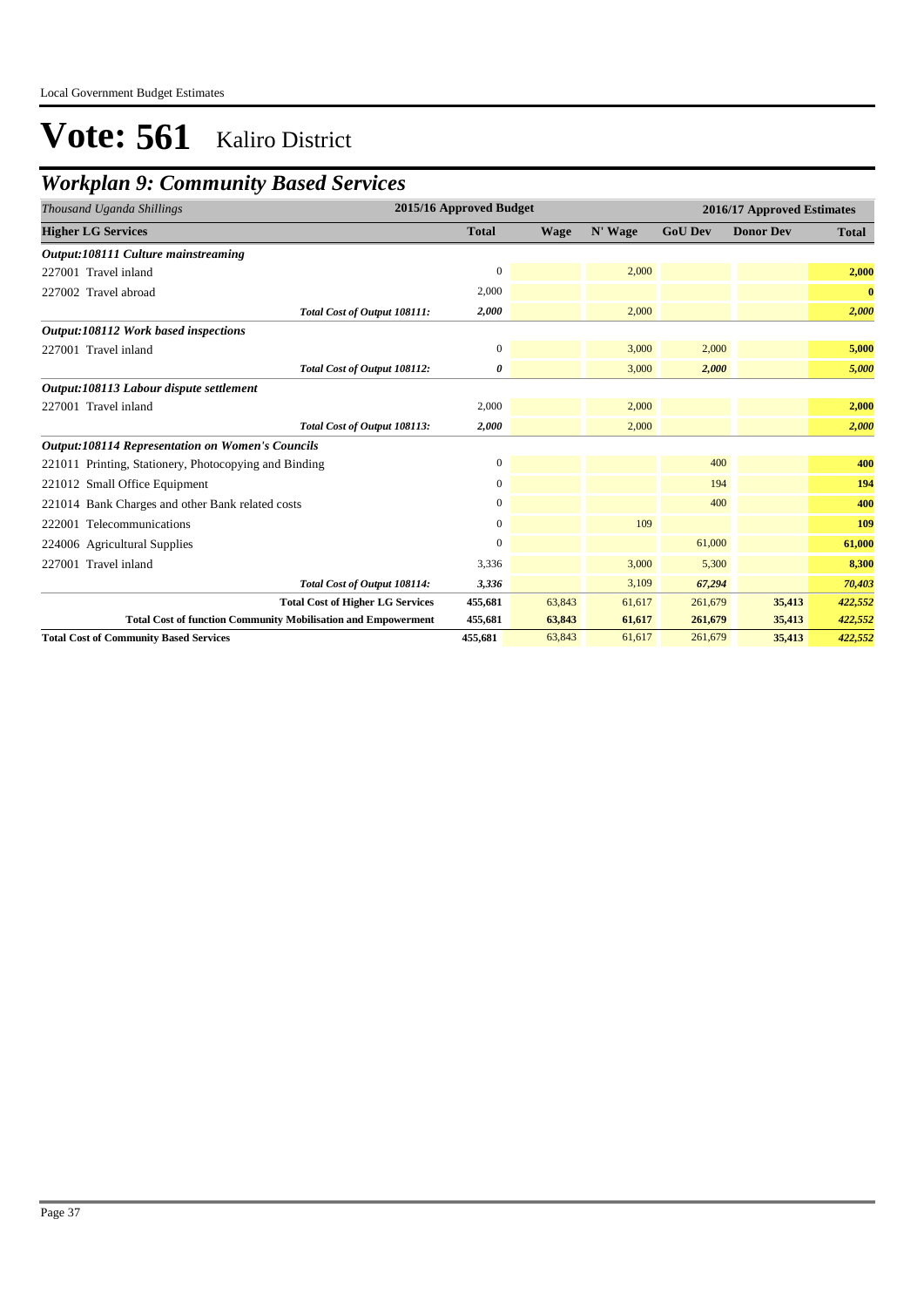## *Workplan 10: Planning*

#### **(i) Overview of Workplan Revenue and Expenditures**

| <b>UShs Thousand</b>                                 |                           | 2015/16                        | 2016/17                   |  |
|------------------------------------------------------|---------------------------|--------------------------------|---------------------------|--|
|                                                      | Approved<br><b>Budget</b> | <b>Outturn by</b><br>end March | Approved<br><b>Budget</b> |  |
| A: Breakdown of Workplan Revenues:                   |                           |                                |                           |  |
| <b>Recurrent Revenues</b>                            | 67.588                    | 42,500                         | 84,550                    |  |
| District Unconditional Grant (Non-Wage)              | 15,000                    | 3,000                          | 34,000                    |  |
| District Unconditional Grant (Wage)                  | 36,797                    | 25,283                         | 46,550                    |  |
| <b>Locally Raised Revenues</b>                       |                           | $\Omega$                       | 4.000                     |  |
| Support Services Conditional Grant (Non-Wage)        | 15,792                    | 14,217                         |                           |  |
| <b>Development Revenues</b>                          | 21.616                    | 6.611                          | 26.694                    |  |
| District Discretionary Development Equalization Gran | 6.616                     | 6.611                          | 7.694                     |  |
| District Unconditional Grant (Non-Wage)              |                           | $\Omega$                       | 3,000                     |  |
| <b>Locally Raised Revenues</b>                       | 15,000                    | $\Omega$                       | 16,000                    |  |
| <b>Total Revenues</b>                                | 89,204                    | 49,111                         | 111,244                   |  |
| <b>B: Breakdown of Workplan Expenditures:</b>        |                           |                                |                           |  |
| Recurrent Expenditure                                | 64,589                    | 42,500                         | 84,550                    |  |
| Wage                                                 | 36,797                    | 25,283                         | 46,550                    |  |
| Non Wage                                             | 27,792                    | 17,217                         | 38,000                    |  |
| Development Expenditure                              | 24,616                    | 6.611                          | 26,694                    |  |
| Domestic Development                                 | 24,616                    | 6611.3                         | 26,694                    |  |
| Donor Development                                    |                           | $\mathbf{0}$                   | $\Omega$                  |  |
| <b>Total Expenditure</b>                             | 89,205                    | 49,111                         | 111,244                   |  |

#### **(ii) Details of Workplan Revenues and Expenditures**

### *Expenditure Details for Workplan 10: Planning*

| <b>LG Function 1383 Local Government Planning Services</b> |                         |             |         |                |                            |              |
|------------------------------------------------------------|-------------------------|-------------|---------|----------------|----------------------------|--------------|
| Thousand Uganda Shillings                                  | 2015/16 Approved Budget |             |         |                | 2016/17 Approved Estimates |              |
| <b>Higher LG Services</b>                                  | <b>Total</b>            | <b>Wage</b> | N' Wage | <b>GoU Dev</b> | <b>Donor Dev</b>           | <b>Total</b> |
| Output:138301 Management of the District Planning Office   |                         |             |         |                |                            |              |
| 211101 General Staff Salaries                              | 36,797                  | 46,550      |         |                |                            | 46,550       |
| 221008 Computer supplies and Information Technology (IT)   | $\boldsymbol{0}$        |             | 2,000   |                |                            | 2,000        |
| 221011 Printing, Stationery, Photocopying and Binding      | $\mathbf{0}$            |             | 3,500   |                |                            | 3,500        |
| 221012 Small Office Equipment                              | $\mathbf{0}$            |             | 400     |                |                            | 400          |
| 222001 Telecommunications                                  | $\mathbf{0}$            |             | 400     |                |                            | 400          |
| 223005 Electricity                                         | $\Omega$                |             | 600     |                |                            | 600          |
| 227001 Travel inland                                       | 4,000                   |             | 24,100  |                |                            | 24,100       |
| 227002 Travel abroad                                       | $\mathbf{0}$            |             | 1,000   |                |                            | 1,000        |
| Total Cost of Output 138301:                               | 40,797                  | 46,550      | 32,000  |                |                            | 78,550       |
| <b>Output:138302 District Planning</b>                     |                         |             |         |                |                            |              |
| 221011 Printing, Stationery, Photocopying and Binding      | 2,000                   |             |         |                |                            | $\bf{0}$     |
| 227001 Travel inland                                       | 2,000                   |             | 3,000   | 3,000          |                            | 6,000        |
| Total Cost of Output 138302:                               | 4,000                   |             | 3,000   | 3,000          |                            | 6,000        |
| Output:138303 Statistical data collection                  |                         |             |         |                |                            |              |
| 221011 Printing, Stationery, Photocopying and Binding      | 300                     |             | 200     |                |                            | 200          |
| 227001 Travel inland                                       | 700                     |             | 800     |                |                            | 800          |
| Total Cost of Output 138303:                               | 1,000                   |             | 1,000   |                |                            | 1,000        |
| Output:138304 Demographic data collection                  |                         |             |         |                |                            |              |
| 221002 Workshops and Seminars                              | $\mathbf{0}$            |             | 1.000   |                |                            | 1,000        |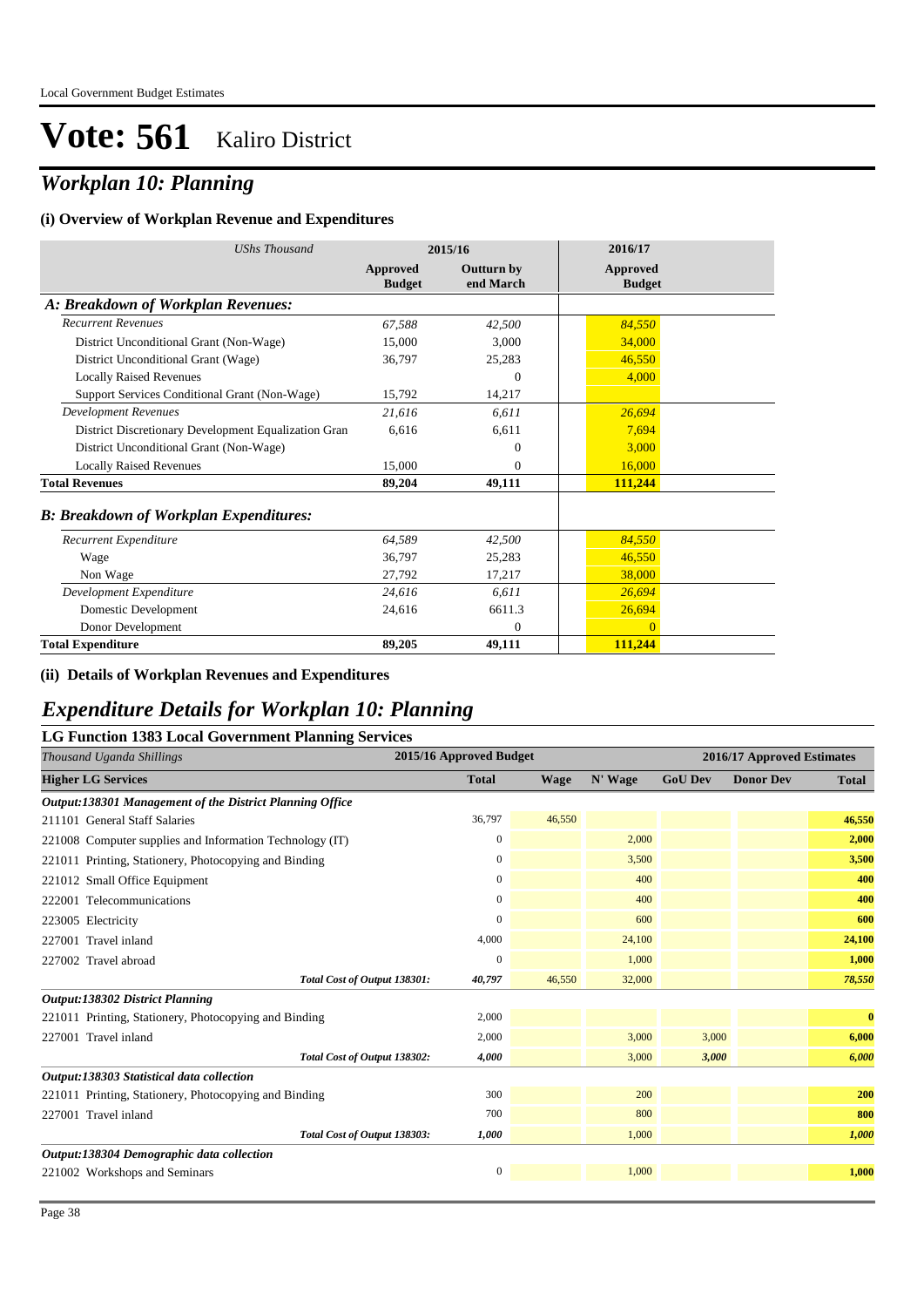## *Workplan 10: Planning*

| Thousand Uganda Shillings            |                                                          |                                         | 2015/16 Approved Budget |                |                |                                        | 2016/17 Approved Estimates |              |
|--------------------------------------|----------------------------------------------------------|-----------------------------------------|-------------------------|----------------|----------------|----------------------------------------|----------------------------|--------------|
| <b>Higher LG Services</b>            |                                                          |                                         | <b>Total</b>            | Wage           | N' Wage        | <b>GoU Dev</b>                         | <b>Donor Dev</b>           | <b>Total</b> |
|                                      | 221011 Printing, Stationery, Photocopying and Binding    |                                         | 500                     |                |                |                                        |                            | $\bf{0}$     |
| 227001 Travel inland                 |                                                          |                                         | 2,500                   |                | 1,000          |                                        |                            | 1,000        |
|                                      |                                                          | Total Cost of Output 138304:            | 3,000                   |                | 2,000          |                                        |                            | 2,000        |
|                                      | Output:138309 Monitoring and Evaluation of Sector plans  |                                         |                         |                |                |                                        |                            |              |
|                                      | 221008 Computer supplies and Information Technology (IT) |                                         | 4,800                   |                |                |                                        |                            | $\bf{0}$     |
| 221009 Welfare and Entertainment     |                                                          |                                         | 2,392                   |                |                |                                        |                            | $\bf{0}$     |
|                                      | 221011 Printing, Stationery, Photocopying and Binding    |                                         | 2,360                   |                |                |                                        |                            | $\bf{0}$     |
| 222001 Telecommunications            |                                                          |                                         | 200                     |                |                |                                        |                            | $\bf{0}$     |
| 227001 Travel inland                 |                                                          |                                         | 12,656                  |                |                | 2,694                                  |                            | 2,694        |
|                                      |                                                          | Total Cost of Output 138309:            | 22,408                  |                |                | 2,694                                  |                            | 2,694        |
|                                      |                                                          | <b>Total Cost of Higher LG Services</b> | 71,205                  | 46,550         | 38,000         | 5,694                                  |                            | 90,244       |
| <b>Capital Purchases</b>             |                                                          |                                         | <b>Total</b>            | <b>Wage</b>    | N' Wage        | <b>GoU Dev</b>                         | <b>Donor Dev</b>           | Total        |
| Output:138372 Administrative Capital |                                                          |                                         |                         |                |                |                                        |                            |              |
| 312202 Machinery and Equipment       |                                                          |                                         | $\mathbf{0}$            | $\overline{0}$ | $\overline{0}$ | 17,000                                 | $\overline{0}$             | 17,000       |
| Total LCIII: Kaliro T/C              |                                                          |                                         | LCIV: Bulamogi          |                |                |                                        |                            | 17,000       |
| LCII: Bukumankoola                   | LCI: District Hatrs                                      | 8 solar batteires                       |                         |                |                | Source: Locally Raised Revenues        |                            | 9.000        |
| LCII: Bukumankoola                   | LCI: District Hatrs                                      | Intallation of Electricity in the DPU   |                         |                |                | <b>Source: Locally Raised Revenues</b> |                            | 7.000        |

| LCII: Bukumankoola                        | LCI: District Hatrs                                              | Intallation of Electricity in the DPU<br>Source:Locally Raised Revenues |                                                                                     |                | 7.000        |                                          |                       |                       |
|-------------------------------------------|------------------------------------------------------------------|-------------------------------------------------------------------------|-------------------------------------------------------------------------------------|----------------|--------------|------------------------------------------|-----------------------|-----------------------|
| LCII: Bukumankoola                        | LCI: District Hatrs                                              |                                                                         | Procure a generator for DPU<br>Source: District Discretionary Developme             |                |              |                                          | 1,000                 |                       |
| 312203 Furniture & Fixtures               | $\mathbf{0}$<br>1,000<br>$\Omega$<br>$\mathbf{0}$                |                                                                         |                                                                                     |                | $\mathbf{0}$ | 1,000                                    |                       |                       |
| <b>Total LCIII: Kaliro T/C</b>            |                                                                  |                                                                         |                                                                                     | LCIV: Bulamogi |              |                                          |                       | 1,000                 |
| LCII: Bukumankoola                        | LCI: District Hatrs                                              | Procure 2 executive chairs for DPU                                      |                                                                                     |                |              | Source: District Discretionary Developme |                       | 1,000                 |
| 312213 ICT Equipment                      |                                                                  |                                                                         | 0                                                                                   | $\overline{0}$ | $\mathbf{0}$ | 3,000                                    | $\mathbf{0}$          | 3,000                 |
| Total LCIII: Kaliro T/C<br>LCIV: Bulamogi |                                                                  |                                                                         |                                                                                     |                | 3,000        |                                          |                       |                       |
| LCII: Bukumankoola                        | LCI: District Hatrs                                              |                                                                         | Source: District Unconditional Grant - No<br><b>Procure Laptop computer for DPU</b> |                |              |                                          | 3,000                 |                       |
|                                           |                                                                  | Total Cost of Output 138372:                                            | 0                                                                                   | $\mathbf{0}$   | $\mathbf{0}$ | 21,000                                   | $\boldsymbol{\theta}$ | 21,000                |
| Output:138379 Other Capital               |                                                                  |                                                                         |                                                                                     |                |              |                                          |                       |                       |
| 312104 Other Structures                   |                                                                  |                                                                         | 15,000                                                                              |                |              |                                          |                       | $\bf{0}$              |
|                                           |                                                                  | Total Cost of Output 138379:                                            | 15,000                                                                              |                |              |                                          |                       | $\boldsymbol{\theta}$ |
|                                           |                                                                  | <b>Total Cost of Capital Purchases</b>                                  | 15,000                                                                              | $\mathbf{0}$   | $\mathbf{0}$ | 21,000                                   | $\bf{0}$              | 21,000                |
|                                           | <b>Total Cost of function Local Government Planning Services</b> |                                                                         | 86,205                                                                              | 46,550         | 38,000       | 26,694                                   | $\bf{0}$              | 111,244               |
| <b>Total Cost of Planning</b>             |                                                                  |                                                                         | 86,205                                                                              | 46,550         | 38,000       | 26,694                                   | $\bf{0}$              | 111,244               |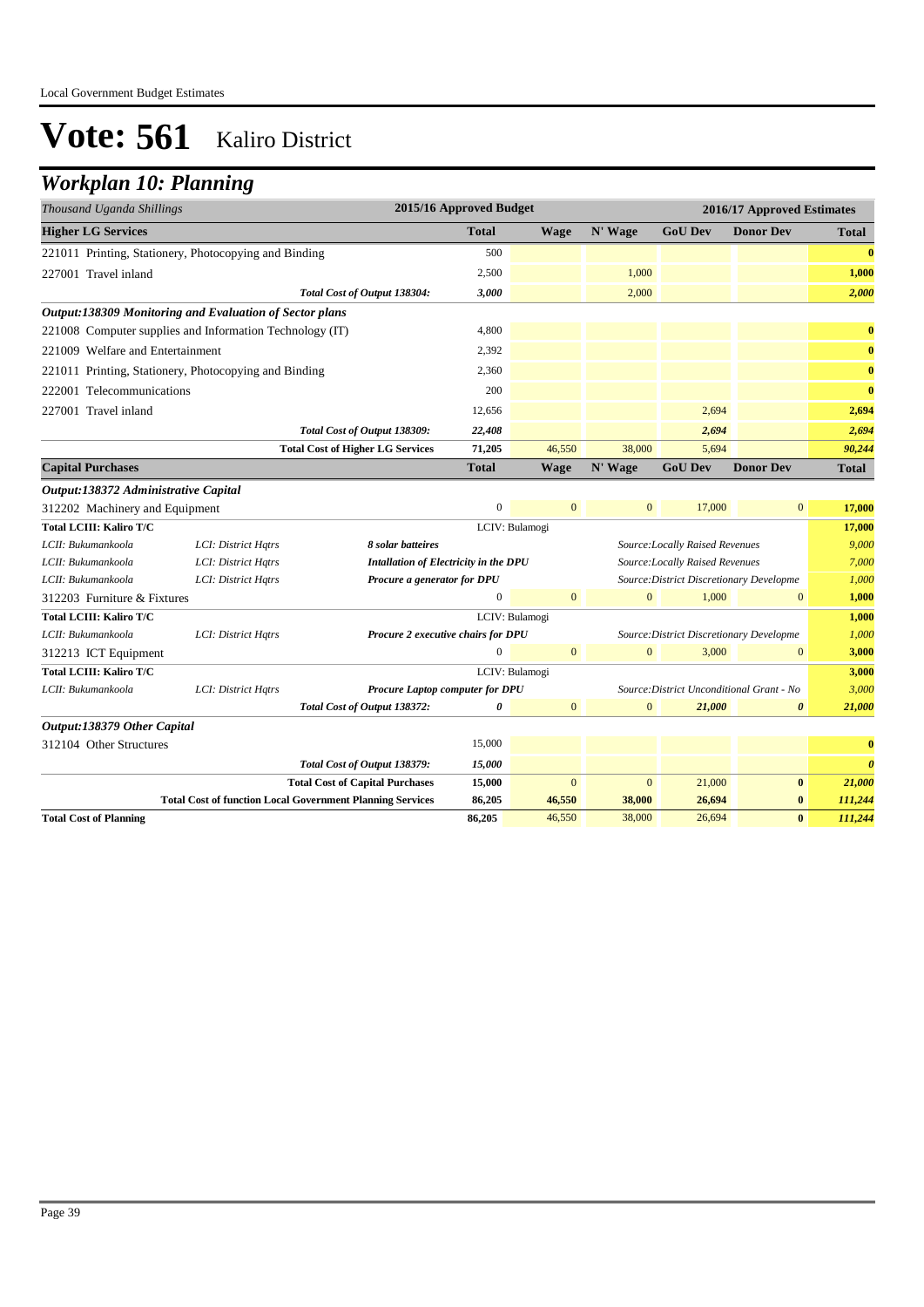## *Workplan 11: Internal Audit*

#### **(i) Overview of Workplan Revenue and Expenditures**

| <b>UShs Thousand</b>                                 |                           | 2015/16                        | 2016/17                   |  |
|------------------------------------------------------|---------------------------|--------------------------------|---------------------------|--|
|                                                      | Approved<br><b>Budget</b> | <b>Outturn by</b><br>end March | Approved<br><b>Budget</b> |  |
| A: Breakdown of Workplan Revenues:                   |                           |                                |                           |  |
| <b>Recurrent Revenues</b>                            | 26,581                    | 15,015                         | 26,822                    |  |
| District Unconditional Grant (Non-Wage)              | 7,759                     | 5,820                          | 11,000                    |  |
| District Unconditional Grant (Wage)                  | 15,822                    | 8,513                          | 15,822                    |  |
| <b>Locally Raised Revenues</b>                       | 2,000                     | $\boldsymbol{0}$               |                           |  |
| Support Services Conditional Grant (Non-Wage)        | 1,000                     | 682                            |                           |  |
| <b>Development Revenues</b>                          | 0                         | $\theta$                       | 4.000                     |  |
| District Discretionary Development Equalization Gran | $\Omega$                  | $\theta$                       | 1,000                     |  |
| <b>Locally Raised Revenues</b>                       | $\Omega$                  | $\mathbf{0}$                   | 3,000                     |  |
| <b>Total Revenues</b>                                | 26,581                    | 15,015                         | 30,822                    |  |
| <b>B</b> : Breakdown of Workplan Expenditures:       |                           |                                |                           |  |
| Recurrent Expenditure                                | 23,581                    | 15,015                         | 26,822                    |  |
| Wage                                                 | 15,822                    | 8,513                          | 15,822                    |  |
| Non Wage                                             | 7,759                     | 6,502                          | 11,000                    |  |
| Development Expenditure                              | 3,000                     | $\theta$                       | 4,000                     |  |
| Domestic Development                                 | 3,000                     | $\Omega$                       | 4,000                     |  |
| Donor Development                                    |                           | 0                              | $\Omega$                  |  |
| <b>Total Expenditure</b>                             | 26,581                    | 15,015                         | 30,822                    |  |

### **(ii) Details of Workplan Revenues and Expenditures**

### *Expenditure Details for Workplan 11: Internal Audit*

### **LG Function 1482 Internal Audit Services**

| Thousand Uganda Shillings                                              | 2015/16 Approved Budget |                |                |                | 2016/17 Approved Estimates               |              |
|------------------------------------------------------------------------|-------------------------|----------------|----------------|----------------|------------------------------------------|--------------|
| <b>Higher LG Services</b>                                              | <b>Total</b>            | <b>Wage</b>    | N' Wage        | <b>GoU Dev</b> | <b>Donor Dev</b>                         | <b>Total</b> |
| Output:148201 Management of Internal Audit Office                      |                         |                |                |                |                                          |              |
| 211101 General Staff Salaries                                          | 15,822                  | 15,822         |                |                |                                          | 15,822       |
| 221008 Computer supplies and Information Technology (IT)               | 3,000                   |                |                |                |                                          | $\bf{0}$     |
| 221011 Printing, Stationery, Photocopying and Binding                  | 2,000                   |                | 500            |                |                                          | 500          |
| 221017 Subscriptions                                                   | $\mathbf{0}$            |                | 500            |                |                                          | 500          |
| 227001 Travel inland                                                   | 3,503                   |                | 3,000          |                |                                          | 3,000        |
| 228002 Maintenance - Vehicles                                          | $\mathbf{0}$            |                | 1,000          |                |                                          | 1,000        |
| Total Cost of Output 148201:                                           | 24,325                  | 15,822         | 5,000          |                |                                          | 20,822       |
| Output:148202 Internal Audit                                           |                         |                |                |                |                                          |              |
| 221008 Computer supplies and Information Technology (IT)               | 1,000                   |                | 1,000          |                |                                          | 1,000        |
| 227001 Travel inland                                                   | 1,256                   |                | 3,000          |                |                                          | 3,000        |
| Total Cost of Output 148202:                                           | 2,256                   |                | 4,000          |                |                                          | 4,000        |
| <b>Output:148204 Sector Management and Monitoring</b>                  |                         |                |                |                |                                          |              |
| 227001 Travel inland                                                   | $\mathbf{0}$            |                | 2,000          |                |                                          | 2,000        |
| Total Cost of Output 148204:                                           | 0                       |                | 2,000          |                |                                          | 2,000        |
| <b>Total Cost of Higher LG Services</b>                                | 26,581                  | 15,822         | 11,000         |                |                                          | 26,822       |
| <b>Capital Purchases</b>                                               | <b>Total</b>            | <b>Wage</b>    | N' Wage        | <b>GoU Dev</b> | <b>Donor Dev</b>                         | <b>Total</b> |
| Output:148272 Administrative Capital                                   |                         |                |                |                |                                          |              |
| 312203 Furniture & Fixtures                                            | $\theta$                | $\mathbf{0}$   | $\overline{0}$ | 1,000          | 0                                        | 1,000        |
| <b>Total LCIII: Kaliro T/C</b>                                         |                         | LCIV: Bulamogi |                |                |                                          | 1,000        |
| LCII: Bukumankoola<br>LCI: District Headquarters<br><b>Bookshelves</b> |                         |                |                |                | Source: District Discretionary Developme | 1,000        |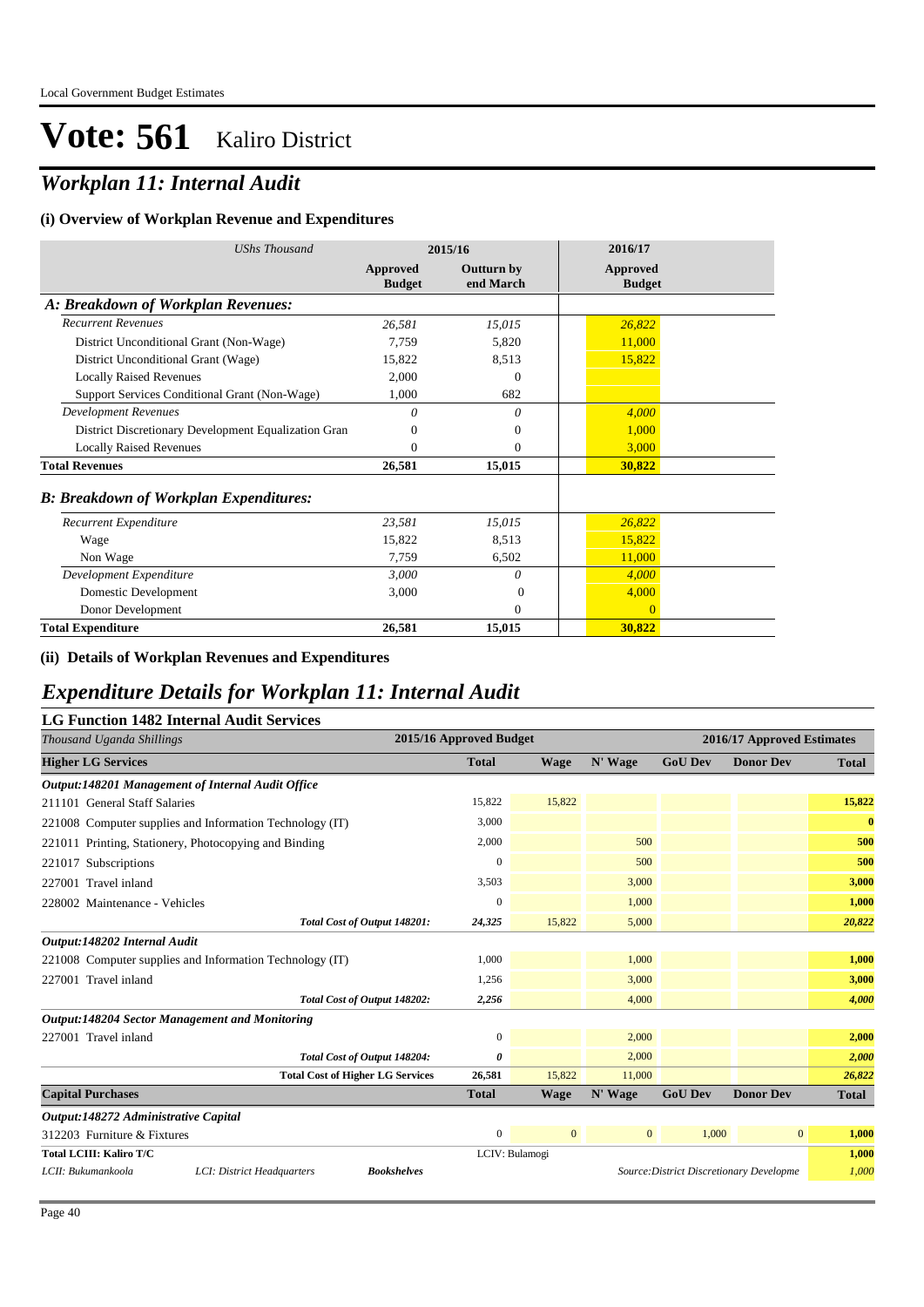## *Workplan 11: Internal Audit*

| Thousand Uganda Shillings           |                     | 2015/16 Approved Budget                               |              |                |              |                                | 2016/17 Approved Estimates |              |
|-------------------------------------|---------------------|-------------------------------------------------------|--------------|----------------|--------------|--------------------------------|----------------------------|--------------|
| <b>Capital Purchases</b>            |                     |                                                       | <b>Total</b> | Wage           | N' Wage      | <b>GoU Dev</b>                 | <b>Donor Dev</b>           | <b>Total</b> |
| 312213 ICT Equipment                |                     |                                                       | 0            | $\mathbf{0}$   | $\mathbf{0}$ | 3,000                          | $\overline{0}$             | 3,000        |
| <b>Total LCIII: Kaliro T/C</b>      |                     |                                                       |              | LCIV: Bulamogi |              |                                |                            | 3,000        |
| LCII: Bukumankoola                  | LCI: District Hatrs | Procure laptop                                        |              |                |              | Source:Locally Raised Revenues |                            | 3.000        |
|                                     |                     | Total Cost of Output 148272:                          | 0            | $\Omega$       | $\mathbf{0}$ | 4.000                          | $\theta$                   | 4,000        |
|                                     |                     | <b>Total Cost of Capital Purchases</b>                | 0            | $\Omega$       | $\mathbf{0}$ | 4.000                          | $\bf{0}$                   | 4.000        |
|                                     |                     | <b>Total Cost of function Internal Audit Services</b> | 26,581       | 15,822         | 11,000       | 4,000                          | $\bf{0}$                   | 30,822       |
| <b>Total Cost of Internal Audit</b> |                     |                                                       | 26,581       | 15,822         | 11,000       | 4.000                          | $\bf{0}$                   | 30.822       |